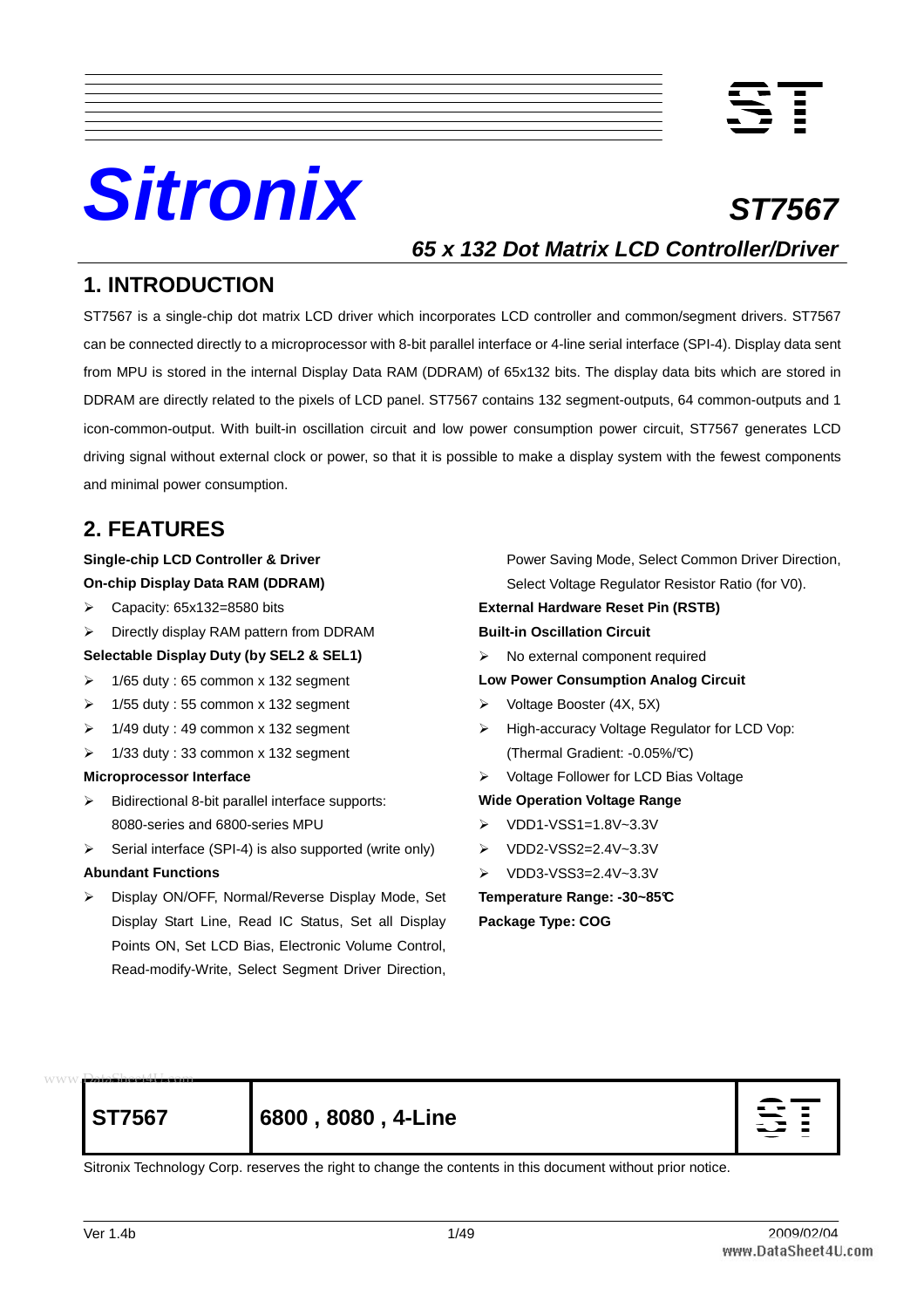

## **3-1. ST7567 COG OUTLINE**



**Chip Size: 4840 X 660** 

| <b>Bump Height: 15</b>                                      | Unit:<br>um           |  |  |  |  |  |  |  |  |
|-------------------------------------------------------------|-----------------------|--|--|--|--|--|--|--|--|
| <b>Part Number</b>                                          | <b>Chip Thickness</b> |  |  |  |  |  |  |  |  |
| ST7567-G4                                                   | 300                   |  |  |  |  |  |  |  |  |
| <b>Bump Size</b>                                            |                       |  |  |  |  |  |  |  |  |
| PAD No.                                                     | <b>Size</b>           |  |  |  |  |  |  |  |  |
| 1~12, 76~261                                                | 16 X 138.5            |  |  |  |  |  |  |  |  |
| 13~55, 65~75                                                | 50 X 45               |  |  |  |  |  |  |  |  |
| 56~64                                                       | 45 X 45               |  |  |  |  |  |  |  |  |
| <b>Bump Space (minimum)</b>                                 |                       |  |  |  |  |  |  |  |  |
| PAD No.                                                     | Space                 |  |  |  |  |  |  |  |  |
| 1~12, 76~87, 88~108, 109~240, 241~261                       | Refer to Fig 1        |  |  |  |  |  |  |  |  |
| 13~55, 65~75                                                | 15                    |  |  |  |  |  |  |  |  |
| $56 - 64$                                                   | 10                    |  |  |  |  |  |  |  |  |
| 55-56, 64-65                                                | 12.5                  |  |  |  |  |  |  |  |  |
| * Refer to section "PAD CENTER COORDINATES" for ITO layout. |                       |  |  |  |  |  |  |  |  |



**Fig 1. Chip Outline**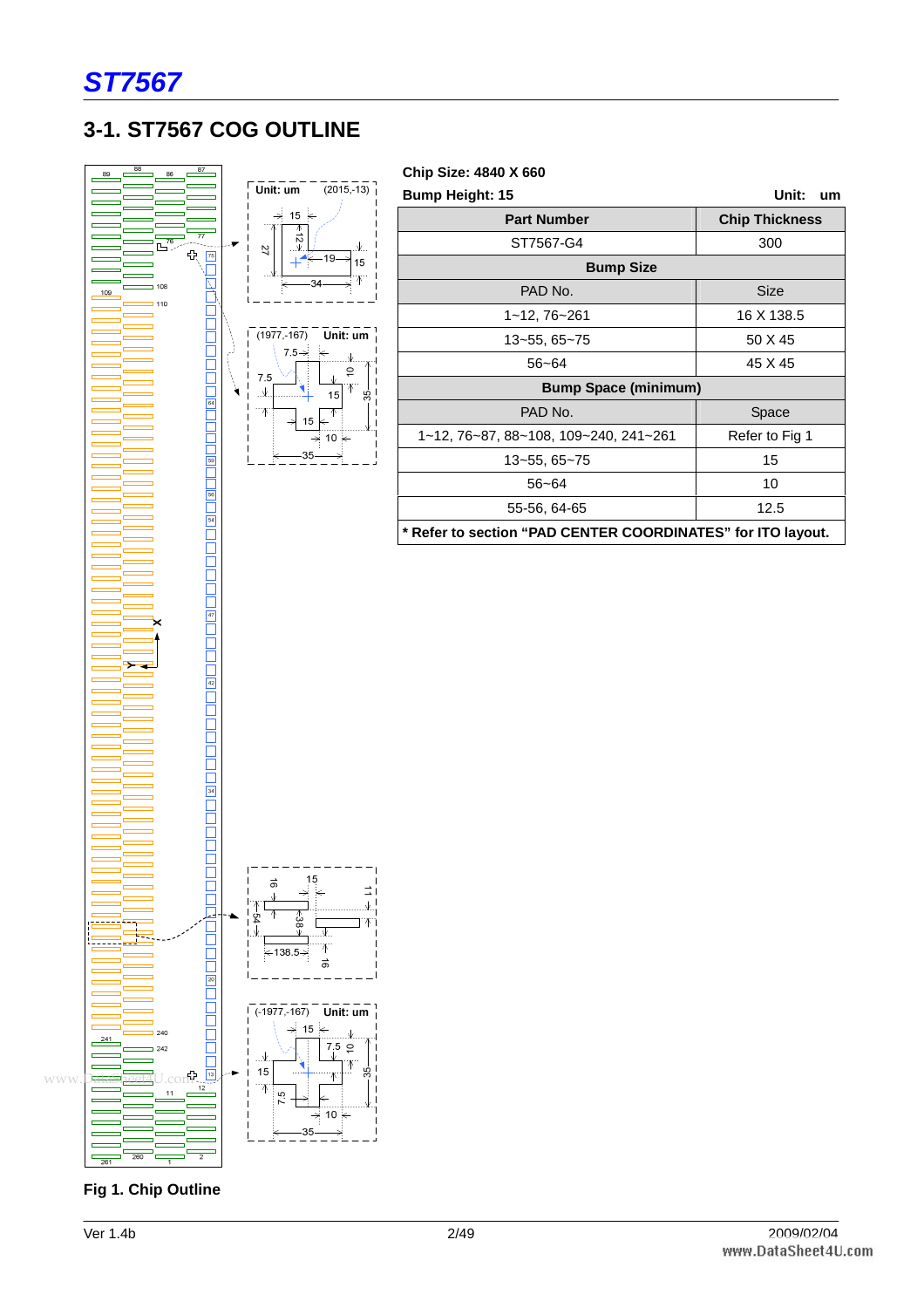## **3-2. PAD CENTER COORDINATES**



| PAD NO.        | <b>PIN Name</b>   | X          | Y         |
|----------------|-------------------|------------|-----------|
| 1              | COM[53]           | $-2363.00$ | $-74.25$  |
| $\overline{2}$ | COM[54]           | $-2336.00$ | $-227.75$ |
| 3              | COM[55]           | $-2309.00$ | $-74.25$  |
| 4              | <b>COM[56]</b>    | $-2282.00$ | $-227.75$ |
| 5              | COM[57]           | $-2255.00$ | $-74.25$  |
| 6              | COM[58]           | $-2228.00$ | $-227.75$ |
| 7              | COM[59]           | $-2201.00$ | $-74.25$  |
| 8              | COM[60]           | $-2174.00$ | $-227.75$ |
| 9              | COM[61]           | $-2147.00$ | $-74.25$  |
| 10             | COM[62]           | $-2120.00$ | $-227.75$ |
| 11             | COM[63]           | $-2093.00$ | $-74.25$  |
| 12             | COMS1             | $-2066.00$ | $-227.75$ |
| 13             | <b>CL</b>         | $-1970.00$ | $-274.50$ |
| 14             | <b>CSB</b>        | $-1905.00$ | $-274.50$ |
| 15             | <b>RSTB</b>       | $-1840.00$ | $-274.50$ |
| 16             | A <sub>0</sub>    | $-1775.00$ | $-274.50$ |
| 17             | <b>RWR</b>        | $-1710.00$ | $-274.50$ |
| 18             | <b>ERD</b>        | $-1645.00$ | $-274.50$ |
| 19             | <b>VDDH</b>       | $-1580.00$ | $-274.50$ |
| 20             | D <sub>0</sub>    | $-1515.00$ | $-274.50$ |
| 21             | D <sub>1</sub>    | $-1450.00$ | $-274.50$ |
| 22             | D <sub>2</sub>    | $-1385.00$ | $-274.50$ |
| 23             | D <sub>3</sub>    | $-1320.00$ | $-274.50$ |
| 24             | D <sub>4</sub>    | $-1255.00$ | $-274.50$ |
| 25             | D <sub>5</sub>    | $-1190.00$ | $-274.50$ |
| 26             | D <sub>6</sub>    | $-1125.00$ | $-274.50$ |
| 27             | D7                | $-1060.00$ | $-274.50$ |
| 28             | VDD1              | $-995.00$  | $-274.50$ |
| 29             | VDD1              | $-930.00$  | $-274.50$ |
| 30             | VD <sub>D2</sub>  | $-865.00$  | $-274.50$ |
| 31             | VDD2              | $-800.00$  | $-274.50$ |
| 32             | VDD <sub>2</sub>  | -735.00    | $-274.50$ |
| 33             | VDD3              | $-670.00$  | $-274.50$ |
| 34             | VSS1              | $-605.00$  | $-274.50$ |
| 35             | VSS1              | $-540.00$  | -274.50   |
| 36             | VSS3              | $-475.00$  | $-274.50$ |
| 37             | VSS2              | $-410.00$  | $-274.50$ |
| 38             | VSS <sub>2</sub>  | $-345.00$  | $-274.50$ |
| 39             | VSS <sub>2</sub>  | $-280.00$  | $-274.50$ |
| 40             | V <sub>0</sub> in | $-215.00$  | $-274.50$ |

**65 Duty** 

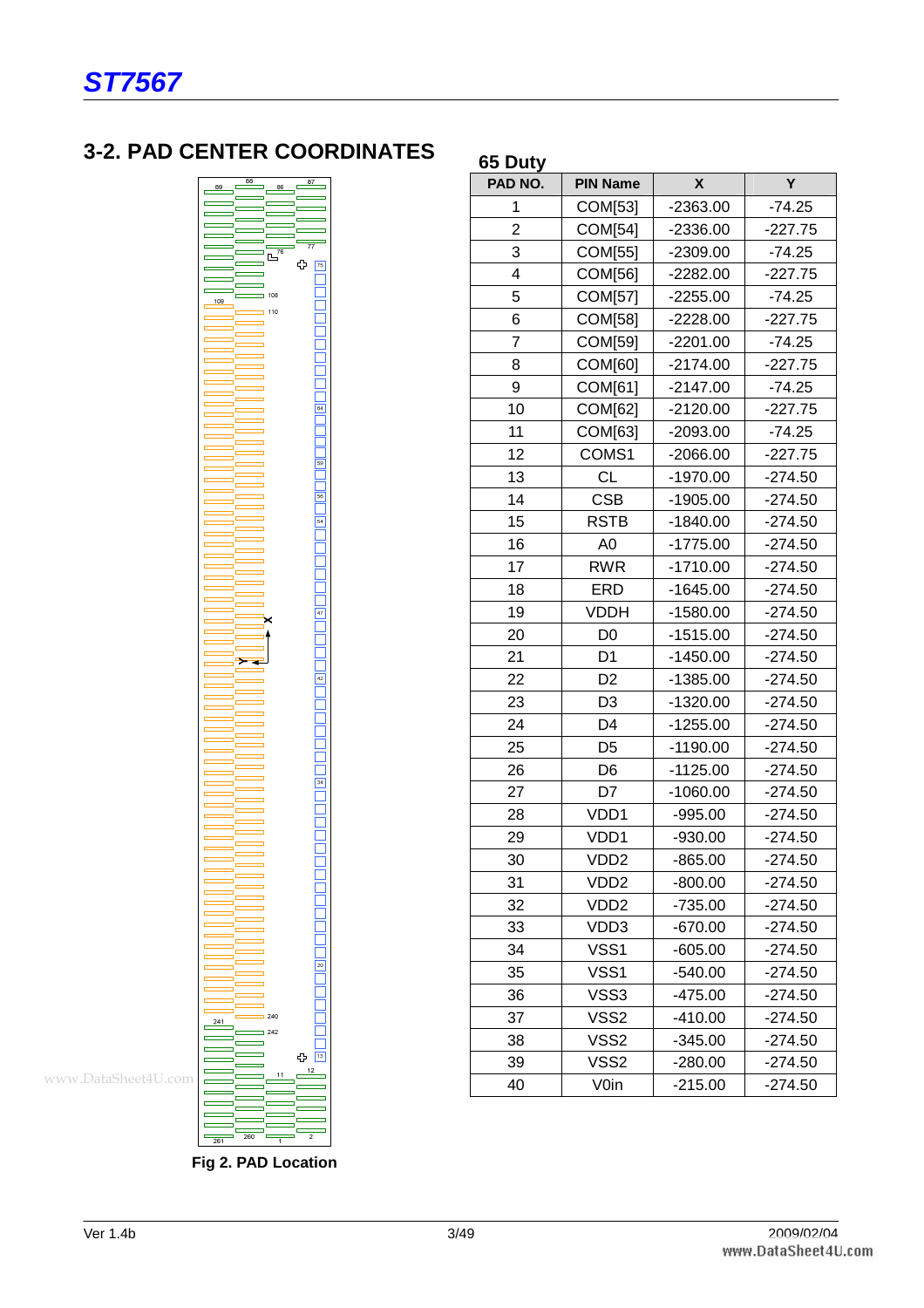

| PAD NO. | <b>PIN Name</b>   | $\boldsymbol{\mathsf{X}}$ | Y         | PAD NO. | <b>PIN Name</b> | $\boldsymbol{\mathsf{X}}$ | Y         |
|---------|-------------------|---------------------------|-----------|---------|-----------------|---------------------------|-----------|
| 41      | V <sub>0</sub> in | $-150.00$                 | $-274.50$ | 81      | COM[26]         | 2201.00                   | $-227.75$ |
| 42      | V0s               | $-85.00$                  | -274.50   | 82      | <b>COM[25]</b>  | 2228.00                   | $-74.25$  |
| 43      | <b>V0out</b>      | $-20.00$                  | $-274.50$ | 83      | COM[24]         | 2255.00                   | $-227.75$ |
| 44      | V0out             | 45.00                     | $-274.50$ | 84      | COM[23]         | 2282.00                   | $-74.25$  |
| 45      | XV0out            | 110.00                    | $-274.50$ | 85      | COM[22]         | 2309.00                   | $-227.75$ |
| 46      | XV0out            | 175.00                    | $-274.50$ | 86      | COM[21]         | 2336.00                   | $-74.25$  |
| 47      | XV <sub>0s</sub>  | 240.00                    | $-274.50$ | 87      | COM[20]         | 2363.00                   | $-227.75$ |
| 48      | XV0in             | 305.00                    | $-274.50$ | 88      | COM[19]         | 2363.00                   | 74.25     |
| 49      | XV0in             | 370.00                    | $-274.50$ | 89      | COM[18]         | 2336.00                   | 227.75    |
| 50      | <b>VMO</b>        | 435.00                    | $-274.50$ | 90      | COM[17]         | 2309.00                   | 74.25     |
| 51      | <b>VMO</b>        | 500.00                    | $-274.50$ | 91      | COM[16]         | 2282.00                   | 227.75    |
| 52      | VGin              | 565.00                    | $-274.50$ | 92      | COM[15]         | 2255.00                   | 74.25     |
| 53      | VGin              | 630.00                    | $-274.50$ | 93      | COM[14]         | 2228.00                   | 227.75    |
| 54      | VGs               | 695.00                    | $-274.50$ | 94      | COM[13]         | 2201.00                   | 74.25     |
| 55      | VGout             | 760.00                    | $-274.50$ | 95      | COM[12]         | 2174.00                   | 227.75    |
| 56      | T[6]              | 820.00                    | $-274.50$ | 96      | COM[11]         | 2147.00                   | 74.25     |
| 57      | T[7]              | 875.00                    | $-274.50$ | 97      | COM[10]         | 2120.00                   | 227.75    |
| 58      | T[8]              | 930.00                    | $-274.50$ | 98      | COM[9]          | 2093.00                   | 74.25     |
| 59      | <b>TFCOM</b>      | 985.00                    | $-274.50$ | 99      | COM[8]          | 2066.00                   | 227.75    |
| 60      | T[1]              | 1040.00                   | $-274.50$ | 100     | COM[7]          | 2039.00                   | 74.25     |
| 61      | T[2]              | 1095.00                   | $-274.50$ | 101     | COM[6]          | 2012.00                   | 227.75    |
| 62      | T[3]              | 1150.00                   | $-274.50$ | 102     | COM[5]          | 1985.00                   | 74.25     |
| 63      | T[4]              | 1205.00                   | $-274.50$ | 103     | COM[4]          | 1958.00                   | 227.75    |
| 64      | T[5]              | 1260.00                   | $-274.50$ | 104     | COM[3]          | 1931.00                   | 74.25     |
| 65      | Vref              | 1320.00                   | $-274.50$ | 105     | COM[2]          | 1904.00                   | 227.75    |
| 66      | <b>VSSL</b>       | 1385.00                   | $-274.50$ | 106     | COM[1]          | 1877.00                   | 74.25     |
| 67      | <b>VDDH</b>       | 1450.00                   | $-274.50$ | 107     | COM[0]          | 1850.00                   | 227.75    |
| 68      | C86               | 1515.00                   | $-274.50$ | 108     | COMS2           | 1823.00                   | 74.25     |
| 69      | <b>PSB</b>        | 1580.00                   | $-274.50$ | 109     | <b>SEG[0]</b>   | 1768.50                   | 227.75    |
| 70      | SEL1              | 1645.00                   | $-274.50$ | 110     | <b>SEG[1]</b>   | 1741.50                   | 74.25     |
| 71      | <b>VSSL</b>       | 1710.00                   | $-274.50$ | 111     | <b>SEG[2]</b>   | 1714.50                   | 227.75    |
| 72      | SEL <sub>2</sub>  | 1775.00                   | $-274.50$ | 112     | <b>SEG[3]</b>   | 1687.50                   | 74.25     |
| 73      | VDD1              | 1840.00                   | $-274.50$ | 113     | SEG[4]          | 1660.50                   | 227.75    |
| 74      | VDD <sub>2</sub>  | 1905.00                   | $-274.50$ | 114     | <b>SEG[5]</b>   | 1633.50                   | 74.25     |
| 75      | VDD3              | 1970.00                   | $-274.50$ | 115     | SEG[6]          | 1606.50                   | 227.75    |
| 76      | COM[31]           | 2066.00                   | $-74.25$  | 116     | <b>SEG[7]</b>   | 1579.50                   | 74.25     |
| 77      | COM[30]           | 2093.00                   | $-227.75$ | 117     | SEG[8]          | 1552.50                   | 227.75    |
| 78      | COM[29]           | 2120.00                   | $-74.25$  | 118     | SEG[9]          | 1525.50                   | 74.25     |
| 79      | COM[28]           | 2147.00                   | $-227.75$ | 119     | SEG[10]         | 1498.50                   | 227.75    |
| 80      | COM[27]           | 2174.00                   | $-74.25$  | 120     | SEG[11]         | 1471.50                   | 74.25     |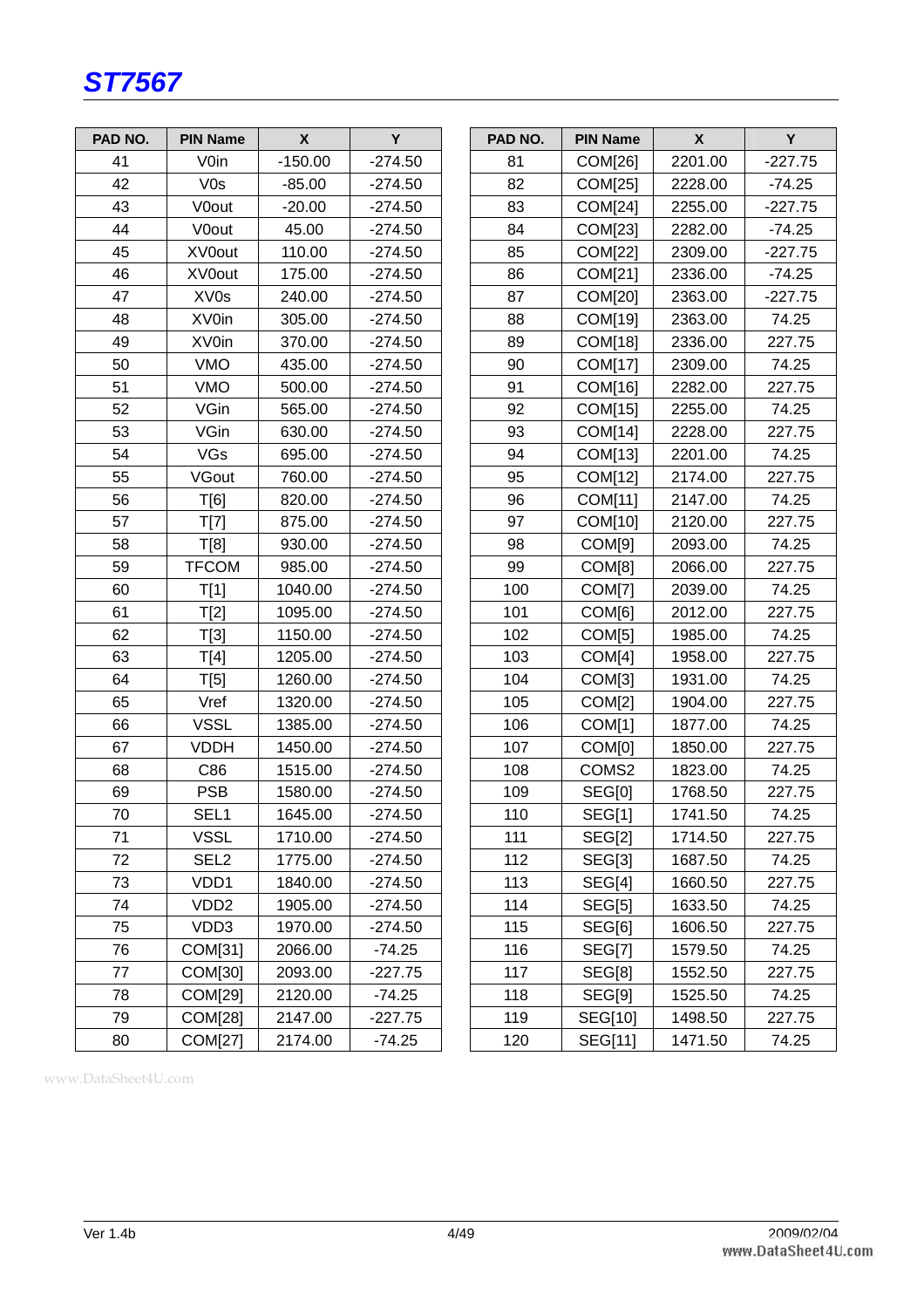

| PAD NO. | <b>PIN Name</b> | $\mathsf{x}$ | Y      | PAD NO. | <b>PIN Name</b> | $\mathsf{x}$ | Y      |
|---------|-----------------|--------------|--------|---------|-----------------|--------------|--------|
| 121     | SEG[12]         | 1444.50      | 227.75 | 161     | SEG[52]         | 364.50       | 227.75 |
| 122     | SEG[13]         | 1417.50      | 74.25  | 162     | SEG[53]         | 337.50       | 74.25  |
| 123     | <b>SEG[14]</b>  | 1390.50      | 227.75 | 163     | <b>SEG[54]</b>  | 310.50       | 227.75 |
| 124     | <b>SEG[15]</b>  | 1363.50      | 74.25  | 164     | SEG[55]         | 283.50       | 74.25  |
| 125     | SEG[16]         | 1336.50      | 227.75 | 165     | SEG[56]         | 256.50       | 227.75 |
| 126     | SEG[17]         | 1309.50      | 74.25  | 166     | <b>SEG[57]</b>  | 229.50       | 74.25  |
| 127     | SEG[18]         | 1282.50      | 227.75 | 167     | <b>SEG[58]</b>  | 202.50       | 227.75 |
| 128     | SEG[19]         | 1255.50      | 74.25  | 168     | <b>SEG[59]</b>  | 175.50       | 74.25  |
| 129     | SEG[20]         | 1228.50      | 227.75 | 169     | <b>SEG[60]</b>  | 148.50       | 227.75 |
| 130     | SEG[21]         | 1201.50      | 74.25  | 170     | SEG[61]         | 121.50       | 74.25  |
| 131     | SEG[22]         | 1174.50      | 227.75 | 171     | SEG[62]         | 94.50        | 227.75 |
| 132     | SEG[23]         | 1147.50      | 74.25  | 172     | SEG[63]         | 67.50        | 74.25  |
| 133     | <b>SEG[24]</b>  | 1120.50      | 227.75 | 173     | <b>SEG[64]</b>  | 40.50        | 227.75 |
| 134     | SEG[25]         | 1093.50      | 74.25  | 174     | SEG[65]         | 13.50        | 74.25  |
| 135     | <b>SEG[26]</b>  | 1066.50      | 227.75 | 175     | SEG[66]         | $-13.50$     | 227.75 |
| 136     | SEG[27]         | 1039.50      | 74.25  | 176     | SEG[67]         | $-40.50$     | 74.25  |
| 137     | SEG[28]         | 1012.50      | 227.75 | 177     | SEG[68]         | $-67.50$     | 227.75 |
| 138     | <b>SEG[29]</b>  | 985.50       | 74.25  | 178     | SEG[69]         | $-94.50$     | 74.25  |
| 139     | SEG[30]         | 958.50       | 227.75 | 179     | SEG[70]         | $-121.50$    | 227.75 |
| 140     | SEG[31]         | 931.50       | 74.25  | 180     | SEG[71]         | $-148.50$    | 74.25  |
| 141     | SEG[32]         | 904.50       | 227.75 | 181     | <b>SEG[72]</b>  | $-175.50$    | 227.75 |
| 142     | SEG[33]         | 877.50       | 74.25  | 182     | <b>SEG[73]</b>  | $-202.50$    | 74.25  |
| 143     | <b>SEG[34]</b>  | 850.50       | 227.75 | 183     | <b>SEG[74]</b>  | $-229.50$    | 227.75 |
| 144     | SEG[35]         | 823.50       | 74.25  | 184     | <b>SEG[75]</b>  | $-256.50$    | 74.25  |
| 145     | SEG[36]         | 796.50       | 227.75 | 185     | SEG[76]         | $-283.50$    | 227.75 |
| 146     | SEG[37]         | 769.50       | 74.25  | 186     | SEG[77]         | $-310.50$    | 74.25  |
| 147     | <b>SEG[38]</b>  | 742.50       | 227.75 | 187     | <b>SEG[78]</b>  | $-337.50$    | 227.75 |
| 148     | SEG[39]         | 715.50       | 74.25  | 188     | <b>SEG[79]</b>  | $-364.50$    | 74.25  |
| 149     | SEG[40]         | 688.50       | 227.75 | 189     | <b>SEG[80]</b>  | $-391.50$    | 227.75 |
| 150     | SEG[41]         | 661.50       | 74.25  | 190     | SEG[81]         | $-418.50$    | 74.25  |
| 151     | <b>SEG[42]</b>  | 634.50       | 227.75 | 191     | SEG[82]         | $-445.50$    | 227.75 |
| 152     | <b>SEG[43]</b>  | 607.50       | 74.25  | 192     | SEG[83]         | $-472.50$    | 74.25  |
| 153     | <b>SEG[44]</b>  | 580.50       | 227.75 | 193     | <b>SEG[84]</b>  | $-499.50$    | 227.75 |
| 154     | <b>SEG[45]</b>  | 553.50       | 74.25  | 194     | SEG[85]         | $-526.50$    | 74.25  |
| 155     | SEG[46]         | 526.50       | 227.75 | 195     | SEG[86]         | $-553.50$    | 227.75 |
| 156     | SEG[47]         | 499.50       | 74.25  | 196     | SEG[87]         | $-580.50$    | 74.25  |
| 157     | <b>SEG[48]</b>  | 472.50       | 227.75 | 197     | <b>SEG[88]</b>  | $-607.50$    | 227.75 |
| 158     | SEG[49]         | 445.50       | 74.25  | 198     | SEG[89]         | $-634.50$    | 74.25  |
| 159     | SEG[50]         | 418.50       | 227.75 | 199     | <b>SEG[90]</b>  | $-661.50$    | 227.75 |
| 160     | SEG[51]         | 391.50       | 74.25  | 200     | SEG[91]         | $-688.50$    | 74.25  |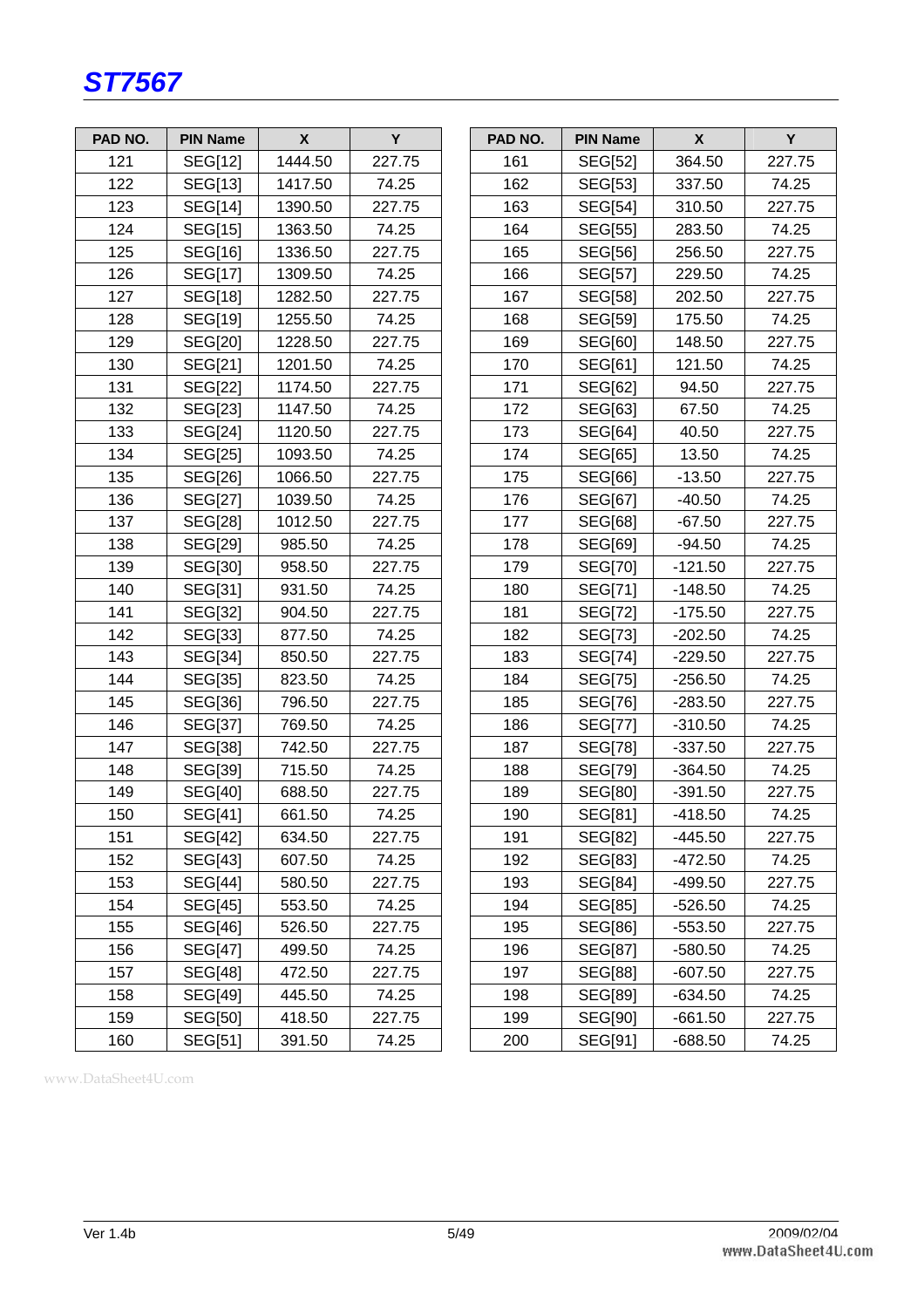

| PAD NO. | <b>PIN Name</b> | X          | Υ      |
|---------|-----------------|------------|--------|
| 201     | SEG[92]         | $-715.50$  | 227.75 |
| 202     | <b>SEG[93]</b>  | $-742.50$  | 74.25  |
| 203     | SEG[94]         | $-769.50$  | 227.75 |
| 204     | <b>SEG[95]</b>  | -796.50    | 74.25  |
| 205     | <b>SEG[96]</b>  | $-823.50$  | 227.75 |
| 206     | SEG[97]         | $-850.50$  | 74.25  |
| 207     | <b>SEG[98]</b>  | $-877.50$  | 227.75 |
| 208     | <b>SEG[99]</b>  | $-904.50$  | 74.25  |
| 209     | SEG[100]        | $-931.50$  | 227.75 |
| 210     | SEG[101]        | $-958.50$  | 74.25  |
| 211     | SEG[102]        | $-985.50$  | 227.75 |
| 212     | SEG[103]        | $-1012.50$ | 74.25  |
| 213     | SEG[104]        | -1039.50   | 227.75 |
| 214     | SEG[105]        | $-1066.50$ | 74.25  |
| 215     | SEG[106]        | $-1093.50$ | 227.75 |
| 216     | SEG[107]        | $-1120.50$ | 74.25  |
| 217     | SEG[108]        | $-1147.50$ | 227.75 |
| 218     | SEG[109]        | $-1174.50$ | 74.25  |
| 219     | SEG[110]        | $-1201.50$ | 227.75 |
| 220     | SEG[111]        | $-1228.50$ | 74.25  |
| 221     | SEG[112]        | $-1255.50$ | 227.75 |
| 222     | SEG[113]        | $-1282.50$ | 74.25  |
| 223     | SEG[114]        | $-1309.50$ | 227.75 |
| 224     | SEG[115]        | $-1336.50$ | 74.25  |
| 225     | SEG[116]        | -1363.50   | 227.75 |
| 226     | SEG[117]        | $-1390.50$ | 74.25  |
| 227     | SEG[118]        | $-1417.50$ | 227.75 |
| 228     | SEG[119]        | $-1444.50$ | 74.25  |
| 229     | SEG[120]        | $-1471.50$ | 227.75 |
| 230     | SEG[121]        | $-1498.50$ | 74.25  |
| 231     | SEG[122]        | $-1525.50$ | 227.75 |
| 232     | SEG[123]        | $-1552.50$ | 74.25  |
| 233     | SEG[124]        | $-1579.50$ | 227.75 |
| 234     | SEG[125]        | -1606.50   | 74.25  |
| 235     | <b>SEG[126]</b> | $-1633.50$ | 227.75 |
| 236     | <b>SEG[127]</b> | $-1660.50$ | 74.25  |
| 237     | <b>SEG[128]</b> | $-1687.50$ | 227.75 |
| 238     | SEG[129]        | $-1714.50$ | 74.25  |
| 239     | SEG[130]        | $-1741.50$ | 227.75 |
| 240     | SEG[131]        | -1768.50   | 74.25  |

www.DataSheet4U.com

| PAD NO. | <b>PIN Name</b> | X          | Y      |
|---------|-----------------|------------|--------|
| 241     | COM[32]         | -1823.00   | 227.75 |
| 242     | <b>COM[33]</b>  | $-1850.00$ | 74.25  |
| 243     | COM[34]         | $-1877.00$ | 227.75 |
| 244     | <b>COM[35]</b>  | $-1904.00$ | 74.25  |
| 245     | COM[36]         | $-1931.00$ | 227.75 |
| 246     | COM[37]         | $-1958.00$ | 74.25  |
| 247     | <b>COM[38]</b>  | $-1985.00$ | 227.75 |
| 248     | <b>COM[39]</b>  | $-2012.00$ | 74.25  |
| 249     | COM[40]         | $-2039.00$ | 227.75 |
| 250     | <b>COM[41]</b>  | $-2066.00$ | 74.25  |
| 251     | <b>COM[42]</b>  | $-2093.00$ | 227.75 |
| 252     | COM[43]         | $-2120.00$ | 74.25  |
| 253     | COM[44]         | $-2147.00$ | 227.75 |
| 254     | <b>COM[45]</b>  | $-2174.00$ | 74.25  |
| 255     | COM[46]         | $-2201.00$ | 227.75 |
| 256     | COM[47]         | $-2228.00$ | 74.25  |
| 257     | <b>COM[48]</b>  | $-2255.00$ | 227.75 |
| 258     | COM[49]         | $-2282.00$ | 74.25  |
| 259     | COM[50]         | $-2309.00$ | 227.75 |
| 260     | <b>COM[51]</b>  | $-2336.00$ | 74.25  |
| 261     | COM[52]         | $-2363.00$ | 227.75 |

Note:

- 1. Unit: um
- 2. This is the default PAD Center Coordinate Table with 1/65 Duty. Other duty output mapping can be found in Section FUNCTION DESCRIPTION and Fig 9.
- 3. Tolerance: +/- 0.05 um.
- **4. The definition of pin name is in full duty (65 duty).**
- 5. **The definition of output pin name in different duty (55 Duty, 49 Duty and 33 Duty) please refers Fig 9.**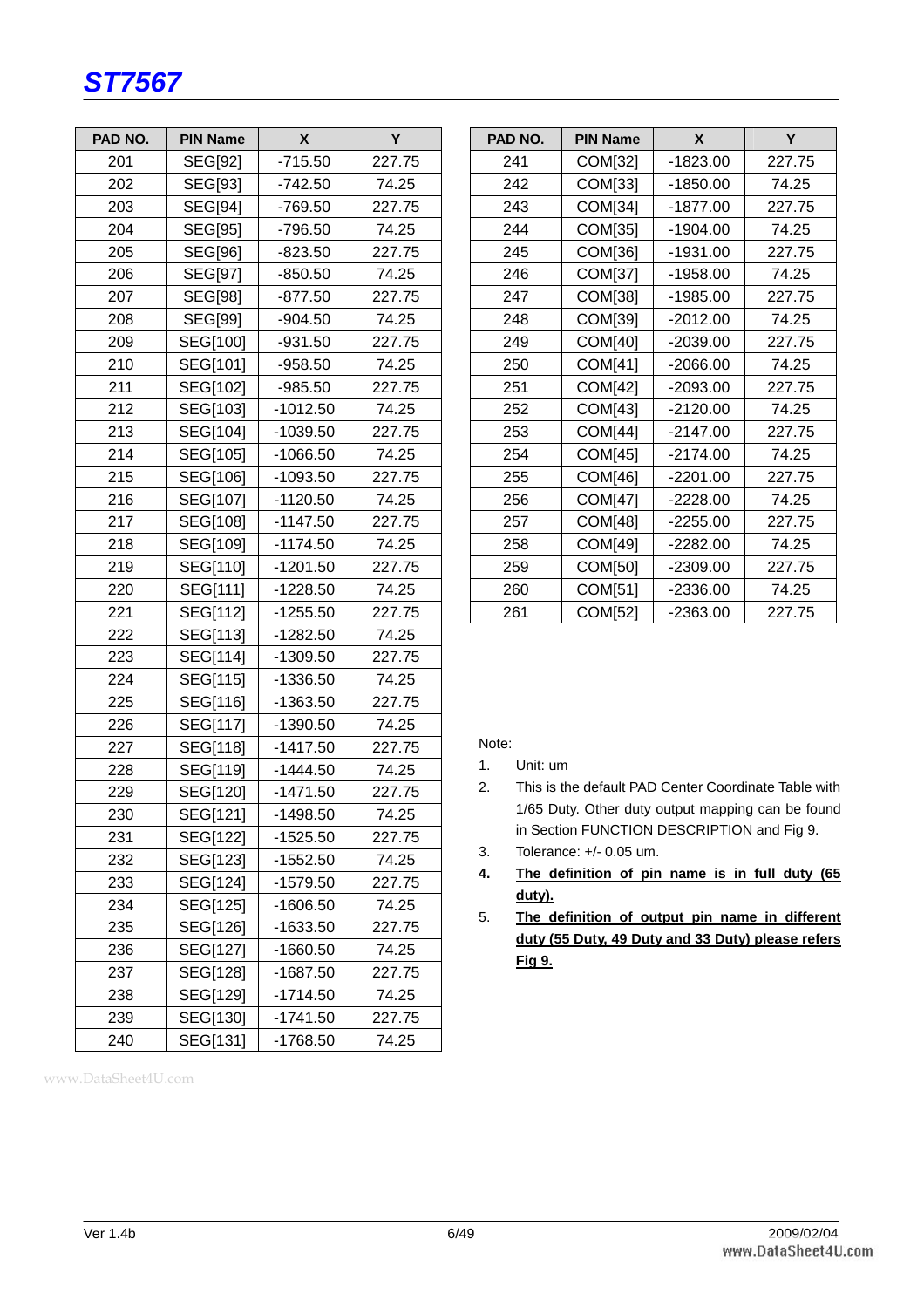## **4. BLOCK DIAGRAM**

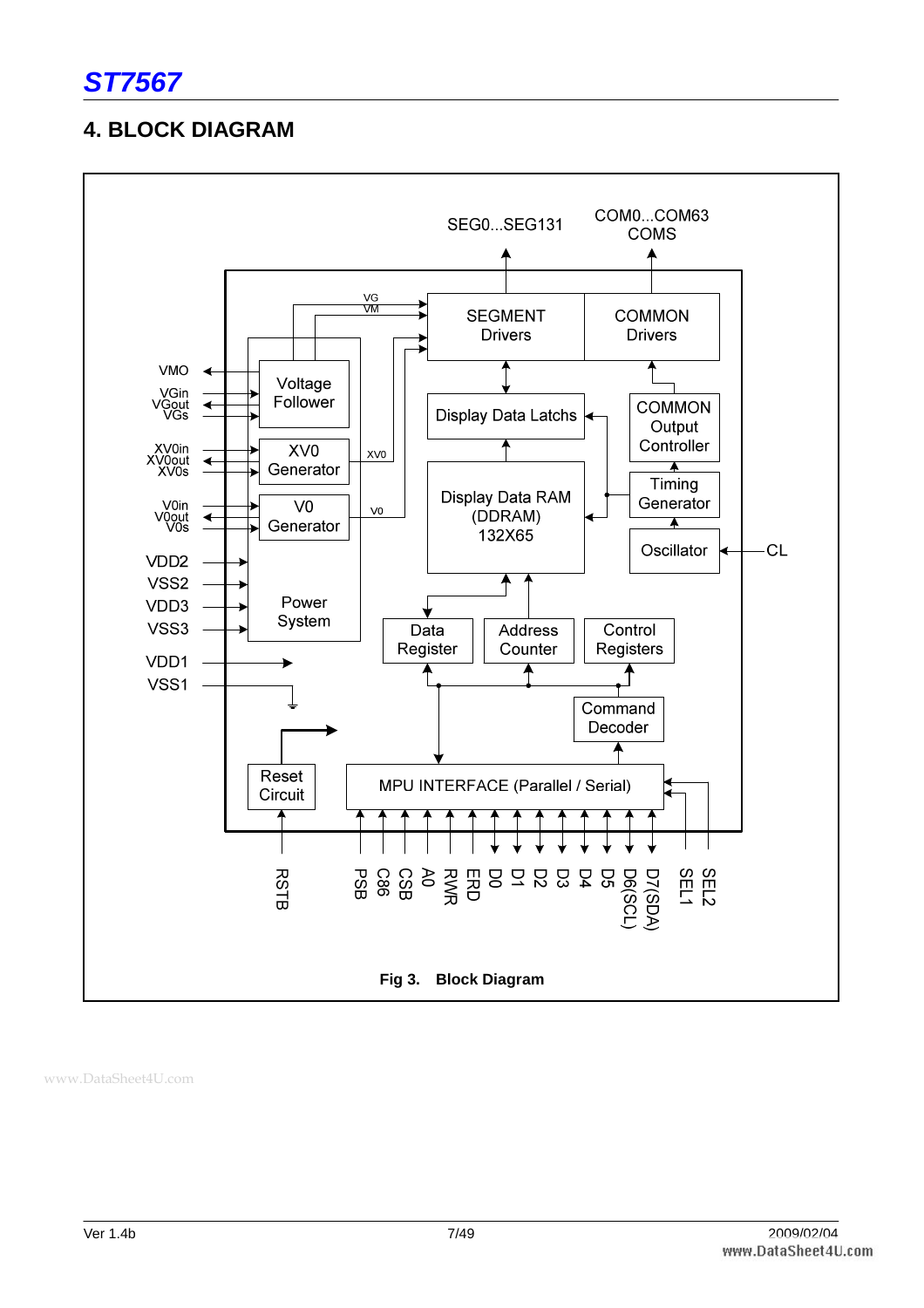## **5. PIN DESCRIPTION**

### **LCD Driver Output Pins**

| <b>Pin Name</b> | <b>Type</b>  |                                                                        | <b>Description</b><br>No. of Pins                          |                                                                |                                      |  |                |  |  |  |  |
|-----------------|--------------|------------------------------------------------------------------------|------------------------------------------------------------|----------------------------------------------------------------|--------------------------------------|--|----------------|--|--|--|--|
|                 |              | LCD segment driver outputs.                                            |                                                            |                                                                |                                      |  |                |  |  |  |  |
|                 |              |                                                                        | The display data and the frame control the output voltage. |                                                                |                                      |  |                |  |  |  |  |
|                 |              | Display data                                                           | <b>Frame</b>                                               |                                                                | <b>Segment Driver Output Voltage</b> |  |                |  |  |  |  |
|                 |              |                                                                        |                                                            | <b>Normal Display</b>                                          | <b>Inverse Display</b>               |  |                |  |  |  |  |
| SEG0 to SEG131  | $\mathbf{o}$ | H                                                                      | $\ddot{}$                                                  | VG                                                             | <b>VSS</b>                           |  | 132            |  |  |  |  |
|                 |              | H                                                                      |                                                            | <b>VSS</b>                                                     | VG                                   |  |                |  |  |  |  |
|                 |              | L                                                                      | $\ddot{}$                                                  | <b>VSS</b>                                                     | VG                                   |  |                |  |  |  |  |
|                 |              |                                                                        |                                                            | VG                                                             | <b>VSS</b>                           |  |                |  |  |  |  |
|                 |              | Display OFF, Power Save                                                |                                                            | <b>VSS</b>                                                     | <b>VSS</b>                           |  |                |  |  |  |  |
|                 |              | LCD common driver outputs.                                             |                                                            |                                                                |                                      |  |                |  |  |  |  |
|                 |              | The internal scanning signal and the frame control the output voltage. |                                                            |                                                                |                                      |  |                |  |  |  |  |
|                 |              | Scan signal<br><b>Frame</b>                                            |                                                            |                                                                | <b>Common Driver Output Voltage</b>  |  |                |  |  |  |  |
|                 |              |                                                                        | <b>Normal Display</b>                                      | <b>Inverse Display</b>                                         |                                      |  |                |  |  |  |  |
| COM0 to COM63   | $\mathbf{o}$ | H                                                                      | $\ddot{}$                                                  | XV <sub>0</sub>                                                |                                      |  | 64             |  |  |  |  |
|                 |              | H                                                                      |                                                            |                                                                | V <sub>0</sub>                       |  |                |  |  |  |  |
|                 |              | L                                                                      | $\ddot{}$                                                  |                                                                | <b>VM</b>                            |  |                |  |  |  |  |
|                 |              |                                                                        |                                                            | VM.                                                            |                                      |  |                |  |  |  |  |
|                 |              | Display OFF, Power Save                                                |                                                            | <b>VSS</b>                                                     |                                      |  |                |  |  |  |  |
|                 |              | LCD common driver outputs for icons.                                   |                                                            |                                                                |                                      |  |                |  |  |  |  |
| COMS1, COMS2    | $\mathbf{o}$ |                                                                        |                                                            | The output signals of these two pins are the same.             |                                      |  | $\overline{2}$ |  |  |  |  |
| (COMS)          |              |                                                                        |                                                            | When icon feature is not used, these pins should be left open. |                                      |  |                |  |  |  |  |

## **Microprocessor Interface Pins**

| <b>Pin Name</b>                                                    | <b>Type</b> |                                                              | No. of Pins<br><b>Description</b>                                          |            |                                                                                 |  |  |  |  |
|--------------------------------------------------------------------|-------------|--------------------------------------------------------------|----------------------------------------------------------------------------|------------|---------------------------------------------------------------------------------|--|--|--|--|
| <b>RSTB</b>                                                        |             |                                                              |                                                                            |            | Hardware reset input pin. When RSTB is "L", internal initialization is executed |  |  |  |  |
|                                                                    |             |                                                              | and the internal registers will be initialized.                            |            |                                                                                 |  |  |  |  |
| <b>CSB</b>                                                         |             |                                                              | Chip select input pin. Interface access is enabled when CSB is "L".        |            |                                                                                 |  |  |  |  |
|                                                                    |             |                                                              | When CSB is non-active (CSB="H"), D[7:0] pins are high impedance.          |            |                                                                                 |  |  |  |  |
|                                                                    |             |                                                              |                                                                            |            | It determines whether the access is related to data or command.                 |  |  |  |  |
| A0<br>A0="H": Indicates that signals on $D[7:0]$ are display data. |             |                                                              |                                                                            |            |                                                                                 |  |  |  |  |
|                                                                    |             | $A0 = "L"$ : Indicates that signals on $D[7:0]$ are command. |                                                                            |            |                                                                                 |  |  |  |  |
|                                                                    |             | Read/Write execution control pin. When PSB is "H",           |                                                                            |            |                                                                                 |  |  |  |  |
|                                                                    |             | <b>C86</b>                                                   | <b>MPU Type</b>                                                            | <b>RWR</b> | <b>Description</b>                                                              |  |  |  |  |
|                                                                    |             | H                                                            | 6800                                                                       |            | Read/Write control input pin.                                                   |  |  |  |  |
|                                                                    |             |                                                              | series                                                                     | R/W        | $R/W = H$ ": read.                                                              |  |  |  |  |
| <b>RWR</b>                                                         |             |                                                              |                                                                            |            | R/W="L": write.                                                                 |  |  |  |  |
| www.DataSheet4U.com                                                |             |                                                              | 8080                                                                       |            | Write enable input pin.                                                         |  |  |  |  |
|                                                                    |             |                                                              |                                                                            | /WR        | Signals on D[7:0] will be latched at the rising                                 |  |  |  |  |
|                                                                    |             | series                                                       |                                                                            |            | edge of /WR signal.                                                             |  |  |  |  |
|                                                                    |             |                                                              | RWR is not used in serial interface and should fix to "H" by VDD1 or VDDH. |            |                                                                                 |  |  |  |  |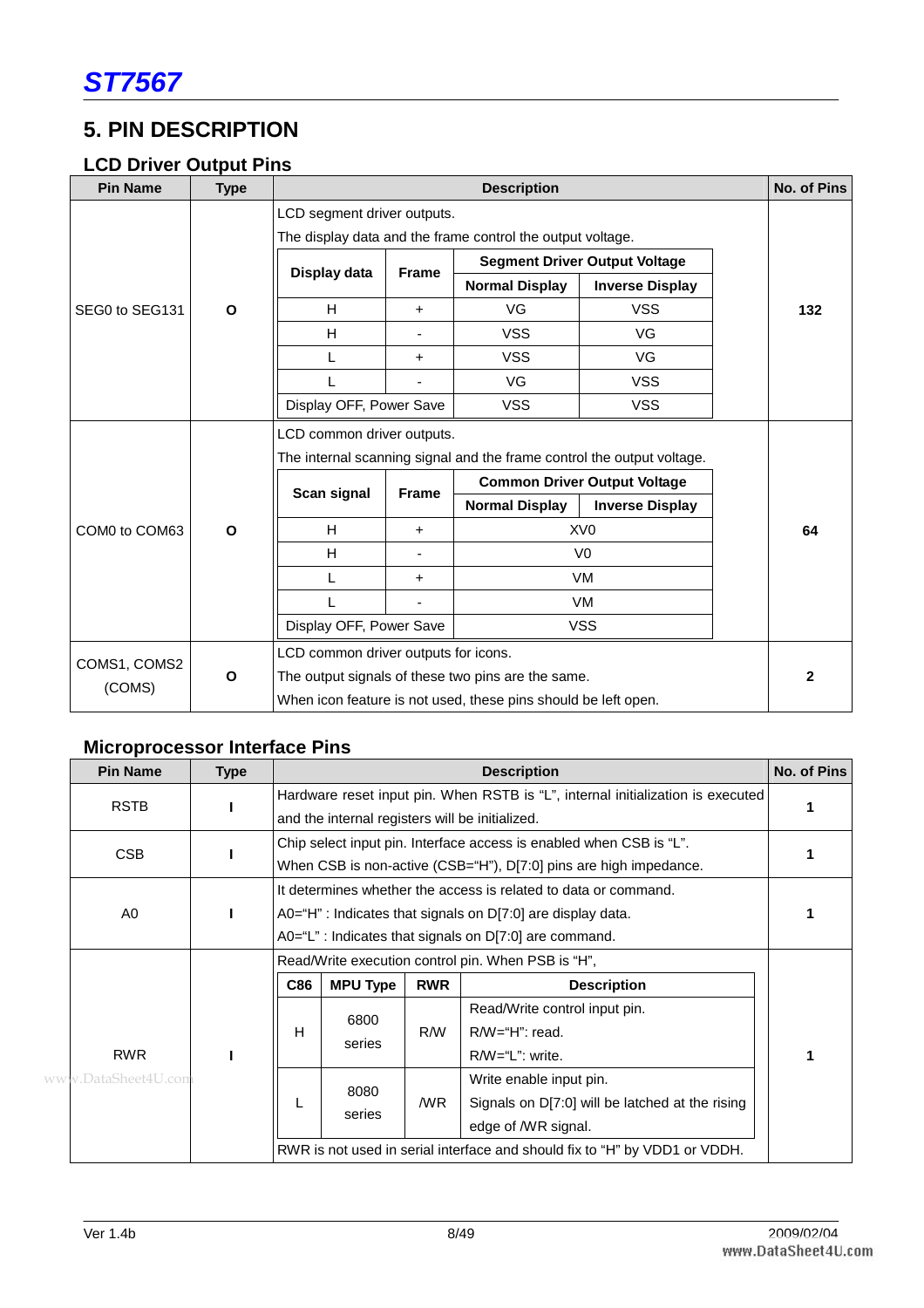

| <b>Pin Name</b> | <b>Type</b> |                             | <b>Description</b>                                                              |                        |                                                                            |   |  |  |
|-----------------|-------------|-----------------------------|---------------------------------------------------------------------------------|------------------------|----------------------------------------------------------------------------|---|--|--|
|                 |             |                             | Read/Write execution control pin. When PSB is "H",                              |                        |                                                                            |   |  |  |
|                 |             | C86                         | <b>MPU Type</b>                                                                 | <b>ERD</b>             | <b>Description</b>                                                         |   |  |  |
|                 |             |                             |                                                                                 |                        | Read/Write control input pin.                                              |   |  |  |
|                 |             |                             | 6800                                                                            |                        | R/W="H": When E is "H", D[7:0] are in output                               |   |  |  |
| <b>ERD</b>      |             | н                           | series                                                                          | E                      | mode.                                                                      |   |  |  |
|                 |             |                             |                                                                                 |                        | R/W="L": Signals on D[7:0] are latched at the                              |   |  |  |
|                 |             |                             |                                                                                 |                        | falling edge of E signal.                                                  |   |  |  |
|                 |             | 8080                        | /RD                                                                             | Read enable input pin. |                                                                            |   |  |  |
|                 |             |                             | series                                                                          |                        | When /RD is "L", D[7:0] are in output mode.                                |   |  |  |
|                 |             |                             |                                                                                 |                        | ERD is not used in serial interface and should fix to "H" by VDD1 or VDDH. |   |  |  |
|                 |             |                             |                                                                                 |                        | When using 8-bit parallel interface: (6800 or 8080 mode)                   |   |  |  |
|                 | <b>VO</b>   |                             | 8-bit bi-directional data bus. Connect to the data bus of 8-bit microprocessor. |                        |                                                                            |   |  |  |
|                 |             |                             | When CSB is non-active (CSB="H"), D[7:0] pins are high impedance.               |                        |                                                                            |   |  |  |
| D[7:0]          |             |                             | When using serial interface: 4-LINE                                             |                        |                                                                            | 8 |  |  |
|                 |             |                             | D7=SDA: Serial data input.                                                      |                        |                                                                            |   |  |  |
|                 |             | D6=SCL: Serial clock input. |                                                                                 |                        |                                                                            |   |  |  |
|                 |             |                             |                                                                                 |                        | D[5:0] are not used and should connect to "H" by VDD1 or VDDH.             |   |  |  |
|                 |             |                             |                                                                                 |                        | When CSB is non-active (CSB="H"), D[7:0] pins are high impedance.          |   |  |  |

#### **Note:**

1. After VDD1 is turned ON, any MPU interface pins cannot be left floating.

#### **Configuration Pins**

| <b>Pin Name</b>     | <b>Type</b>                                                     |                                                        |                  | <b>Description</b>                                             |                                                                    |  | No. of Pins  |
|---------------------|-----------------------------------------------------------------|--------------------------------------------------------|------------------|----------------------------------------------------------------|--------------------------------------------------------------------|--|--------------|
| <b>VDDH</b>         |                                                                 |                                                        |                  | Logic "1" level for option pins which should connected to "H". |                                                                    |  | $\mathbf{2}$ |
| <b>VSSL</b>         |                                                                 |                                                        |                  | Logic "0" level for option pins which should connected to "L". |                                                                    |  | $\mathbf{2}$ |
| <b>PSB</b>          |                                                                 |                                                        |                  | PSB selects the interface type: Serial or Parallel.            |                                                                    |  | 1            |
|                     | C86 selects the microprocessor type in parallel interface mode. |                                                        |                  |                                                                |                                                                    |  |              |
|                     |                                                                 | <b>PSB</b>                                             | C86              |                                                                | <b>Selected Interface</b>                                          |  |              |
|                     |                                                                 | "Н"                                                    | "Н"              | Parallel 6800 Series MPU Interface                             |                                                                    |  |              |
| C86                 |                                                                 | "Н"                                                    | "["              | Parallel 8080 Series MPU Interface                             |                                                                    |  | 1            |
|                     |                                                                 | "  "                                                   | "Х"              | Serial 4-Line SPI Interface                                    |                                                                    |  |              |
|                     |                                                                 |                                                        |                  |                                                                | Please refer to "APPLICATION NOTES" and "Microprocessor Interface" |  |              |
|                     |                                                                 |                                                        |                  | (Section 6) for detailed connection of the selected interface. |                                                                    |  |              |
|                     |                                                                 | These pins select the display duty and bias of ST7567. |                  |                                                                |                                                                    |  |              |
|                     |                                                                 | SEL <sub>2</sub>                                       | SEL <sub>1</sub> | <b>Duty</b>                                                    | <b>Bias</b>                                                        |  |              |
|                     |                                                                 | "  "                                                   | "  "             | 1/65                                                           | 1/9 or 1/7                                                         |  |              |
|                     |                                                                 | "  "                                                   | "Н"              | 1/49                                                           | $1/8$ or $1/6$                                                     |  | $\mathbf{2}$ |
| SEL[2:1]            |                                                                 | "Н"                                                    | "  "             | 1/33                                                           | 1/6 or 1/5                                                         |  |              |
|                     |                                                                 | "Н"                                                    | "Н"              | 1/55                                                           | $1/8$ or $1/6$                                                     |  |              |
| www.DataSheet4U.com |                                                                 | Note:                                                  |                  |                                                                |                                                                    |  |              |
|                     |                                                                 | 1.                                                     |                  |                                                                | The detailed definition of output pin name can be found in Fig 9.  |  |              |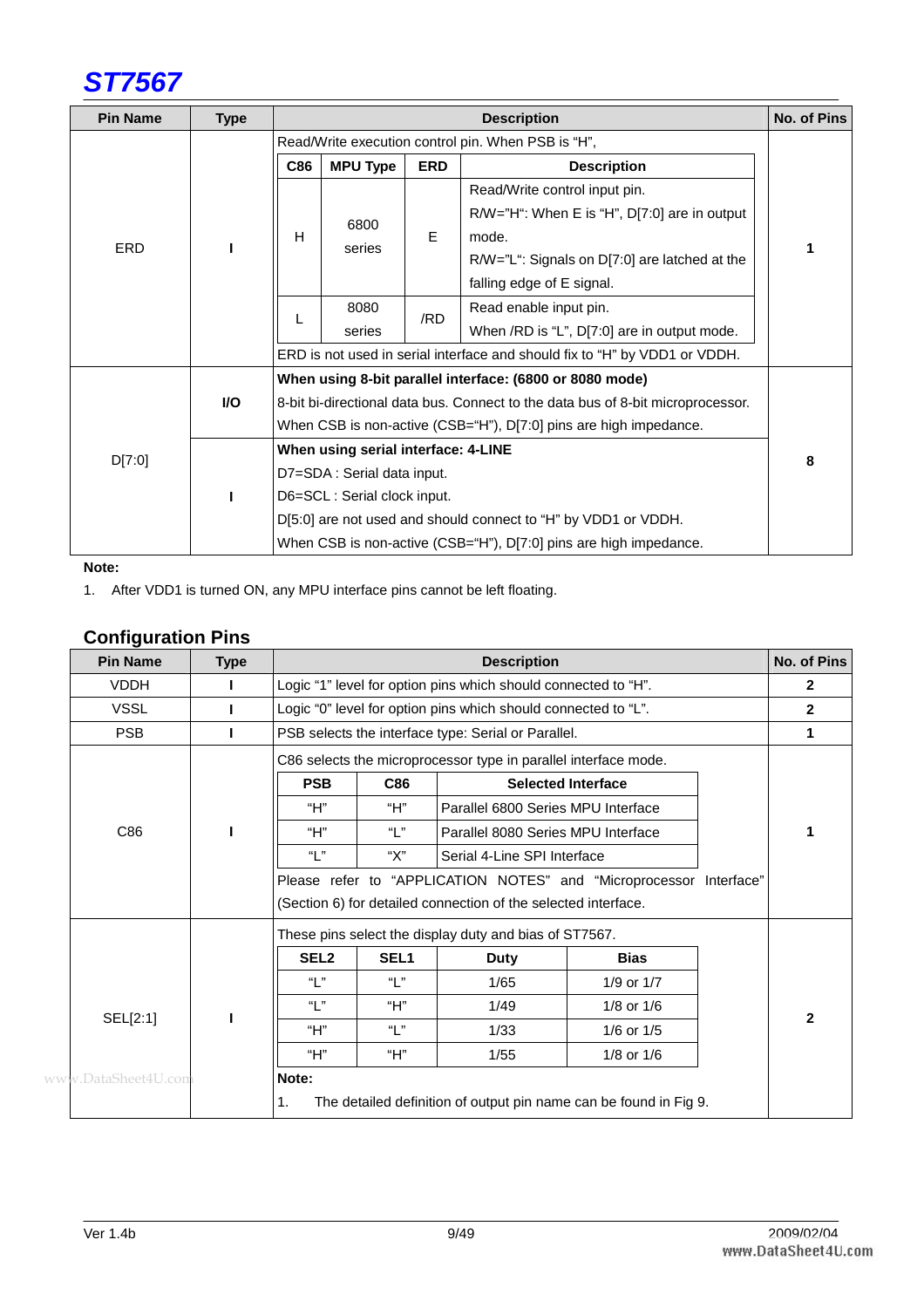

## **Power System Pins**

| <b>Pin Name</b>  | <b>Type</b>  | <b>Description</b>                                                                             | No. of Pins                  |
|------------------|--------------|------------------------------------------------------------------------------------------------|------------------------------|
| VDD1             | <b>Power</b> | Digital power. If VDD1=VDD2, connect to VDD2 externally.                                       | 3                            |
| VDD <sub>2</sub> | <b>Power</b> | Analog power. If VDD1=VDD2, connect to VDD1 externally.                                        | $\overline{\mathbf{4}}$      |
| VDD3             | <b>Power</b> | Power for reference voltage circuit.                                                           | $\mathbf{2}$                 |
| VSS <sub>1</sub> | <b>Power</b> | Digital ground. Connect to VSS2 externally.                                                    | $\overline{2}$               |
| VSS <sub>2</sub> | <b>Power</b> | Analog ground. Connect to VSS1 externally.                                                     | 3                            |
| VSS3             | <b>Power</b> | Ground for reference voltage circuit.                                                          | $\mathbf{1}$                 |
|                  |              | V0 is the LCD driving voltage for common circuits at negative frame.                           |                              |
| V0out            |              | V0out is the output of V0 regulator. V0s is the feedback of V0 regulator.                      |                              |
| <b>V0in</b>      |              | V0in is the V0 input of common circuits.                                                       | $\mathbf{2}$<br>$\mathbf{2}$ |
| V <sub>0s</sub>  | <b>Power</b> | Be sure that: $\sqrt{0} \geq \sqrt{G} > \sqrt{M} > \sqrt{SS} \geq \sqrt{2}$ (under operation). |                              |
|                  |              | V0out, V0in & V0s should be separated in ITO layout.                                           | 1                            |
|                  |              | V0out, V0in & V0s should be connected together in FPC layout.                                  |                              |
|                  |              | XV0 is the LCD driving voltage for common circuits at positive frame.                          |                              |
| XV0out           |              | XV0out is the output of XV0 regulator. XV0s is the feedback of XV0 regulator.                  | $\mathbf{2}$                 |
| XV0in            | <b>Power</b> | XV0in is the V0 input of common circuits.                                                      | $\mathbf{2}$                 |
| XV <sub>0s</sub> |              | XV0out, XV0in & XV0s should be separated in ITO layout.                                        | 1                            |
|                  |              | XV0out, XV0in & XV0s should be connected together in FPC layout.                               |                              |
|                  |              | VG is the LCD driving voltage for segment circuits.                                            |                              |
| VGout            |              | Vgout is the output of VG regulator. VGs is the feedback of VG regulator.                      |                              |
|                  | <b>Power</b> | Vgin is the VG input of segment circuits.                                                      | 1                            |
| Vgin             |              | Vgout, Vgin & VGs should be separated in ITO layout.                                           | 2                            |
| VGs              |              | Vgout, Vgin & VGs should be connected together in FPC layout.                                  | 1                            |
|                  |              | $1.6 \leq \text{VG} < \text{VDD2}.$                                                            |                              |
|                  |              | VM is the LCD driving voltage for common circuits.                                             |                              |
| <b>VMO</b>       | <b>Power</b> | $0.8V \le VM < VDD2$ .                                                                         | $\mathbf{2}$                 |

## **Test Pins**

| <b>Pin Name</b> | <b>Type</b> | <b>Description</b>                                            | No. of Pins |
|-----------------|-------------|---------------------------------------------------------------|-------------|
| Vref            |             | Test pin for power system.                                    |             |
|                 |             | This pin must be left open (without any kinds of connection). |             |
| $T1 - T8$       |             | Do NOT use. Reserved for testing.                             |             |
|                 |             | Must be floating.                                             | 8           |
|                 |             | Do NOT use. Reserved for testing.                             |             |
| <b>TFCOM</b>    |             | Must be floating.                                             |             |
|                 |             | Do NOT use. Reserved for testing.                             |             |
| CL.             |             | Must be floating.                                             |             |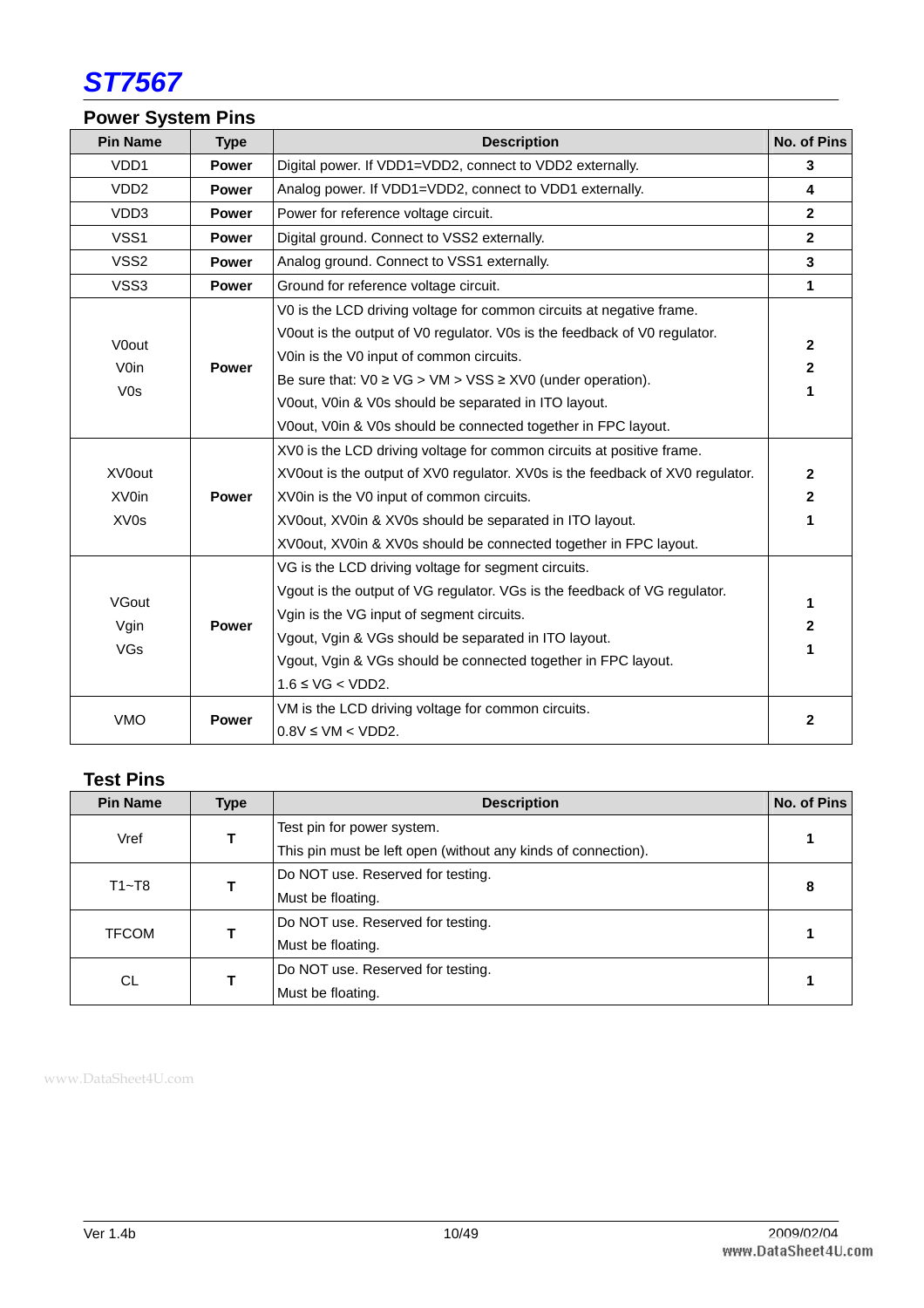#### **Recommend ITO Resistance**

| <b>Pin Name</b>                                                      | <b>ITO Resistance</b> |
|----------------------------------------------------------------------|-----------------------|
| VMO, Vref, T[1:8], TFCOM, CL                                         | Floating              |
| VDD1, VDD2, VDD3, VSS1, VSS2, VSS3                                   | $< 100\Omega$         |
| V0(V0in, V0out, V0s), VG(Vgin, Vgout, VGs), XV0(XV0in, XV0out, XV0s) | $<$ 300 $\Omega$      |
| A0, RWR, ERD, CSB, D[7:0]                                            | $< 1K\Omega$          |
| PSB, C86, SEL[2:1]                                                   | $< 5K\Omega$          |
| RSTB <sup>*1</sup>                                                   | $< 10K\Omega$         |

Note:

1. To prevent the ESD pulse resetting the internal register, applications should increase the resistance of RSTB signal (add a series resistor or increase ITO resistance). The value is different from modules.

- 2. The option setting to be "H" should connect to VDD1 or VDDH.
- 3. The option setting to be "L" should connect to VSS1 or VSSL.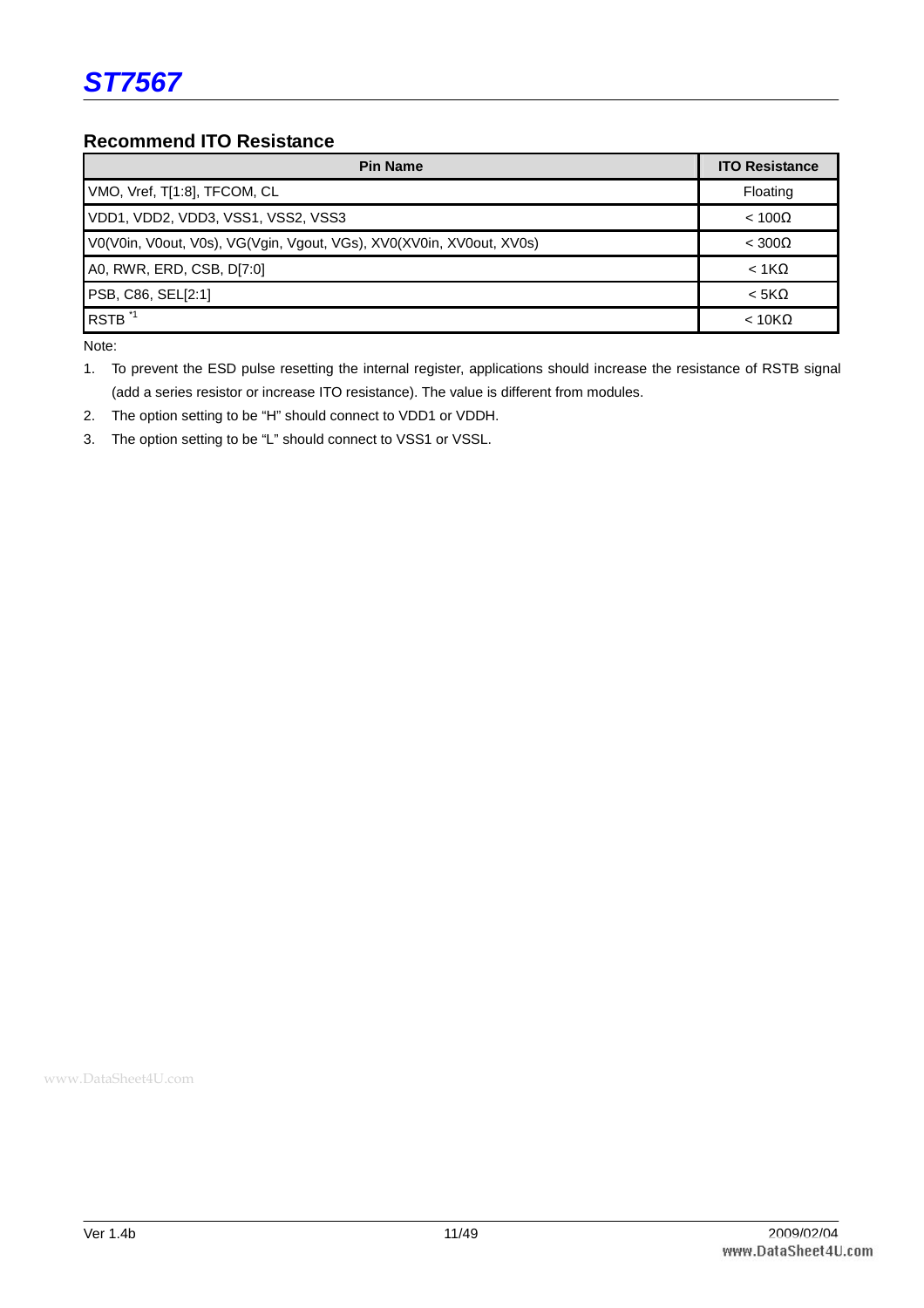## $\Rightarrow$  **FUNCTION DESCRIPTION**

#### **Microprocessor Interface**

#### **Chip Select Input**

CSB pin is used for chip selection. When CSB is "L", the microprocessor interface is enabled and ST7567 can interface with an MPU. When CSB is "H", the inputs of A0, ERD and RWR with any combination will be ignored and D[7:0] are high impedance. In 4-Line serial interface, the internal shift register and serial counter are reset when CSB is "H".

#### **Interface Selection**

The interface selection is controlled by C86 and PSB pins. The selection for parallel or serial interface is shown in Table 1. **Table 1. Parallel/Serial Interface Mode** 

| <b>PSB</b> | C86    | CSB | A0 | <b>ERD</b> | <b>RWR</b> | D[7:0]                     | <b>MPU Interface</b>           |  |  |  |  |  |  |  |  |  |  |
|------------|--------|-----|----|------------|------------|----------------------------|--------------------------------|--|--|--|--|--|--|--|--|--|--|
| $``\Box"$  | "Н"    |     |    |            | R/W        | D[7:0]                     | 6800-series parallel interface |  |  |  |  |  |  |  |  |  |  |
| "Ш"        | 661 33 | CSB | A0 | /RD        | /WR        |                            | 8080-series parallel interface |  |  |  |  |  |  |  |  |  |  |
| 661 33     | (11/1) |     |    | $- - -$    | $- - -$    | Refer to serial interface. | 14-Line SPI interface          |  |  |  |  |  |  |  |  |  |  |

 $\Rightarrow$  The un-used pins are marked as "---" and should be fixed to "H" by VDD1 or VDDH.

#### **Parallel Interface**

When PSB= "H", the 8-bit bi-directional parallel interface is enabled and the type of MPU is selected by "C86" pin as shown in Table 2. The data transfer type is determined by signals on A0, ERD and RWR as shown in Table 3.

|            | Table 2. Microprocessor Selection for Parallel Interface |            |    |            |            |        |                                 |  |  |  |  |  |  |  |
|------------|----------------------------------------------------------|------------|----|------------|------------|--------|---------------------------------|--|--|--|--|--|--|--|
| <b>PSB</b> | C86                                                      | <b>CSB</b> | A0 | <b>ERD</b> | <b>RWR</b> | DI7:01 | <b>MPU</b> Interface            |  |  |  |  |  |  |  |
| "Н"        | "Н"                                                      |            | A0 |            | R/W        |        | 6800-series parallel interface  |  |  |  |  |  |  |  |
| "Н"        | 661 33<br>╺                                              | CSB        |    | /RD        | /WR        | D[7:0] | 18080-series parallel interface |  |  |  |  |  |  |  |

| <b>Common Pins</b> |             |         | 6800-Series |           | 8080-Series      | <b>Description</b>                        |  |  |  |  |  |  |  |
|--------------------|-------------|---------|-------------|-----------|------------------|-------------------------------------------|--|--|--|--|--|--|--|
| <b>CSB</b>         | A0          | E (ERD) | R/W (RWR)   | /RD (ERD) | <b>/WR (RWR)</b> |                                           |  |  |  |  |  |  |  |
|                    | $``\sqcup"$ | "Н"     | "⊔"         | 661 33    | "⊔"              | Display data read out                     |  |  |  |  |  |  |  |
| "  "               | $``\Box"$   | "Н"     | 661 33      | "Н"       | 661 33           | Display data write                        |  |  |  |  |  |  |  |
|                    | 661 33      | "Н"     | "⊔"         | 661 33    | "⊔"              | Internal status read                      |  |  |  |  |  |  |  |
|                    | 661 33      | "Н"     | 661 33      | "⊔"       | 661 33           | Writes to internal register (instruction) |  |  |  |  |  |  |  |

#### **Table 3. Parallel Data Transfer Type**

#### **Setting Serial Interface**

| Mode<br>Serial                | PSB             | C86 | CSB | AO | <b>ERD</b> | <b>RWR</b> | DI7:07                                                               |
|-------------------------------|-----------------|-----|-----|----|------------|------------|----------------------------------------------------------------------|
| ⊪∟ine SPI<br>interface<br>4-l | $661 - 33$<br>- |     | CSB | A0 | ---        | $--$       | <b>SCLK</b><br><b>SDA</b><br>--- ---<br>$- - -$<br>---<br>---<br>--- |

\* The un-used pins are marked as "---" and should be fixed to "H" by VDD1 or VDDH.

\* C86 is marked as "X" and can be fixed to "H" or "L".

#### Note:

www. PataSheet4U. On setting to be "H" should connect to VDD1 or VDDH.

2. The option setting to be "L" should connect to VSS1 or VSSL.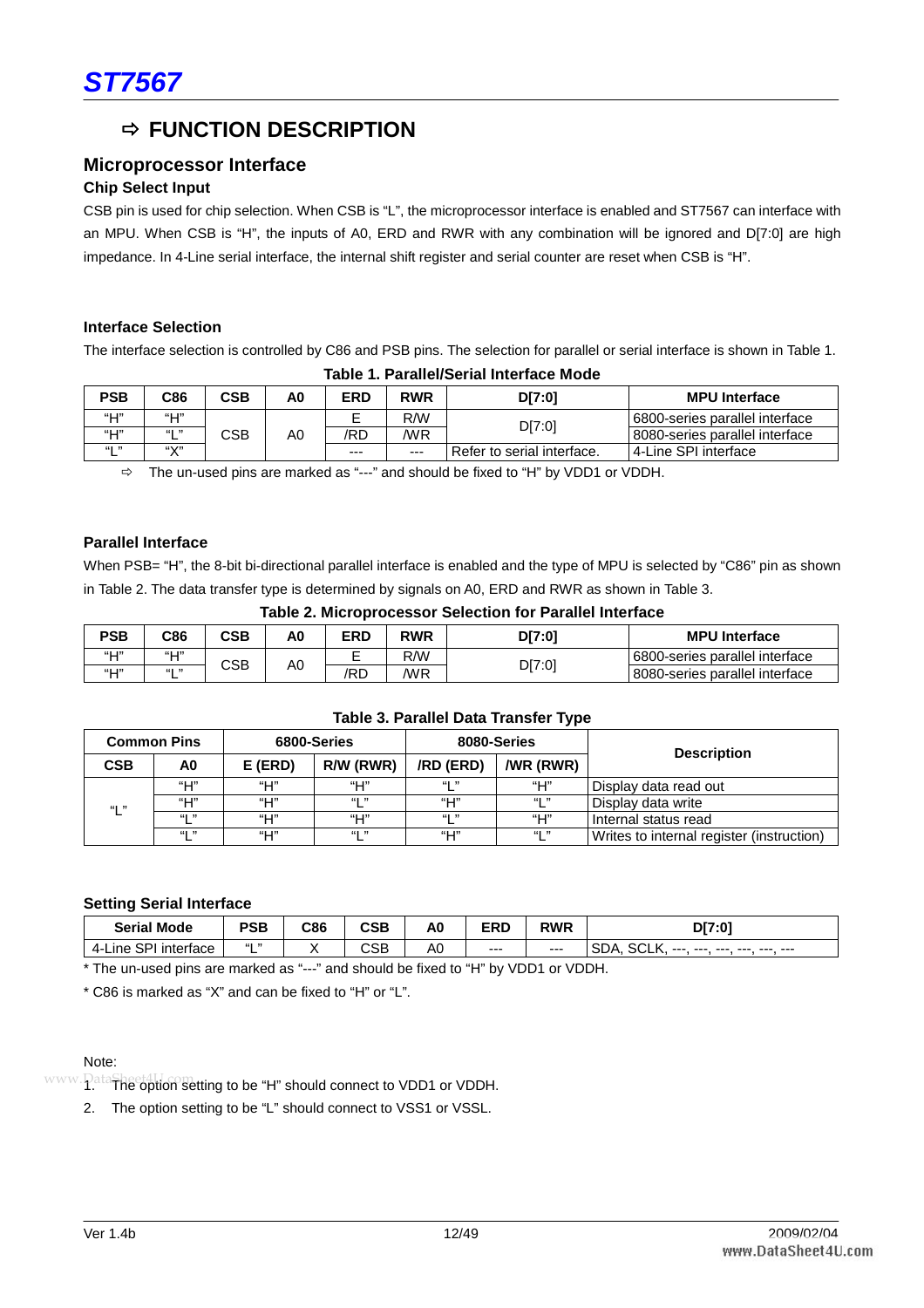#### **4-line SPI interface (PSB="L", C86="H" or "L")**

When ST7567 is active (CSB="L"), serial data (SDA) and serial clock (SCLK) inputs are enabled. When ST7567 is not active (CSB="H"), the internal 8-bit shift register and 3-bit counter are reset. Serial data on SDA is latched at the rising edge of serial clock on SCLK. After the 8<sup>th</sup> serial clock, the serial data will be processed to be 8-bit parallel data. The address selection pin (A0), which is latched at the  $8<sup>th</sup>$  clock, indicates the 8-bit parallel data is display data or instruction. The 8-bit parallel data will be display data when A0 is "H" and will be instruction when A0 is "L". The read feature is not available in this mode. The DDRAM column address pointer will be increased by one automatically after each byte of DDRAM access. Please note that the SCLK signal quality is very important and external noise maybe causes unexpected data/instruction latch.



Note:

 Some MPU will set the interface to be Hi-Z (high impedance) mode when power saving mode or after hardware reset. This is not allowed when the VDD1of ST7567 is turned ON. Because the floating input (especially for those control pins such as CSB, RSTB, RWR or ERD…) maybe cause abnormal latch and cause abnormal display.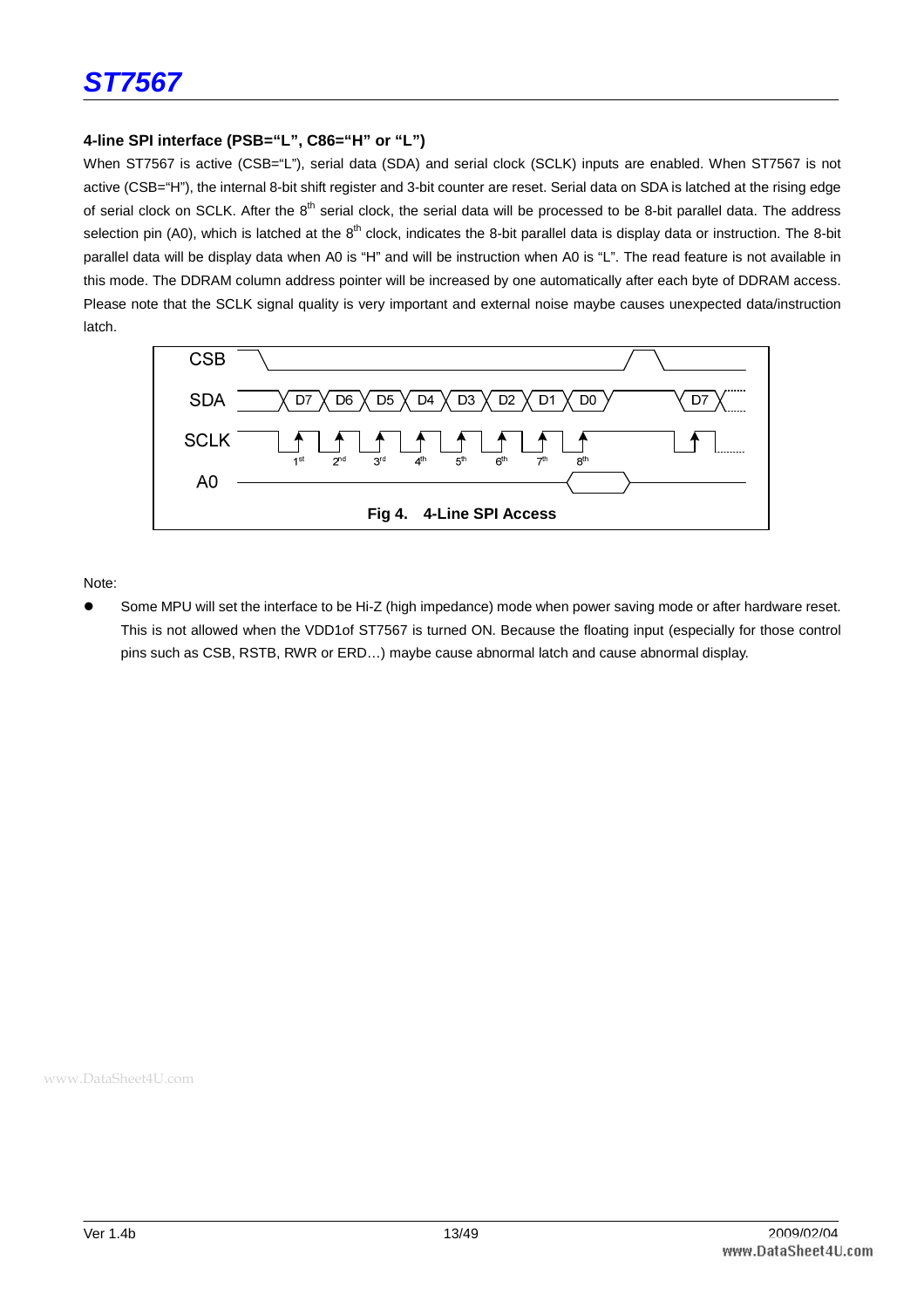

#### **Data Transfer**

ST7567 uses bus latch and internal data bus for interface data transfer. When writing data from MPU to the DDRAM, data is automatically transferred from the bus latch to the DDRAM as shown in Fig 5. When reading data from the on-chip DDRAM to MPU, the first read cycle reads the content in bus latch (dummy read) and the data that MPU should read will be output at the next read cycle as shown in Fig 6. That means: after setting the target address, a dummy read cycle is required before the following read-operation. Therefore, the data of the specified address cannot be read at the first read of display data right after setting the address, but can be read at the second read of display data.

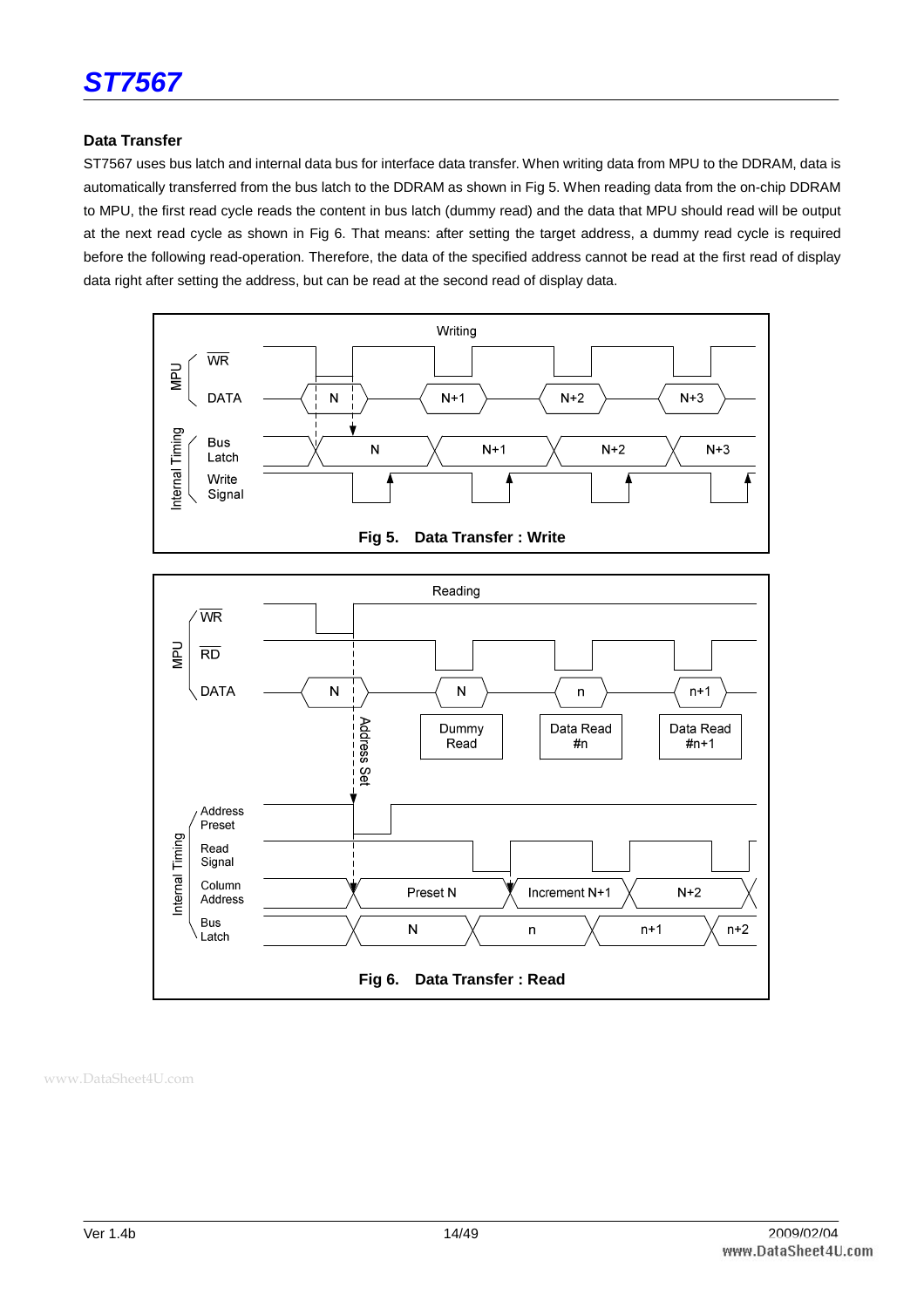

#### **Display Data RAM (DDRAM)**

ST7567 is built-in a RAM with 65X132 bit capacity which stores the display data. The display data RAM (DDRAM) store the dot data of the LCD. It is an addressable array with 132 columns by 65 rows (8-page with 8-bit and 1-page with 1-bit). The X-address is directly related to the column output number. Each pixel can be selected when the page and column addresses are specified (please refer to Fig 7 for detailed illustration). The rows are divided into: 8 pages (Page-0 ~ Page-7) each with 8 lines (for COM0~63) and Page-8 with only 1 line (COMS, for icon). The display data (D7~D0) corresponds to the LCD common-line direction and D0 is on top. All pages can be accessed through D[7:0] directly except icon page. Icon RAM uses only 1-bit of data bus (D0). Refer to Fig 8 for detailed illustration. The microprocessor can write to and read from (only Parallel interfaces) DDRAM by the I/O buffer. Since the LCD controller operates independently, data can be written into DDRAM at the same time as data is being displayed without causing the LCD flicker or data-conflict.





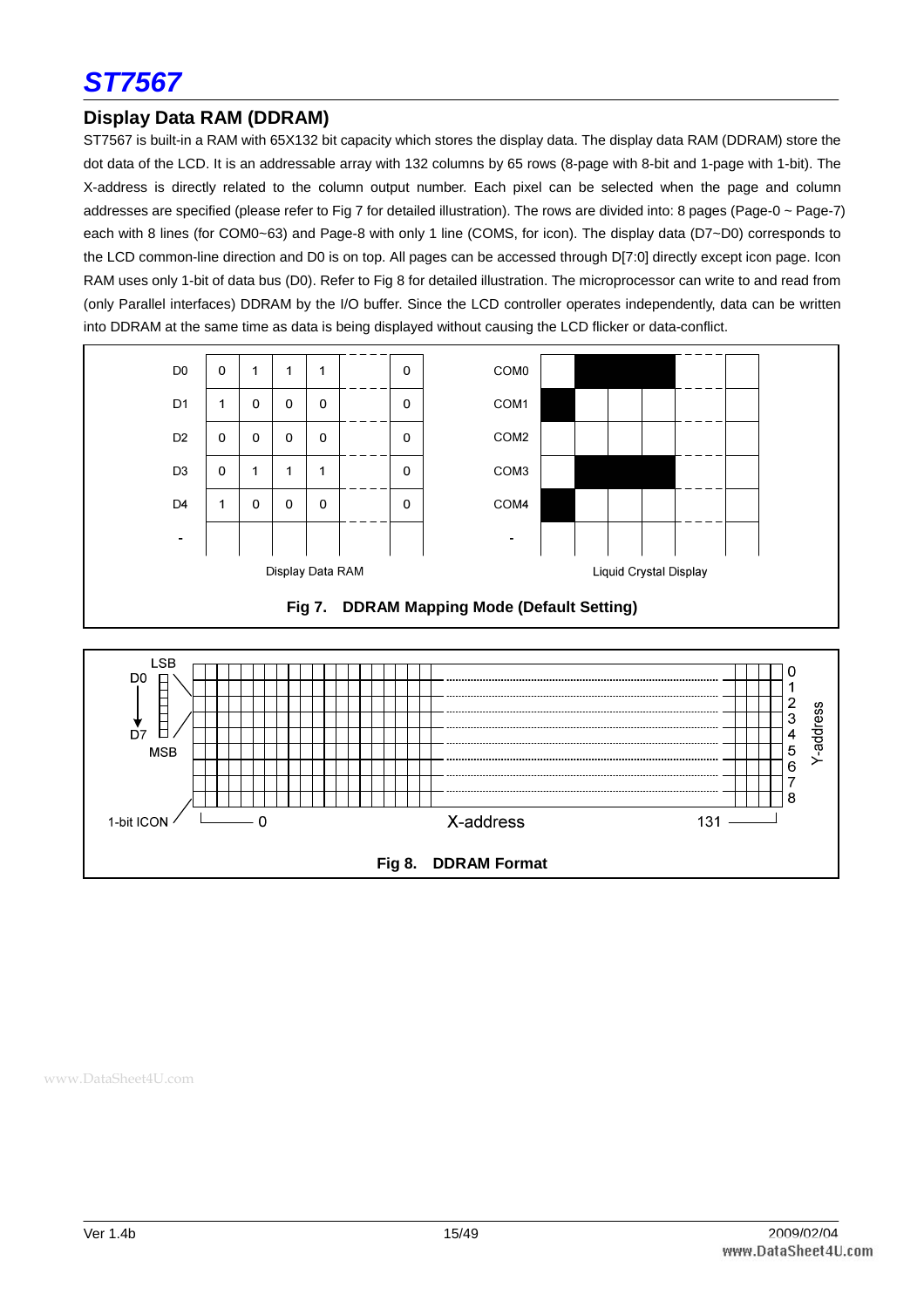

#### **Addressing**

Data is downloaded into the Display Data RAM matrix in ST7567 as byte-format. The Display Data RAM has a matrix of 65 by 132 bits. The address ranges are: X=0~131 (column address), Y=0~8 (page address). Addresses outside these ranges are not allowed.

#### **Page Address Circuit**

This circuit provides the page address of DDRAM. It incorporates 4-bit Page Address Register which can be modified by the "Page Address Set" instruction only. The Page Address must be set before accessing DDRAM content. Page Address "8" is a special RAM area for the icons with only one valid bit: D0.

#### **Column Address Circuit**

The column address of DDRAM is specified by the Column Address Set command. The column address is increased (+1) after each display data access (read/write). This allows MPU accessing DDRAM content continuously. This feature stops at the end of each page (Column Address "83h") because the Column Address and Page Address circuits are independent. For example, both Page Address and Column Address should be assigned for changing the DDRAM pointer from (Page-0, Column-83h) to (Page-1, Column-0).

Furthermore, Register MX and MY makes it possible to invert the relationship between the DDRAM and the outputs (COM/SEG). It is necessary to rewrite the display data into DDRAM after changing MX setting.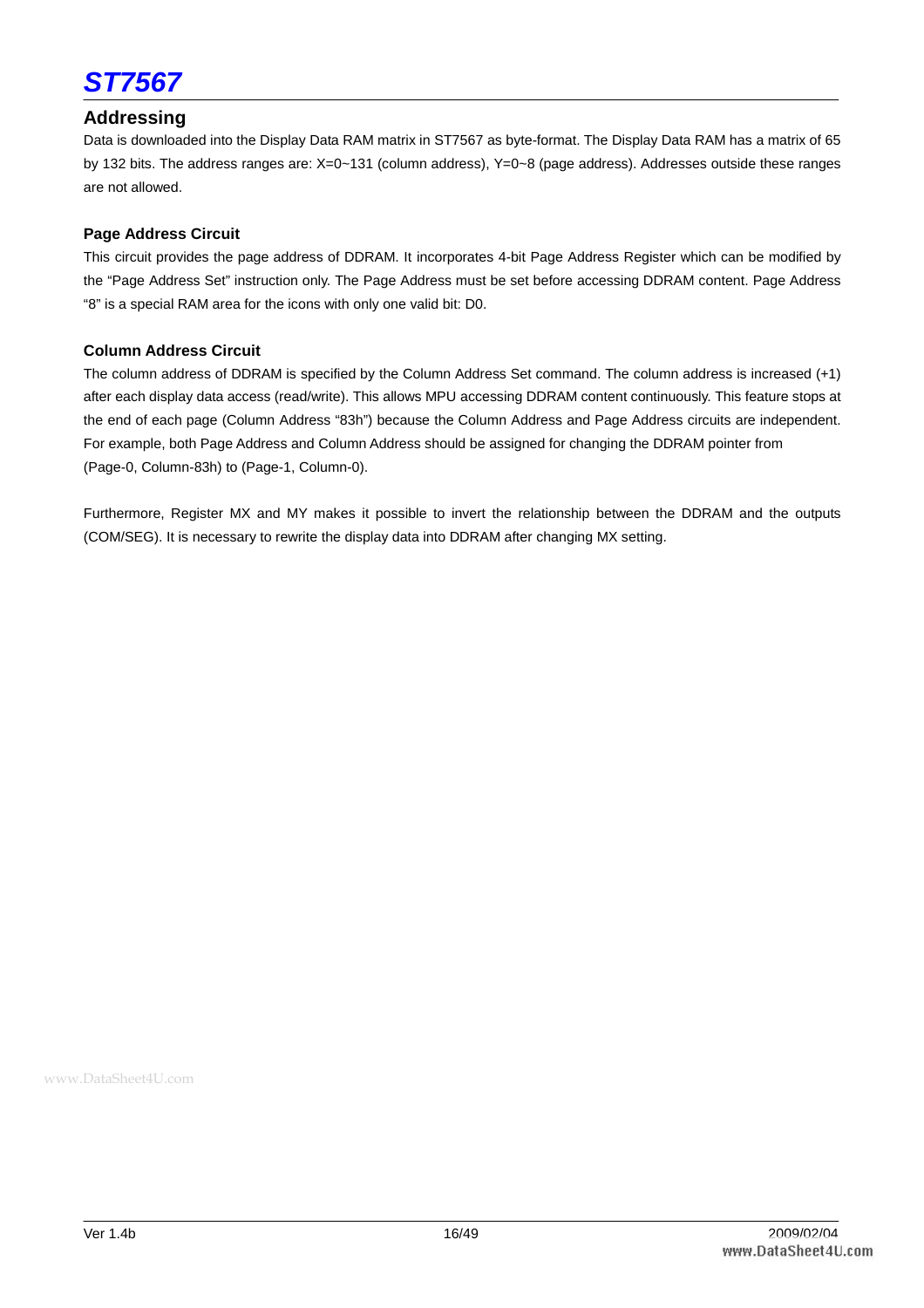

The relation between DDRAM and outputs with different MX or MY setting is shown below.

|              |                   |             |              |                                   |    |    |           |     | Column Address (Hex) |  |          |   |                              |             |                                        |                                        |                                        |                                        |                                        |                                        |                                        |                                        |                       |
|--------------|-------------------|-------------|--------------|-----------------------------------|----|----|-----------|-----|----------------------|--|----------|---|------------------------------|-------------|----------------------------------------|----------------------------------------|----------------------------------------|----------------------------------------|----------------------------------------|----------------------------------------|----------------------------------------|----------------------------------------|-----------------------|
|              | Page Address      |             |              |                                   | 이의 |    | la Isls I |     | $MX=0$               |  | 회의회의의세위의 |   |                              |             |                                        |                                        |                                        |                                        | <b>COM Output Map</b>                  |                                        |                                        |                                        |                       |
|              | D3   D2   D1   D0 |             |              | Data                              |    | ါအ | ဒါ        | 이버님 | $MX=1$               |  | 리임임치회의원  | 8 |                              |             | <b>1/65 Duty</b>                       | $MY=1$                                 | $MY=0$                                 | <b>1/49 Duty</b>                       |                                        | <b>1/33 Duty</b>                       | <b>1/55 Duty</b>                       |                                        | PAD No.               |
|              |                   |             |              | D <sub>0</sub>                    |    |    |           |     |                      |  |          |   | – OOH –                      |             | $M = 0$<br><b>COM0</b>                 | COM63                                  | COM <sub>0</sub>                       | $MY=1$<br>COM <sub>47</sub>            | $M = 0$<br>COM <sub>0</sub>            | $MY=1$<br>COM31                        | $MY = 0$<br>COM <sub>0</sub>           | $MY=1$<br>COM53                        | (COM)<br>107          |
|              |                   |             |              | D1                                |    |    |           |     |                      |  |          |   | $\overline{\phantom{0}}$ 01H |             | COM1                                   | COM62                                  | COM <sub>1</sub>                       | COM46                                  | COM <sub>1</sub>                       | COM30                                  | COM <sub>1</sub>                       | COM52                                  | 106                   |
|              |                   |             |              | D <sub>2</sub>                    |    |    |           |     |                      |  |          |   | .02H                         |             | COM <sub>2</sub>                       | COM61                                  | COM <sub>2</sub>                       | COM45                                  | COM <sub>2</sub>                       | COM29                                  | COM <sub>2</sub>                       | COM51                                  | 105                   |
| 0            | 0                 | 0           | 0            | $\overline{D3}$<br>D4             |    |    |           |     | Page 0               |  |          |   | 03H<br>04H                   |             | COM <sub>3</sub><br>COM <sub>4</sub>   | COM60<br>COM59                         | COM <sub>3</sub><br>COM <sub>4</sub>   | COM44<br>COM43                         | COM3<br>COM <sub>4</sub>               | COM28<br>COM <sub>27</sub>             | COM <sub>3</sub><br>COM <sub>4</sub>   | COM50<br>COM49                         | 104<br>103            |
|              |                   |             |              | D5                                |    |    |           |     |                      |  |          |   | 05H                          |             | COM <sub>5</sub>                       | COM58                                  | COM <sub>5</sub>                       | COM42                                  | COM <sub>5</sub>                       | COM <sub>26</sub>                      | COM <sub>5</sub>                       | COM48                                  | 102                   |
|              |                   |             |              | D6                                |    |    |           |     |                      |  |          |   | 06H                          |             | COM6                                   | COM <sub>57</sub>                      | COM <sub>6</sub>                       | COM41                                  | COM <sub>6</sub>                       | COM25                                  | COM <sub>6</sub>                       | COM47                                  | 101                   |
|              |                   |             |              | D7                                |    |    |           |     |                      |  |          |   | 07H                          |             | COM7                                   | COM56                                  | COM7                                   | COM40<br>COM39                         | COM7<br>COM <sub>8</sub>               | COM24<br>COM <sub>23</sub>             | COM7                                   | COM46<br>COM45                         | 100                   |
|              |                   |             |              | D0<br>D1                          |    |    |           |     |                      |  |          |   | 08H<br>09H                   |             | COM <sub>8</sub><br>COM <sub>9</sub>   | COM55<br>COM54                         | COM <sub>8</sub><br>COM <sub>9</sub>   | COM38                                  | COM <sub>9</sub>                       | COM <sub>22</sub>                      | COM <sub>8</sub><br>COM <sub>9</sub>   | COM44                                  | 99<br>98              |
|              |                   |             |              | D <sub>2</sub>                    |    |    |           |     |                      |  |          |   | 0AH                          |             | COM <sub>10</sub>                      | COM <sub>53</sub>                      | COM <sub>10</sub>                      | COM37                                  | COM <sub>10</sub>                      | COM21                                  | COM <sub>10</sub>                      | COM43                                  | $\overline{97}$       |
| 0            | 0                 | 0           | $\mathbf{1}$ | D3                                |    |    |           |     | Page 1               |  |          |   | 0BH                          |             | COM11                                  | COM <sub>52</sub>                      | COM <sub>11</sub>                      | COM36                                  | COM <sub>11</sub>                      | COM <sub>20</sub>                      | COM11                                  | COM <sub>42</sub>                      | 96                    |
|              |                   |             |              | D <sub>4</sub><br>D5              |    |    |           |     |                      |  |          |   | OCH<br>0DH                   |             | COM <sub>12</sub><br>COM <sub>13</sub> | COM51<br>COM50                         | COM12<br>COM <sub>13</sub>             | COM35<br>COM34                         | COM <sub>12</sub><br>COM <sub>13</sub> | COM19<br>COM <sub>18</sub>             | COM <sub>12</sub><br>COM <sub>13</sub> | COM41<br>COM40                         | 95<br>94              |
|              |                   |             |              | $\overline{D6}$                   |    |    |           |     |                      |  |          |   | <b>OEH</b>                   |             | COM14                                  | COM49                                  | COM <sub>14</sub>                      | COM33                                  | COM14                                  | COM17                                  | COM14                                  | COM39                                  | 93                    |
|              |                   |             |              | D7                                |    |    |           |     |                      |  |          |   | <b>OFH</b>                   |             | COM <sub>15</sub>                      | COM <sub>48</sub>                      | COM <sub>15</sub>                      | COM32                                  | COM <sub>15</sub>                      | COM <sub>16</sub>                      | COM <sub>15</sub>                      | COM38                                  | 92                    |
|              |                   |             |              | $\overline{D0}$                   |    |    |           |     |                      |  |          |   | 10H                          |             | COM <sub>16</sub>                      | COM <sub>47</sub>                      | COM <sub>16</sub>                      | COM31                                  |                                        |                                        | COM <sub>16</sub>                      | COM37                                  | $\overline{91}$       |
|              |                   |             |              | D1<br>$\overline{D2}$             |    |    |           |     |                      |  |          |   | 11H<br>12H                   |             | COM <sub>17</sub><br>COM <sub>18</sub> | COM46<br>COM45                         | COM <sub>17</sub><br>COM <sub>18</sub> | COM30<br>COM <sub>29</sub>             |                                        |                                        | COM <sub>17</sub><br>COM <sub>18</sub> | COM36<br>COM35                         | 90<br>89              |
| 0            | 0                 | 1           | 0            | $\overline{D3}$                   |    |    |           |     |                      |  |          |   | 13H                          |             | COM <sub>19</sub>                      | COM44                                  | COM <sub>19</sub>                      | COM <sub>28</sub>                      |                                        |                                        | COM <sub>19</sub>                      | COM34                                  | 88                    |
|              |                   |             |              | D4                                |    |    |           |     | Page 2               |  |          |   | 14H                          |             | COM <sub>20</sub>                      | COM <sub>43</sub>                      | COM <sub>20</sub>                      | COM <sub>27</sub>                      |                                        |                                        | COM20                                  | COM33                                  | 87                    |
|              |                   |             |              | $\overline{D5}$<br>D6             |    |    |           |     |                      |  |          |   | 15H<br>16H                   |             | COM21<br>COM22                         | COM42<br>COM41                         | COM <sub>21</sub><br>COM <sub>22</sub> | COM <sub>26</sub><br>COM <sub>25</sub> |                                        |                                        | COM <sub>21</sub><br>COM <sub>22</sub> | COM32<br>COM31                         | 86<br>85              |
|              |                   |             |              | $\overline{D7}$                   |    |    |           |     |                      |  |          |   | 17H                          |             | COM <sub>23</sub>                      | COM40                                  | COM <sub>23</sub>                      | COM <sub>24</sub>                      |                                        |                                        | COM <sub>23</sub>                      | COM30                                  | 84                    |
|              |                   |             |              | D <sub>0</sub>                    |    |    |           |     |                      |  |          |   | 18H                          | line        | COM24                                  | COM39                                  |                                        |                                        |                                        |                                        | COM24                                  | COM29                                  | 83                    |
|              |                   |             |              | $\overline{D1}$                   |    |    |           |     |                      |  |          |   | 19H                          |             | COM25<br>COM26                         | COM38                                  |                                        |                                        |                                        |                                        | COM <sub>25</sub><br>COM26             | COM <sub>28</sub>                      | $\overline{82}$<br>81 |
|              |                   |             |              | D <sub>2</sub><br>$\overline{D3}$ |    |    |           |     |                      |  |          |   | 1AH<br>1BH                   | Address     | COM27 COM36                            | COM37                                  |                                        |                                        |                                        |                                        |                                        | COM <sub>27</sub>                      | 80                    |
| 0            | 0                 | $\mathbf 1$ | $\mathbf{1}$ | D4                                |    |    |           |     | Page 3               |  |          |   | 1CH                          |             | COM <sub>28</sub>                      | COM35                                  |                                        |                                        |                                        |                                        |                                        |                                        | 79                    |
|              |                   |             |              | $\overline{D5}$                   |    |    |           |     |                      |  |          |   | 1DH                          |             |                                        | COM29 COM34                            |                                        |                                        |                                        |                                        |                                        |                                        | $\overline{78}$       |
|              |                   |             |              | D6<br>D7                          |    |    |           |     |                      |  |          |   | 1EH<br>1FH                   | (Hex),      | COM30<br>COM31                         | COM33<br>COM32                         |                                        |                                        |                                        |                                        |                                        |                                        | 77<br>76              |
|              |                   |             |              | D <sub>0</sub>                    |    |    |           |     |                      |  |          |   | 20H                          |             | COM32                                  | COM31                                  | Reserved                               | Reserved                               | Reserved                               | Reserved                               | Reserved                               | Reserved                               | 241                   |
|              |                   |             |              | D1                                |    |    |           |     |                      |  |          |   | 21H                          | Start       | COM33                                  | COM30                                  |                                        |                                        |                                        |                                        |                                        |                                        | 242                   |
|              |                   |             |              | D <sub>2</sub>                    |    |    |           |     |                      |  |          |   | 22H                          | Line        | COM34                                  | COM29                                  |                                        |                                        |                                        |                                        |                                        |                                        | 243                   |
| 0            | $\mathbf 1$       | 0           | 0            | $\overline{D3}$<br>D4             |    |    |           |     | Page 4               |  |          |   | 23H<br>24H                   |             | COM35<br>COM36                         | COM28<br>COM <sub>27</sub>             |                                        |                                        |                                        |                                        |                                        |                                        | 244<br>245            |
|              |                   |             |              | $\overline{D5}$                   |    |    |           |     |                      |  |          |   | 25H                          | $s_{[6:0]}$ | QOM37                                  | COM26                                  |                                        |                                        |                                        |                                        | COM27 COM26                            |                                        | 246                   |
|              |                   |             |              | D6                                |    |    |           |     |                      |  |          |   | 26H                          | ш           | QOM38                                  | COM <sub>25</sub>                      |                                        |                                        |                                        |                                        | COM28                                  | COM <sub>25</sub>                      | 247                   |
|              |                   |             |              | D7<br>D0                          |    |    |           |     |                      |  |          |   | 27H<br>28H                   | $\bullet$   | COM <sub>40</sub>                      | COM39 COM24<br>COM <sub>23</sub>       | COM24                                  | COM23                                  |                                        |                                        | COM30                                  | COM29 COM24<br>COM <sub>23</sub>       | 248<br>249            |
|              |                   |             |              | D1                                |    |    |           |     |                      |  |          |   | 29H                          |             | COM <sub>41</sub>                      | COM <sub>22</sub>                      | COM <sub>25</sub>                      | COM <sub>22</sub>                      |                                        |                                        | COM31                                  | COM <sub>22</sub>                      | 250                   |
|              |                   |             |              | D2                                |    |    |           |     |                      |  |          |   | 2AH                          |             | COM <sub>42</sub>                      | COM <sub>21</sub>                      | COM <sub>26</sub>                      | COM <sub>21</sub>                      |                                        |                                        | COM32                                  | COM21                                  | 251                   |
| 0            | $\mathbf 1$       | 0           | $\mathbf{1}$ | D3                                |    |    |           |     | Page 5               |  |          |   | 2BH                          |             | COM43                                  | COM <sub>20</sub>                      | COM <sub>27</sub>                      | COM <sub>20</sub>                      |                                        |                                        | COM33                                  | COM <sub>20</sub>                      | 252                   |
|              |                   |             |              | D4<br>D5                          |    |    |           |     |                      |  |          |   | 2CH<br>2DH                   |             | $CO$ M44<br>COM <sub>45</sub>          | COM <sub>19</sub><br>COM <sub>18</sub> | COM <sub>28</sub><br>COM29             | COM <sub>19</sub><br>COM <sub>18</sub> |                                        |                                        | COM34<br>COM35                         | COM <sub>19</sub><br>COM <sub>18</sub> | 253<br>254            |
|              |                   |             |              | D6                                |    |    |           |     |                      |  |          |   | 2EH                          |             | COM <sub>46</sub>                      | COM <sub>17</sub>                      | COM30                                  | COM <sub>17</sub>                      |                                        |                                        | COM36                                  | COM <sub>17</sub>                      | 255                   |
|              |                   |             |              | D7                                |    |    |           |     |                      |  |          |   | 2FH                          |             | COM <sub>147</sub>                     | COM <sub>16</sub>                      | COM31                                  | COM <sub>16</sub>                      |                                        |                                        | COM37                                  | COM <sub>16</sub>                      | 256                   |
|              |                   |             |              | DO<br>D1                          |    |    |           |     |                      |  |          |   | 30H<br>31H                   |             | COM48<br>COM <sub>49</sub>             | COM <sub>15</sub><br>COM14             | COM <sub>32</sub><br>COM33             | COM <sub>15</sub><br>COM <sub>14</sub> |                                        | COM16 COM15<br>COM17 COM14             | COM38<br>COM39                         | COM <sub>15</sub><br>COM14             | 257<br>258            |
|              |                   |             |              | D2                                |    |    |           |     |                      |  |          |   | 32H                          |             | COM <sub>50</sub>                      | COM <sub>13</sub>                      | COM34                                  | COM <sub>13</sub>                      |                                        | COM18 COM13                            | COM40                                  | COM <sub>13</sub>                      | 259                   |
| 0            |                   |             | 0            | D3                                |    |    |           |     | Page 6               |  |          |   | 33H                          |             | COM <sup>51</sup>                      | COM <sub>12</sub>                      | COM35                                  | COM12                                  |                                        | COM19 COM12                            | COM41                                  | COM <sub>12</sub>                      | 260                   |
|              |                   |             |              | D4<br>D5                          |    |    |           |     |                      |  |          |   | 34H<br>35H                   |             | COM52<br>COM <sub>5</sub> 3            | COM <sub>11</sub><br>COM <sub>10</sub> | COM36<br>COM37                         | COM <sub>11</sub><br>COM <sub>10</sub> | COM <sub>20</sub><br>COM <sub>21</sub> | COM <sub>11</sub><br>COM <sub>10</sub> | COM42<br>COM <sub>43</sub>             | COM <sub>11</sub><br>COM <sub>10</sub> | 261<br>-1             |
|              |                   |             |              | D6                                |    |    |           |     |                      |  |          |   | 36H                          |             | COM54                                  | COM <sub>9</sub>                       | COM38                                  | COM <sub>9</sub>                       | COM <sub>22</sub>                      | COM <sub>9</sub>                       | COM44                                  | COM <sub>9</sub>                       | 2                     |
|              |                   |             |              | $\overline{D7}$                   |    |    |           |     |                      |  |          |   | $\overline{37H}$             |             | COM55                                  | COM <sub>8</sub>                       | COM39                                  | COM <sub>8</sub>                       | COM <sub>23</sub>                      | COM <sub>8</sub>                       | COM <sub>45</sub>                      | COM <sub>8</sub>                       | 3                     |
|              |                   |             |              | DO                                |    |    |           |     |                      |  |          |   | 38H                          |             | COM56                                  | COM7                                   | COM <sub>40</sub>                      | COM7                                   | COM24                                  | COM7                                   | COM46                                  | COM7                                   | 4                     |
|              |                   |             |              | D1<br>D <sub>2</sub>              |    |    |           |     |                      |  |          |   | 39H<br>3AH                   |             | COM <sub>57</sub><br>COM <sub>58</sub> | COM <sub>6</sub><br>COM <sub>5</sub>   | COM41<br>COM <sub>42</sub>             | COM <sub>6</sub><br>COM <sub>5</sub>   | COM25<br>COM <sub>26</sub>             | COM <sub>6</sub><br>COM <sub>5</sub>   | COM <sub>47</sub><br>COM48             | COM <sub>6</sub><br>COM <sub>5</sub>   | 5<br>6                |
| 0            | $\mathbf 1$       | 1           | $\mathbf{1}$ | D <sub>3</sub>                    |    |    |           |     | Page 7               |  |          |   | 3BH                          |             | COM59                                  | COM <sub>4</sub>                       | COM43                                  | COM <sub>4</sub>                       | COM <sub>27</sub>                      | COM <sub>4</sub>                       | COM49                                  | COM <sub>4</sub>                       | 7                     |
|              |                   |             |              | D <sub>4</sub>                    |    |    |           |     |                      |  |          |   | 3CH                          |             | COM60                                  | COM <sub>3</sub>                       | COM44                                  | COM <sub>3</sub>                       | COM28                                  | COM <sub>3</sub>                       | COM50                                  | COM <sub>3</sub>                       | 8                     |
|              |                   |             |              | $\overline{D5}$<br>D6             |    |    |           |     |                      |  |          |   | 3DH<br>3EH                   |             | COM61<br>COM62 <b>L</b> COM1           | COM <sub>2</sub>                       | COM45<br>COM46                         | COM <sub>2</sub><br>COM1               | COM <sub>29</sub><br>COM30             | COM <sub>2</sub><br>COM1               | COM <sub>51</sub><br>COM <sub>52</sub> | COM <sub>2</sub><br>COM <sub>1</sub>   | ॿ<br>10               |
|              |                   |             |              | $\overline{D7}$                   |    |    |           |     |                      |  |          |   | 3FH                          |             | COM63                                  | <b>COMO</b>                            | COM <sub>47</sub>                      | <b>COMO</b>                            | COM31                                  | <b>COMO</b>                            | COM <sub>53</sub>                      | <b>COM0</b>                            | 11                    |
| $\mathbf{1}$ | 0                 | 0           | 0            | D <sub>0</sub>                    |    |    |           |     | Page 8               |  |          |   |                              |             |                                        |                                        |                                        | ICON (COMS1, COMS2)                    |                                        |                                        |                                        |                                        | 12, 108               |
|              |                   |             |              |                                   |    |    |           |     |                      |  |          |   |                              |             |                                        |                                        |                                        |                                        |                                        |                                        |                                        |                                        |                       |
|              |                   |             |              |                                   |    |    |           |     |                      |  |          |   | PAD No.                      |             |                                        |                                        |                                        |                                        |                                        |                                        |                                        |                                        |                       |
|              |                   |             |              |                                   |    |    |           |     |                      |  |          |   | (SEG)                        |             |                                        |                                        |                                        |                                        |                                        |                                        |                                        |                                        |                       |

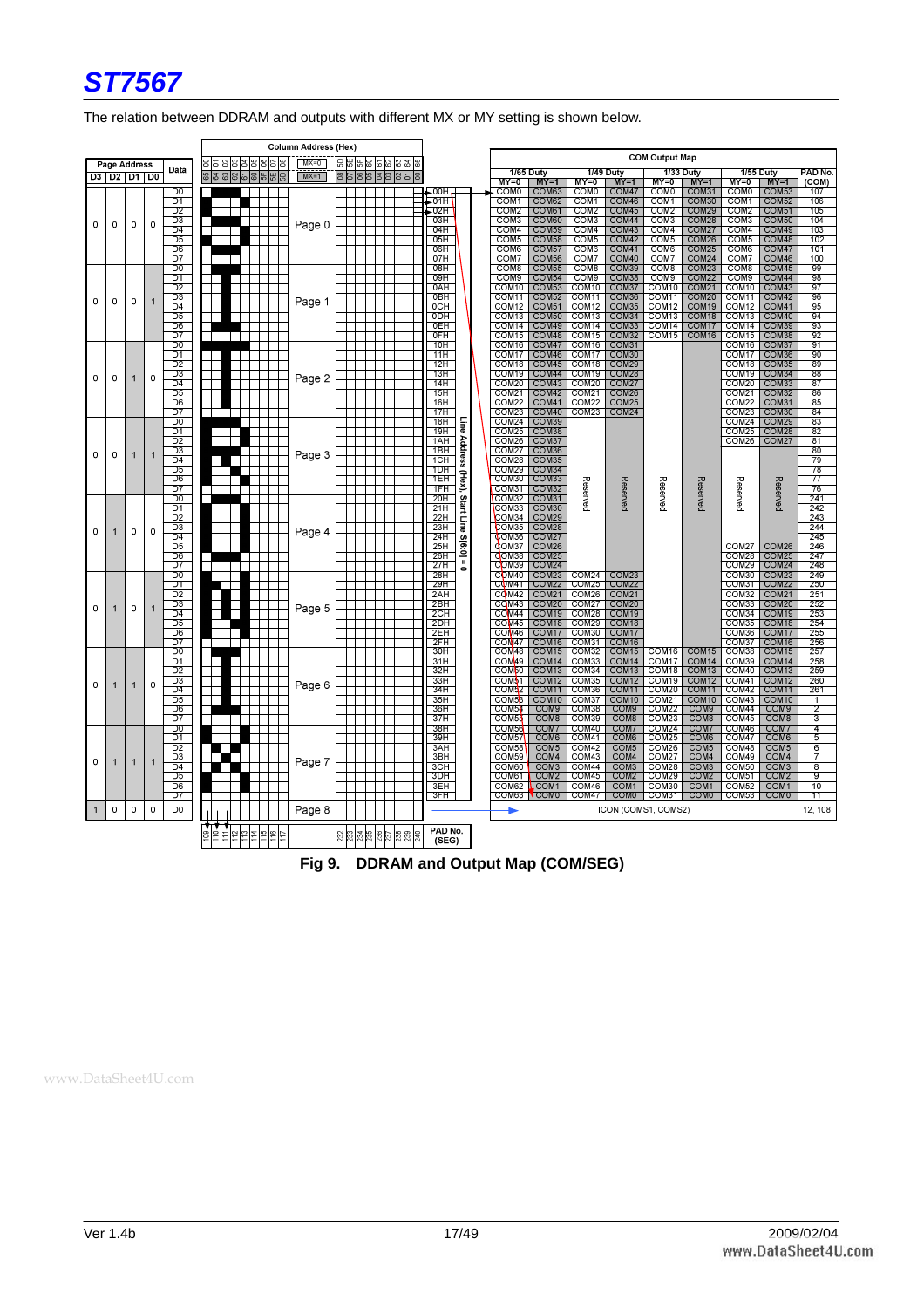

#### **Line Address Circuit**

The Line Address Circuit incorporates a counter and a Line Address register which is changed only by the "Display Start Line Set" instruction. This circuit assigns DDRAM a Line Address corresponding to the first display line (COM0). Therefore, by setting Line Address repeatedly, ST7567 can realize the screen scrolling without changing the contents of DDRAM as shown in Fig 10. The last common is always the COMS (common output for the icons). That means the icons will never scroll with the general display data.



**Fig 10. Start Line Function**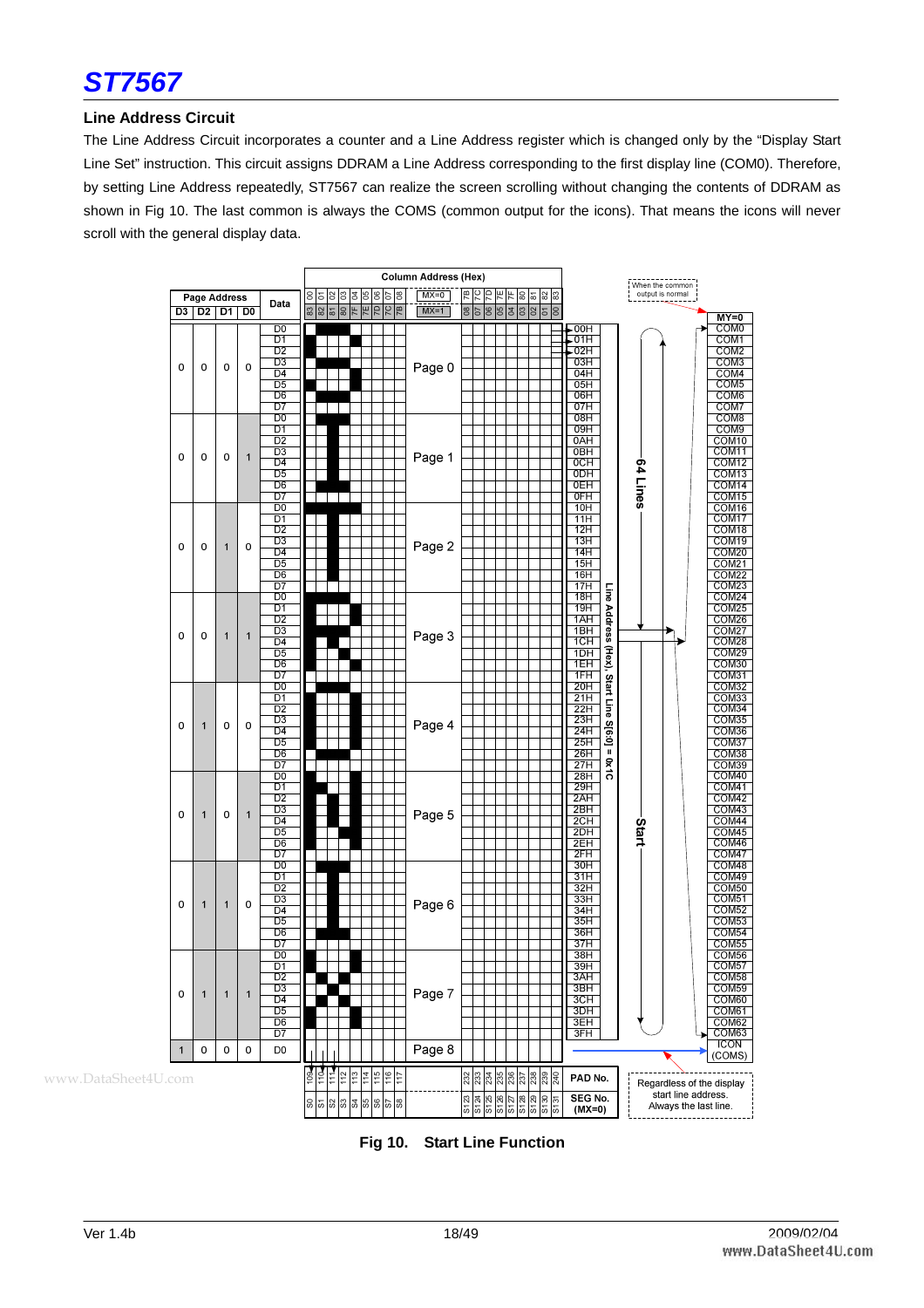

#### **Display Data Latch Circuit**

The display data latch circuit latches temporarily display data of each segment output which will be output at the next clock. The special functions such as reverse display, display OFF and display all points ON only change the data in the latch and the content in the Display Data RAM is not changed.

#### **Oscillation Circuit**

The built-in oscillation circuit generates the system clock for the liquid crystal driving circuit. The oscillation circuit is enabled after initializing ST7567. The clock will not be output to reduce the power consumption.

#### **Liquid Crystal Driver Power Circuit**

The built-in power circuits generate the voltage levels which are necessary to drive the liquid crystal. It consumes low power with the fewest external components. The built-in power system has voltage booster, voltage regulator and voltage follower circuits. Before power ST7567 OFF, a Power OFF procedure is needed (please refer to the OPERATION FLOW section).

#### **External Components of Power Circuit**

The recommended external power components need only 2 capacitors. The detailed values of these two capacitors are determined by the panel size and loading.



#### **Regulator Circuit**

The built-in high accuracy regulation circuit has 8 regulation ratios and each one has 64 EV-levels for voltage adjustment. Without additional external component, the output voltage can be changed by instructions such as "Regulation Ratio" and "Set EV". The detailed setting method can be found in the INSTRUCTION DESCRIPTION section.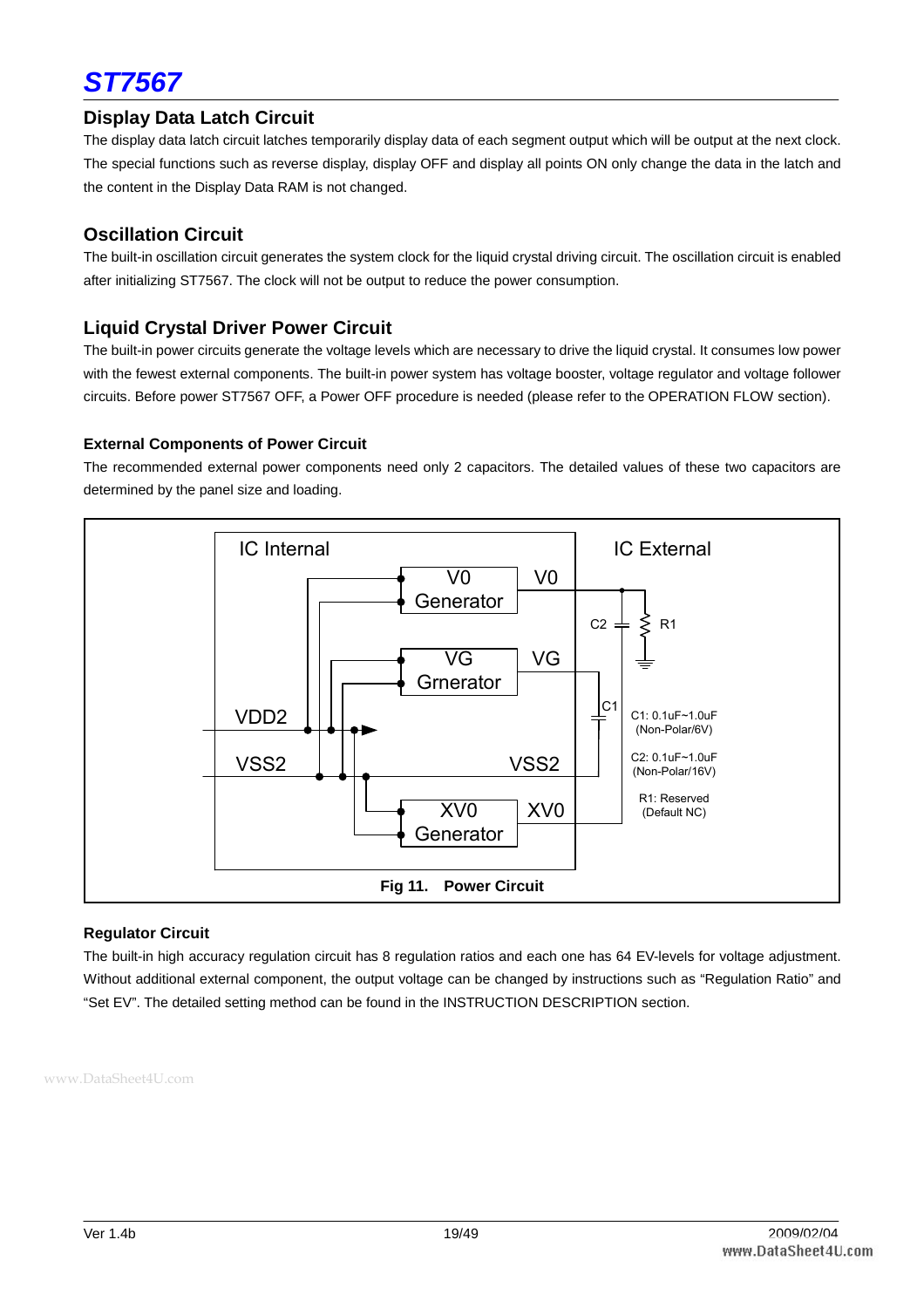

## $\Rightarrow$  **RESET CIRCUIT**

Setting RSTB to "L" can initialize internal function. While RSTB is "L", no instruction except read status can be accepted. RSTB pin must connect to the reset pin of MPU and initialization by RSTB pin is essential before operating. Please note the hardware reset is not same as the software reset. When RSTB becomes "L", the hardware reset procedure will start. When RESET instruction is executed, the software reset procedure will start. The procedure is listed below:

| <b>Procedure</b>                                                    | <b>Hardware Reset</b> | <b>Software Reset</b> |
|---------------------------------------------------------------------|-----------------------|-----------------------|
| Display OFF: D=0, all SEGs/COMs output at VSS                       | V                     | $\times$              |
| Normal Display: INV=0, AP=0                                         | V                     | $\times$              |
| SEG Normal Direction: MX=0                                          | V                     | $\times$              |
| Clear Serial Counter and Shift Register (if using Serial Interface) | V                     | $\times$              |
| Bias Selection: BS=0                                                | $\vee$                | $\times$              |
| Booster Level BL=0                                                  | $\vee$                | $\times$              |
| Exit Power Saving Mode                                              | $\vee$                | $\times$              |
| Power Control OFF: VB=0, VR=0, VF=0                                 | $\vee$                | $\times$              |
| Exit Read-modify-Write mode                                         | V                     | V                     |
| Start Line S[5:0]=0                                                 | $\vee$                | $\vee$                |
| Column Address X[7:0]=0                                             | $\vee$                | $\vee$                |
| Page Address Y[3:0]=0                                               | V                     | V                     |
| COM Normal Direction: MY=0                                          | $\vee$                | V                     |
| V0 Regulation Ratio RR $[2:0] = (1,0,0)$                            | $\vee$                | V                     |
| $EV[5:0] = (1,0,0,0,0,0)$                                           | $\vee$                | V                     |
| <b>Exit Test Mode</b>                                               | $\vee$                | $\vee$                |

After power-on, RAM data are undefined and the display status is "Display OFF". It's better to initialize whole DDRAM (ex: fill all 00h or write the display pattern) before turning the Display ON. Besides, the power is not stable at the time that the power is just turned ON. A hardware reset is needed to initialize those internal registers after the power is stable.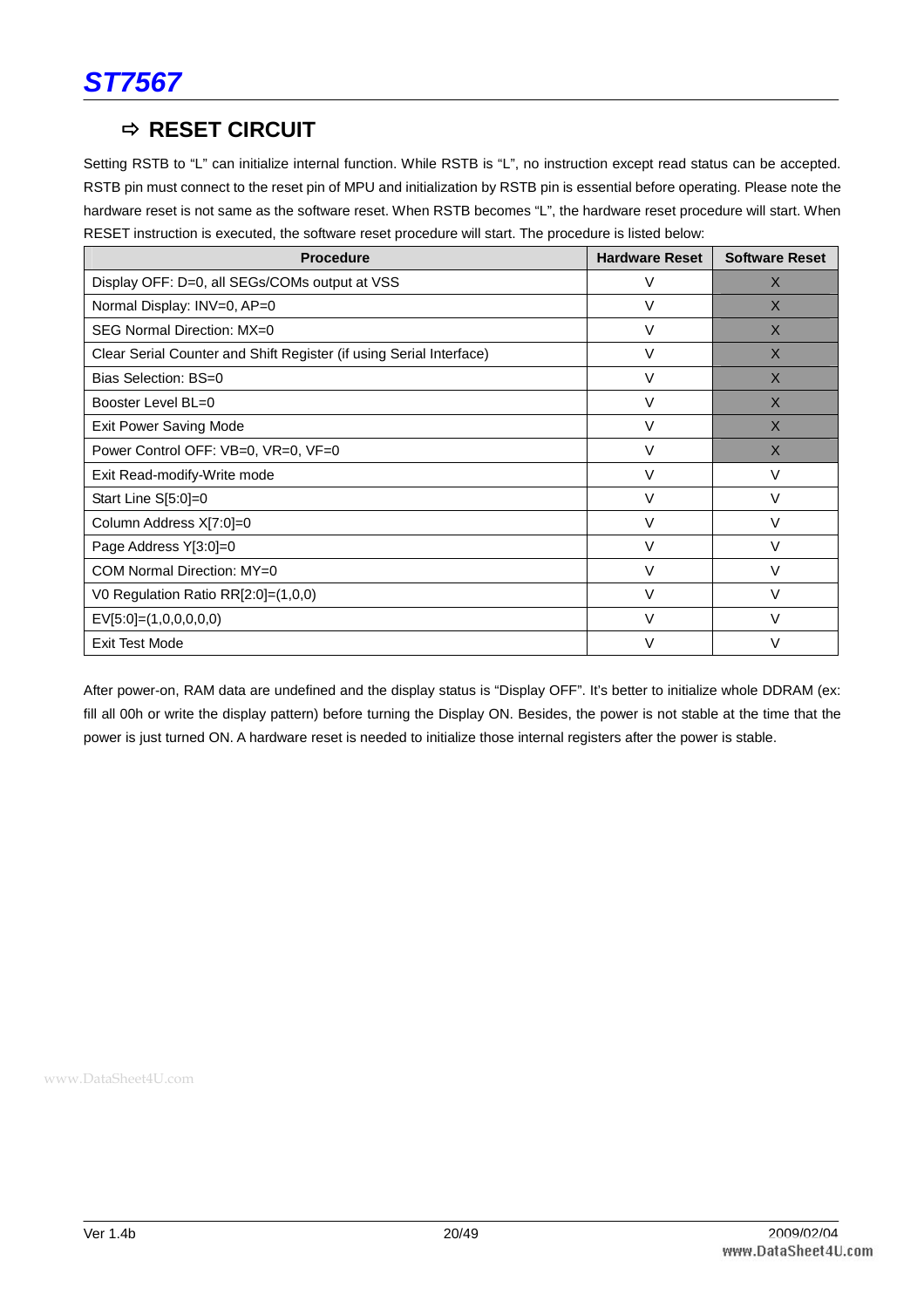

## **8. INSTRUCTION TABLE**

| <b>INSTRUCTION</b>        | A <sub>0</sub> | R/W            |                |                |                 | <b>COMMAND BYTE</b>     |                |                 |                 |                 | <b>DESCRIPTION</b>                                                               |
|---------------------------|----------------|----------------|----------------|----------------|-----------------|-------------------------|----------------|-----------------|-----------------|-----------------|----------------------------------------------------------------------------------|
|                           |                | (RWR)          | D7             | D <sub>6</sub> | D <sub>5</sub>  | D <sub>4</sub>          | D <sub>3</sub> | D <sub>2</sub>  | D <sub>1</sub>  | D <sub>0</sub>  |                                                                                  |
| (1) Display ON/OFF        | 0              | 0              | $\mathbf{1}$   | $\mathbf 0$    | 1               | 0                       | $\mathbf{1}$   | 1               | $\mathbf{1}$    | D               | D=1, display ON<br>D=0, display OFF                                              |
| (2) Set Start Line        | $\Omega$       | 0              | 0              | $\mathbf{1}$   | S <sub>5</sub>  | S <sub>4</sub>          | S <sub>3</sub> | S <sub>2</sub>  | S <sub>1</sub>  | S <sub>0</sub>  | Set display start line                                                           |
| (3) Set Page Address      | $\Omega$       | 0              | $\mathbf{1}$   | $\mathbf 0$    | 1               | $\mathbf{1}$            | Y3             | Y <sub>2</sub>  | Y1              | Y <sub>0</sub>  | Set page address                                                                 |
| (4)                       | 0              | $\mathbf 0$    | 0              | $\mathbf 0$    | 0               | $\overline{1}$          | X7             | X <sub>6</sub>  | X <sub>5</sub>  | X4              | Set column address (MSB)                                                         |
| Set Column Address        | $\Omega$       | $\overline{0}$ | $\overline{0}$ | $\mathbf 0$    | $\Omega$        | $\mathbf 0$             | X3             | X <sub>2</sub>  | X <sub>1</sub>  | X <sub>0</sub>  | Set column address (LSB)                                                         |
| (5) Read Status           | $\Omega$       | 1              | 0              | <b>MX</b>      | D               | <b>RST</b>              | $\Omega$       | $\Omega$        | 0               | $\Omega$        | <b>Read IC Status</b>                                                            |
| (6) Write Data            | 1              | $\mathbf 0$    | D7             | D <sub>6</sub> | D <sub>5</sub>  | D <sub>4</sub>          | D <sub>3</sub> | D <sub>2</sub>  | D <sub>1</sub>  | D <sub>0</sub>  | Write display data to RAM                                                        |
| (7) Read Data             | $\mathbf{1}$   | $\mathbf{1}$   | D7             | D <sub>6</sub> | D <sub>5</sub>  | D <sub>4</sub>          | D <sub>3</sub> | D <sub>2</sub>  | D <sub>1</sub>  | D <sub>0</sub>  | Read display data from RAM                                                       |
| (8) SEG Direction         | $\Omega$       | $\Omega$       | 1              | $\Omega$       | 1               | $\Omega$                | $\Omega$       | $\Omega$        | $\Omega$        | <b>MX</b>       | Set scan direction of SEG<br>MX=1, reverse direction<br>MX=0, normal direction   |
| (9) Inverse Display       | 0              | 0              | $\mathbf{1}$   | $\mathbf 0$    | $\mathbf{1}$    | $\mathbf 0$             | 0              | $\mathbf{1}$    | $\mathbf{1}$    | <b>INV</b>      | INV =1, inverse display<br>INV = 0, normal display                               |
| (10) All Pixel ON         | $\overline{0}$ | $\Omega$       | $\mathbf{1}$   | $\Omega$       | 1               | $\Omega$                | $\Omega$       | $\mathbf{1}$    | $\Omega$        | AP              | AP=1, set all pixel ON<br>AP=0, normal display                                   |
| (11) Bias Select          | $\Omega$       | $\Omega$       | $\mathbf{1}$   | $\Omega$       | 1               | $\Omega$                | $\Omega$       | 0               | 1               | <b>BS</b>       | Select bias setting<br>0=1/9; 1=1/7 (at 1/65 duty)                               |
| (12)<br>Read-modify-Write | $\Omega$       | 0              | $\mathbf{1}$   | $\mathbf{1}$   | $\mathbf{1}$    | 0                       | 0              | 0               | $\mathbf 0$     | 0               | Column address increment:<br>Read:+0, Write:+1                                   |
| $(13)$ END                | 0              | 0              | $\mathbf 1$    | 1              | $\mathbf{1}$    | 0                       | $\mathbf{1}$   | $\mathbf{1}$    | 1               | 0               | Exit Read-modify-Write mode                                                      |
| (14) RESET                | $\Omega$       | 0              | $\mathbf{1}$   | 1              | $\mathbf{1}$    | $\mathbf 0$             | $\mathbf 0$    | 0               | 1               | 0               | Software reset                                                                   |
| (15) COM Direction        | $\overline{0}$ | $\Omega$       | $\mathbf{1}$   | $\mathbf{1}$   | 0               | $\Omega$                | MY             |                 | ÷,              | ÷,              | Set output direction of COM<br>MY=1, reverse direction<br>MY=0, normal direction |
| (16) Power Control        | 0              | 0              | 0              | $\mathbf 0$    | 1               | 0                       | $\mathbf{1}$   | <b>VB</b>       | <b>VR</b>       | VF              | Control built-in power circuit<br><b>ON/OFF</b>                                  |
| (17) Regulation Ratio     | $\Omega$       | $\overline{0}$ | 0              | $\mathbf 0$    | 1               | 0                       | $\Omega$       | RR <sub>2</sub> | RR <sub>1</sub> | RR <sub>0</sub> | Select regulation resistor ratio                                                 |
| (18) Set EV               | $\Omega$       | $\Omega$       | $\mathbf{1}$   | 0              | $\Omega$        | 0                       | $\Omega$       | $\Omega$        | 0               | $\mathbf{1}$    | Double command!! Set                                                             |
|                           | 0              | 0              | 0              | $\mathbf 0$    | EV <sub>5</sub> | EV4                     | EV3            | EV <sub>2</sub> | EV <sub>1</sub> | EV <sub>0</sub> | electronic volume (EV) level                                                     |
|                           | $\overline{0}$ | $\overline{0}$ | $\mathbf{1}$   | 1              | 1               | $\mathbf{1}$            | $\mathbf{1}$   | 0               | 0               | 0               | Double command!!                                                                 |
| (19) Set Booster          | $\Omega$       | $\Omega$       | 0              | $\mathbf 0$    | 0               | $\Omega$                | $\Omega$       | $\Omega$        | 0               | <b>BL</b>       | Set booster level:<br>$BL=0$ : $4X$<br>$BL=1:5X$                                 |
| (20) Power Save           | $\Omega$       | 0              |                |                |                 | <b>Compound Command</b> |                |                 |                 |                 | Display OFF + All Pixel ON                                                       |
| (21) NOP                  | $\mathbf 0$    | 0              | $\mathbf 1$    | $\mathbf{1}$   | 1               | 0                       | 0              | 0               | 1               | $\mathbf{1}$    | No operation                                                                     |
| $(22)$ Test               | $\Omega$       | 0              | $\mathbf{1}$   | 1              | 1               | 1                       | $\mathbf{1}$   | 1               | $\mathbf{1}$    | $\overline{a}$  | Do NOT use.<br>Reserved for testing.                                             |

Note: Symbol "-" means this bit can be "H" or "L".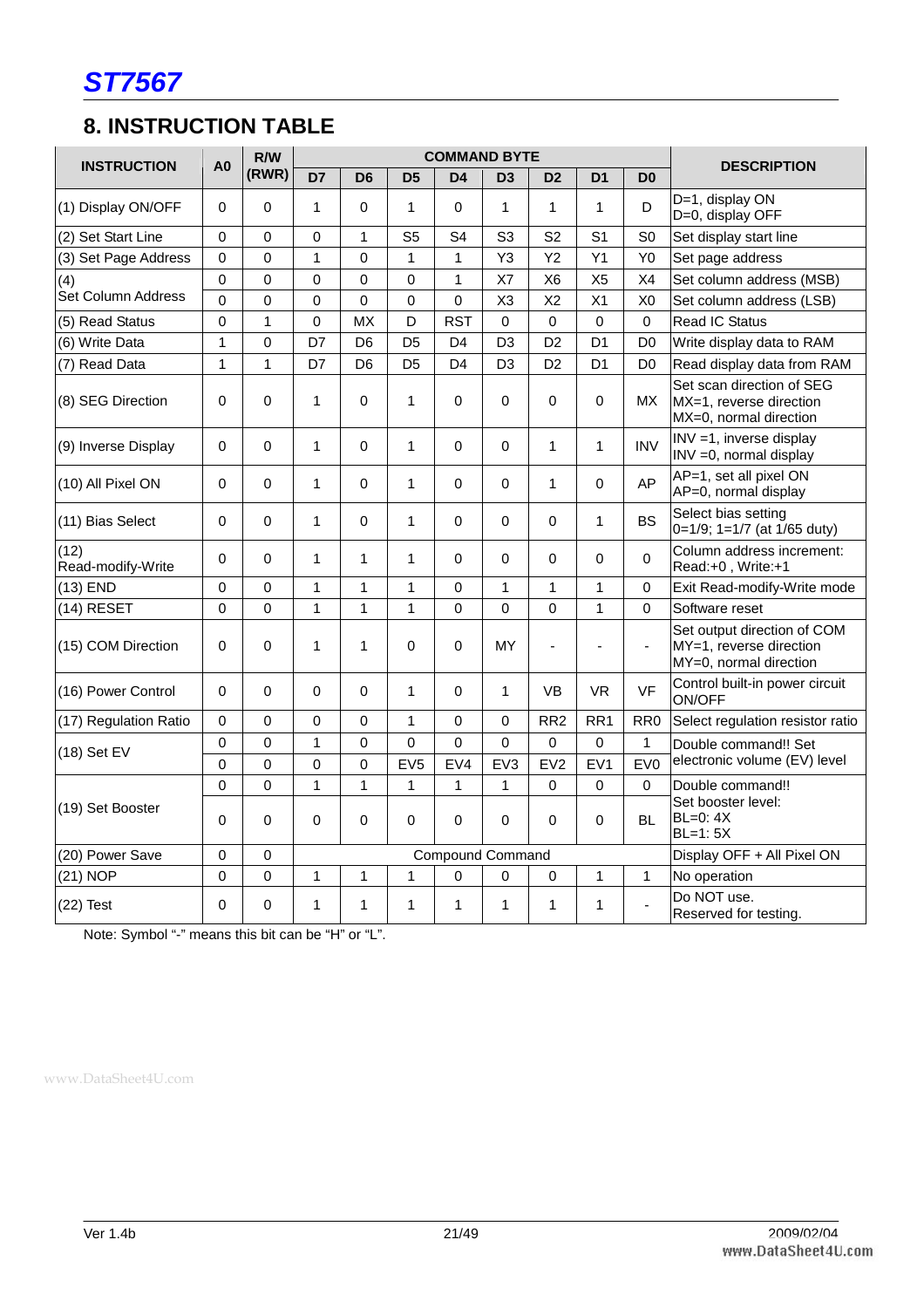## **9. INSTRUCTION DESCRIPTION**

#### **Display ON/OFF**

|    | The D flag selects the display mode. |    |    |  |   |   |   |  |  |  |  |
|----|--------------------------------------|----|----|--|---|---|---|--|--|--|--|
| A0 | R/W(RWR)                             | -- | Df |  | м | - | ◡ |  |  |  |  |
|    |                                      |    |    |  |   |   |   |  |  |  |  |

D=1: Normal Display Mode.

D=0: Display OFF. All SEGs/COMs output with VSS.

#### **Set Start Line**

This instruction sets the line address of the Display Data RAM to determine the initial display line. The display data of the specified line address is displayed at the top row (COM0) of the LCD panel.

| $\overline{\phantom{a}}$<br>A<br>∼ | '/W(RWR)<br>$\sim$ | --<br>- - |     | 10 |         | -               |  |
|------------------------------------|--------------------|-----------|-----|----|---------|-----------------|--|
|                                    |                    |           | . . |    | ∽.<br>ັ | <b>~~</b><br>ےر |  |

| S <sub>5</sub> | S <sub>4</sub> | S <sub>3</sub> | S <sub>2</sub> | S <sub>1</sub> | S <sub>0</sub> | Line address |
|----------------|----------------|----------------|----------------|----------------|----------------|--------------|
| ∩              |                |                |                |                |                |              |
| ሰ              |                |                |                |                |                |              |
|                |                |                |                |                |                |              |
|                |                |                |                |                |                |              |
|                |                |                |                |                |                |              |
|                |                |                |                |                |                | 61           |
|                |                |                |                |                |                | 62           |
|                |                |                |                |                |                | 63           |

#### **Set Page Address**

Y [3:0] defines the Y address vector address of the display RAM.

| . .<br>"<br>∼ | R/W(RWR) | ~~<br>- - |  |                          |                                | $-$ |
|---------------|----------|-----------|--|--------------------------|--------------------------------|-----|
|               |          |           |  | $\overline{\phantom{a}}$ | $\overline{\phantom{a}}$<br>-- |     |

| Y3 | Υ2 | Υ1 | Y0 | Page Address      | <b>Valid Bit</b> |
|----|----|----|----|-------------------|------------------|
|    |    |    |    | Page0             | $Do-D7$          |
|    |    |    |    | Page1             | $Do-D7$          |
|    |    |    |    | Page2             | $Do-D7$          |
|    |    |    |    |                   |                  |
|    |    |    |    | Page6             | $Do-D7$          |
|    |    |    |    | Page7             | $Do-D7$          |
|    |    |    |    | Page8 (icon page) | D <sub>0</sub>   |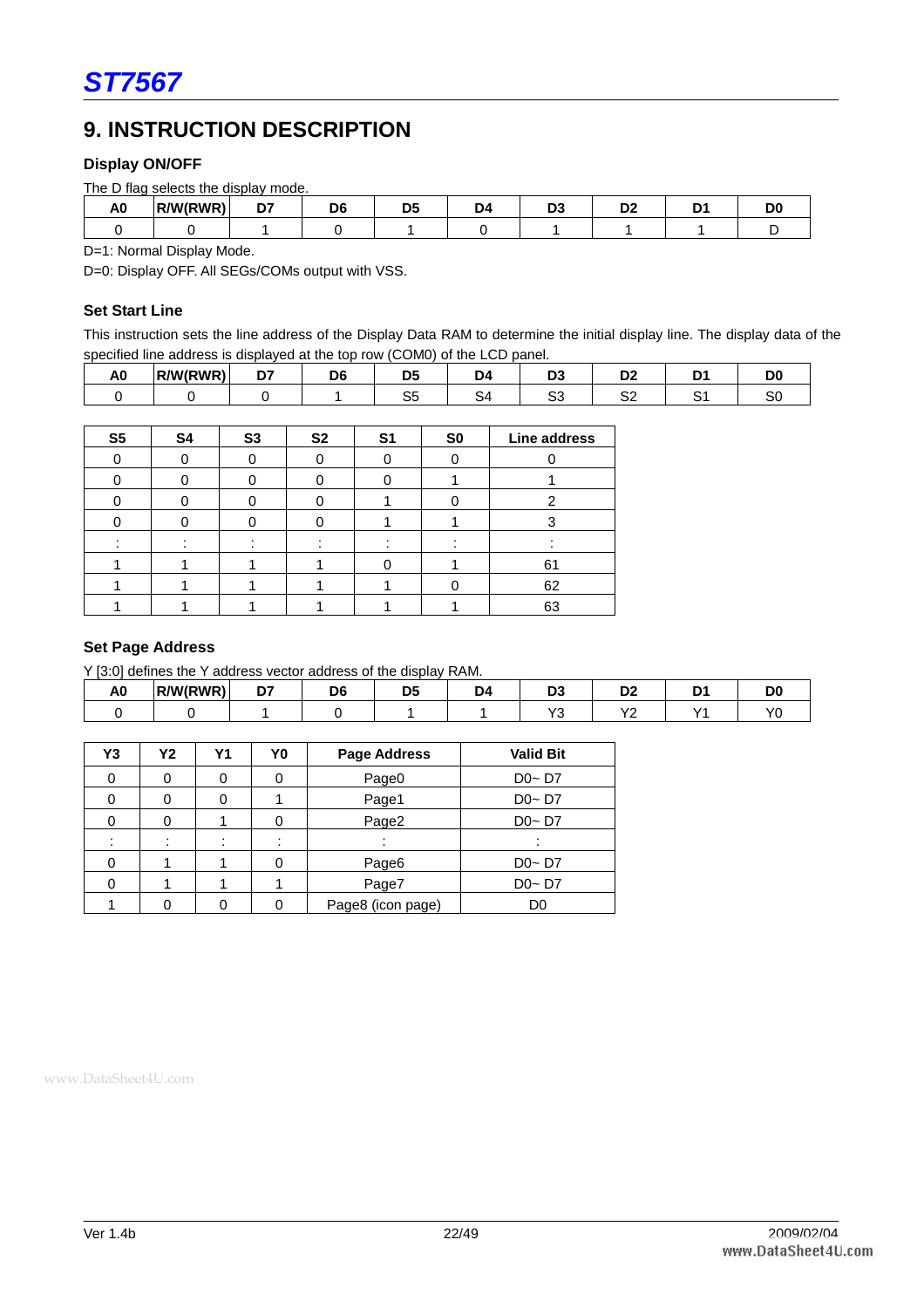

#### **Set Column Address**

The range of column address is 0…131. The parameter is separated into 2 instructions. The column address is increased (+1) after each byte of display data access (read/write). This allows MPU accessing DDRAM content continuously. This feature stops at the end of each page (Column Address "83h").

| A0            | R/W(RWR)    | D7    | D <sub>6</sub> | D <sub>5</sub> | D4   | D3         | D <sub>2</sub> |      | D <sub>0</sub> |
|---------------|-------------|-------|----------------|----------------|------|------------|----------------|------|----------------|
|               |             |       |                |                |      | ソフ<br>⁄\ / | X6             | X5   |                |
|               |             |       |                |                |      |            |                |      |                |
| $\sim$ $\sim$ | $        -$ | $- -$ | $-1$           | $- -$          | $ -$ | $- -$      | $-1$           | $ -$ | $-1$           |

| $\overline{\phantom{a}}$<br>$\overline{\phantom{a}}$<br>ハー | . .<br>πu | <b>MIRWR</b><br>ь. | --<br>- - | D <sub>6</sub> | <b>DE</b><br>. . | И | - - | - |  |
|------------------------------------------------------------|-----------|--------------------|-----------|----------------|------------------|---|-----|---|--|
|                                                            |           |                    |           |                |                  |   |     |   |  |

| <b>X7</b> | X6 | X <sub>5</sub> | X <sub>4</sub> | X3 | X <sub>2</sub> | X <sub>1</sub> | X <sub>0</sub> | <b>Column address</b> |
|-----------|----|----------------|----------------|----|----------------|----------------|----------------|-----------------------|
|           | 0  |                | 0              | 0  | $\Omega$       | 0              |                |                       |
|           | 0  |                | ი              | 0  | O              | 0              |                |                       |
|           |    |                |                | 0  | 0              |                |                | 2                     |
|           |    |                | ŋ              | O  | n              |                |                |                       |
|           |    |                |                |    |                |                |                |                       |
|           | O  |                | ∩              |    | ∩              | 0              |                | 129                   |
|           | 0  |                |                | 0  |                |                |                | 120                   |
|           |    |                |                |    |                |                |                | 131                   |

#### **Read Status**

Read the internal status of ST7567. The read function is not available in serial interface mode.

| - -<br>лv | <b>MIRWRY</b> | -- | υt                               | - - | .       | - - | ◡ |  |
|-----------|---------------|----|----------------------------------|-----|---------|-----|---|--|
|           |               |    | $\mathbf{A}$<br>IVI <sub>2</sub> |     | $- - -$ |     |   |  |

| Flag       | <b>Description</b>                               |
|------------|--------------------------------------------------|
| MX.        | MX=0: Normal direction (SEG0->SEG131)            |
|            | MX=1: Reverse direction (SEG131->SEG0)           |
|            | D=0: Display ON                                  |
| D          | D=1: Display OFF                                 |
|            | RST=1: During reset (hardware or software reset) |
| <b>RST</b> | RST=0: Normal operation                          |

#### **Write Data**

8-bit data of Display Data from the microprocessor can be written to the RAM location specified by the column address and page address. The column address is increased by 1 automatically so that the microprocessor can continuously write data to the addressed page. During auto-increment, the column address wraps to 0 after the last column is written.

| A <sub>0</sub> | R/W(RWR) | --<br>וע | D6 | DF<br>υ. | D4    | r.<br>יש       | D0<br>שע | n.<br>້ |  |
|----------------|----------|----------|----|----------|-------|----------------|----------|---------|--|
|                |          |          |    |          | Write | $\sim$<br>Data |          |         |  |

#### **Read Data**

8-bit data of Display Data from the RAM location specified by the column address and page address can be read to the microprocessor. The read function is not available in serial interface mode.

| . .<br>πv | <b><i>IMIDMD</i></b><br>פואי<br>. | n,<br>יש | DC<br>טע | - -<br>υ. | r.   | D <sub>C</sub><br>יש |  |
|-----------|-----------------------------------|----------|----------|-----------|------|----------------------|--|
|           |                                   |          |          |           | Dald |                      |  |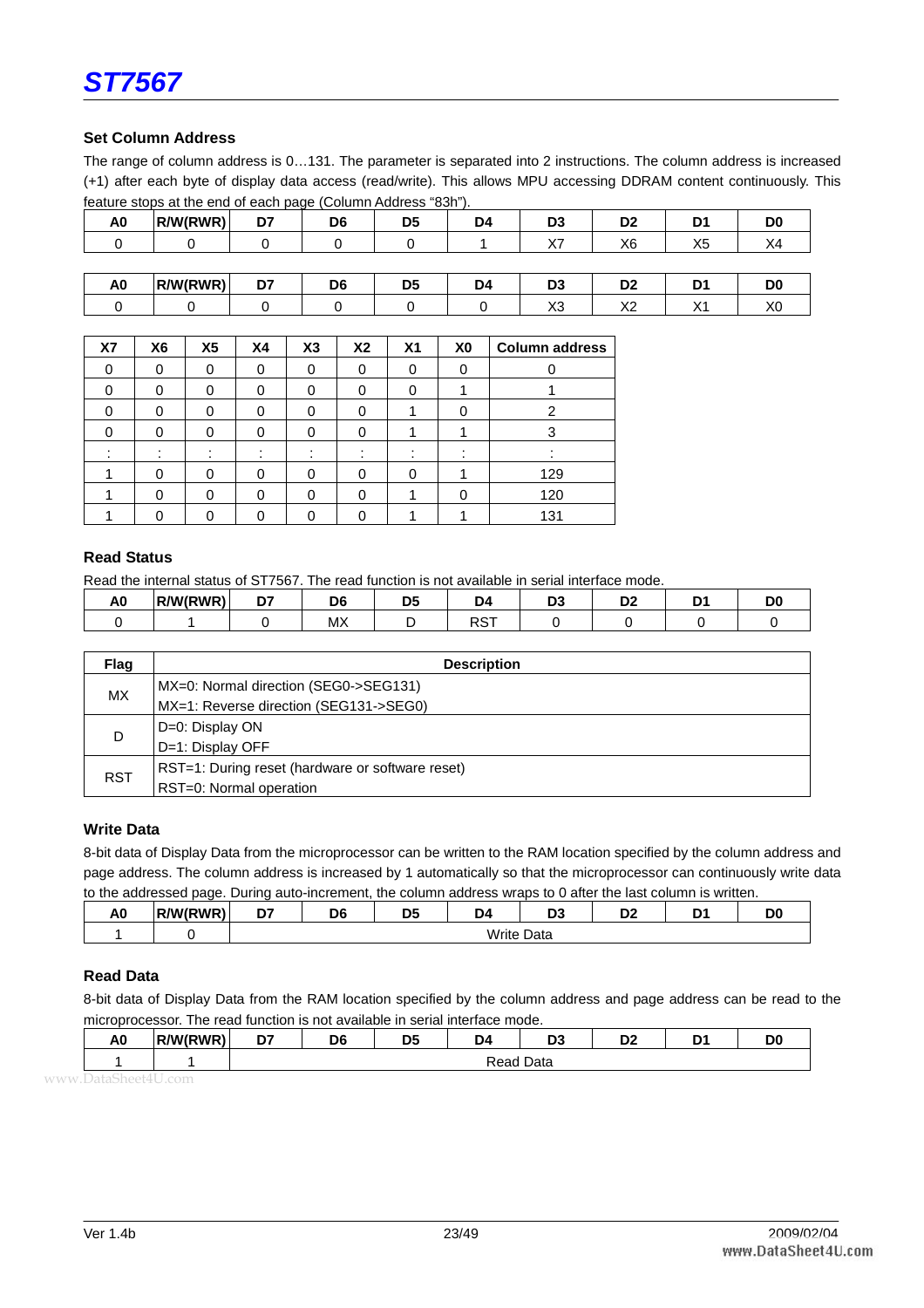

**SEG Direction** 

| . .<br>лv | . <i>. .</i><br>/W/L<br>~ W ⊷ | -- | Dε | n | --<br>IJ. | -- |       |
|-----------|-------------------------------|----|----|---|-----------|----|-------|
|           |                               |    |    |   |           |    | IVI Z |

| Flag | <b>Description</b>                     |  |
|------|----------------------------------------|--|
| МX   | MX=0: Normal direction (SEG0->SEG131)  |  |
|      | MX=1: Reverse direction (SEG131->SEG0) |  |

#### **Inverse Display**

This instruction changes the selected and non-selected voltage of SEG. The display will be inversed (white -> Black, Black -> White) while the display data in the Display Data RAM is never changed.

| . .<br>nv | <b>MIRWR</b><br>.<br>. . | $-$ | - - | <br>- |  |   |
|-----------|--------------------------|-----|-----|-------|--|---|
|           |                          |     |     |       |  | n |

| <b>Flag</b> | <b>Description</b>          |
|-------------|-----------------------------|
| <b>INV</b>  | INV=0: Normal display       |
|             | $INV = 1$ : Inverse display |

#### **All Pixel ON**

This instruction will let all segments output the selected voltage and make all pixels turned ON.

| . .<br>AU | <b>RWIRWR</b><br>ιP | --<br>- - | D۴ | И | r. | ◡<br>-- |  |
|-----------|---------------------|-----------|----|---|----|---------|--|
|           |                     |           |    |   |    |         |  |

| <b>Flag</b> | <b>Description</b>        |
|-------------|---------------------------|
|             | $AP = 0$ : Normal display |
| AP          | $AP = 1$ : All pixels ON  |

#### **Bias Select**

Select LCD bias ratio of the voltage required for driving the LCD.

| nv | <b>MIRWR</b> | $\sim$ |  | ıc | -- |   |
|----|--------------|--------|--|----|----|---|
|    |              |        |  |    |    | . |

Reference LCD Bias Voltage (1/65 Duty with 1/9 Bias)

**Symbol Bias Voltage**  V0 V0 VG 2/9 x V0 VM 1/9 x V0 VSS VSS

|      | <b>Bias</b> |        |  |  |  |  |  |
|------|-------------|--------|--|--|--|--|--|
| Duty | $BS=0$      | $BS=1$ |  |  |  |  |  |
| 1/65 | 1/9         | 1/7    |  |  |  |  |  |
| 1/49 | 1/8         | 1/6    |  |  |  |  |  |
| 1/33 | 1/6         | 1/5    |  |  |  |  |  |
| 1/55 | 1/8         | 1/6    |  |  |  |  |  |

Please Note:

\* VG range: 1.24V ≤ VG < VDD2.

\* VM range: 0.62V ≤ VM < VDD2.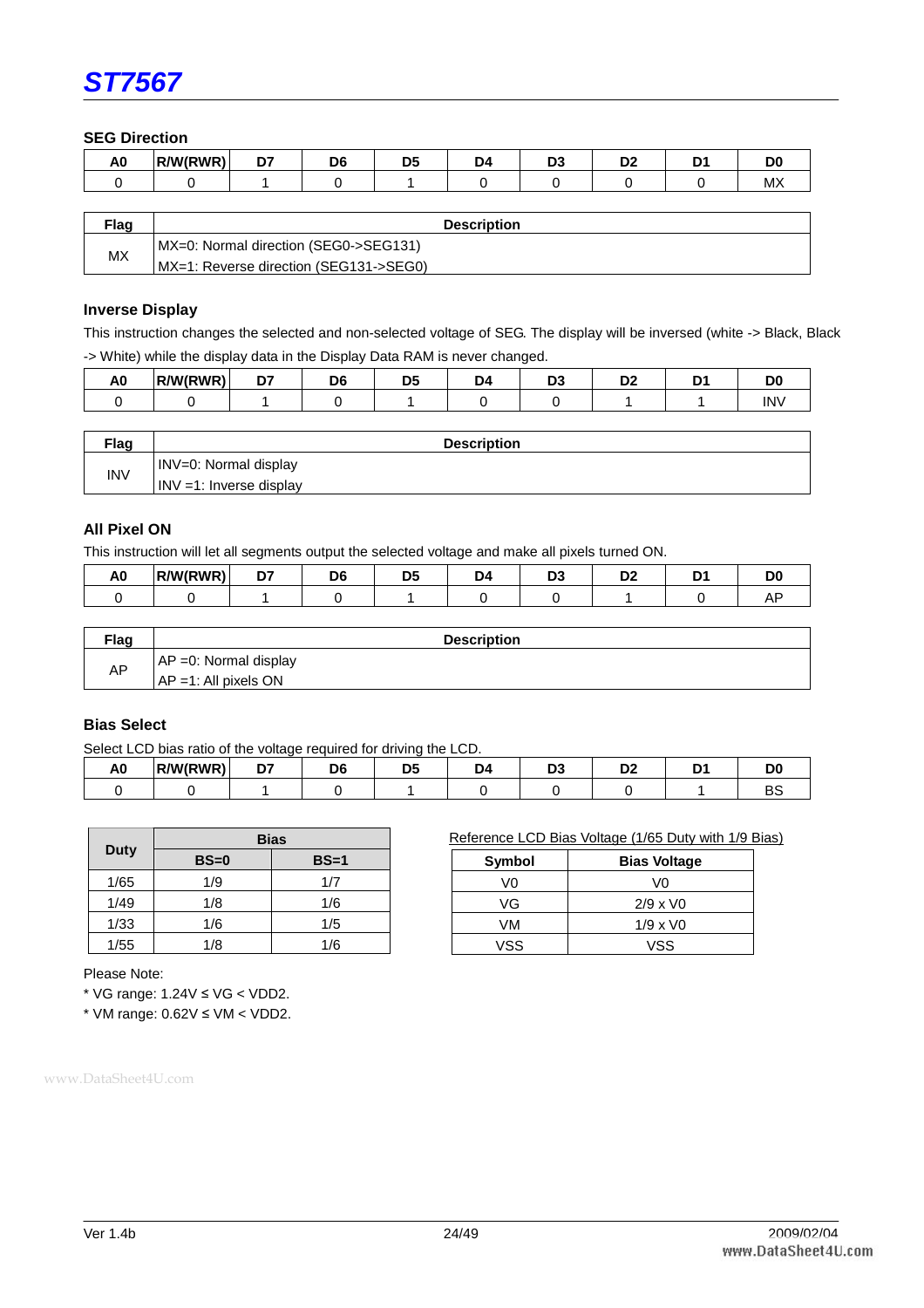

#### **Read-modify-Write**

This command is used paired with the "END" instruction. Once this command has been input, the display data read operation will not change the column address, but only the display data write operation will increase the column address (X[7:0]+1). This mode is maintained until the END command is input. This function makes it possible to reduce the load on the MPU when there are repeating data changes in a specified display region, such as a blanking cursor.

| . .<br>∼ | R/W(RWR) | $- -$ |  |  |  |  |
|----------|----------|-------|--|--|--|--|
|          |          |       |  |  |  |  |

- In Read-modify-Write mode, other instructions aside from display data read/write commands can also be used.



#### **END**

When the END command is input, the Read-modify-Write mode is released and the column address returns to the address it was when the Read-modify-Write instruction was entered.



#### **RESET**

This instruction resets Start Line (S[5:0]), Column Address (X[7:0]), Page Address (Y[3:0]) and COM Direction (MY) to their default setting. Please note this instruction is not complete same as hardware reset (RSTB=L) and cannot initialize the built-in power circuit which is initialized by the RSTB pin. The detailed information is in "Section RESET CIRCUIT".

| мu | <b>MIDMDI</b> | $\sim$ $-$ | Dß |  | - -<br>- |  |
|----|---------------|------------|----|--|----------|--|
|    |               |            |    |  |          |  |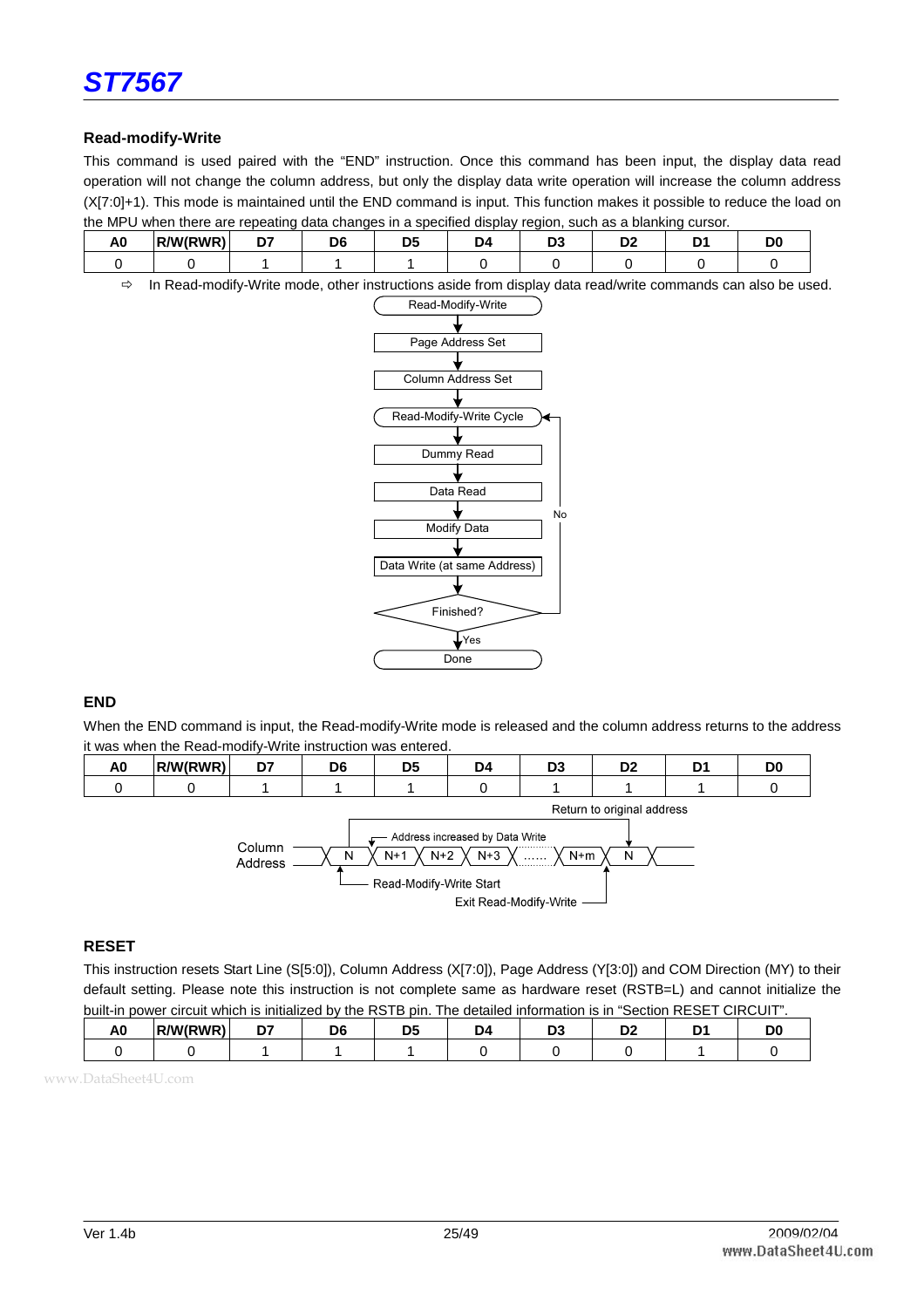

#### **COM Direction**

This instruction controls the common output status which changes the vertical display direction. The detailed information can be found in Fig 9.

| $\ddot{\phantom{1}}$<br>AΟ | /M/RWP | n-<br>- 1 | D <sub>6</sub> | $D^r$<br>. . | <b>DA</b> | r. | D.C<br>יש |   | DC     |
|----------------------------|--------|-----------|----------------|--------------|-----------|----|-----------|---|--------|
|                            |        |           |                |              |           | MY | -         | - | $\sim$ |
|                            |        |           |                |              |           |    |           |   |        |

| <b>⊡ag</b> | <b>Description</b>                    |
|------------|---------------------------------------|
|            | MY=0: Normal direction (COM0->COM63)  |
| MY         | MY=1: Reverse direction (COM63->COM0) |

#### **Power Control**

This instruction controls the built-in power circuits. Typically, these 3 flags are turned ON at the same time.

| . .<br>лv | <b>RAM/RWRY</b> | $\sim$ | DR | <br> | - - |  |
|-----------|-----------------|--------|----|------|-----|--|
|           |                 |        |    |      |     |  |

| Flag | <b>Description</b>           |
|------|------------------------------|
|      | VB=0: Built-in Booster OFF   |
| VB   | VB=1: Built-in Booster ON    |
|      | VR=0: Built-in Regulator OFF |
| VR.  | VR=1: Built-in Regulator ON  |
|      | VF=0: Built-in Follower OFF  |
| VF   | VF=1: Built-in Follower ON   |

#### **Regulation Ratio**

This instruction controls the regulation ratio of the built-in regulator.

| . .<br>л<br>nu | <b>R/W/RWR)</b> | ~~<br>. . | $\sim$ | . | r.<br>◡▵      |    |  |
|----------------|-----------------|-----------|--------|---|---------------|----|--|
|                |                 |           |        |   | מחם<br>11 V.C | -- |  |

| RR <sub>2</sub> | RR1 | RR <sub>0</sub> | <b>Regulation Ratio (RR)</b> |
|-----------------|-----|-----------------|------------------------------|
| 0               | 0   | 0               | 3.0                          |
| 0               | 0   |                 | 3.5                          |
| 0               |     | 0               | 4.0                          |
| 0               |     |                 | 4.5                          |
|                 | 0   | ი               | 5.0                          |
|                 | 0   |                 | 5.5                          |
|                 |     |                 | 6.0                          |
|                 |     |                 | 6.5                          |

The operation voltage (V0) calculation formula is shown below: (RR comes from Regulation Ratio, EV comes from EV[5:0]) V0 = RR X [ 1 – (63 – EV) / 162 ] X 2.1, or **V0 = RR X [ ( 99 + EV ) / 162 ] X 2.1** 

| <b>SYMBOL</b> | <b>REGISTER</b> | <b>VALUE</b>                      |
|---------------|-----------------|-----------------------------------|
| RR            | RRI2:01         | 3, 3.5, 4, 4.5, 5, 5.5, 6 and 6.5 |
|               | FVI5:01         | 0~63                              |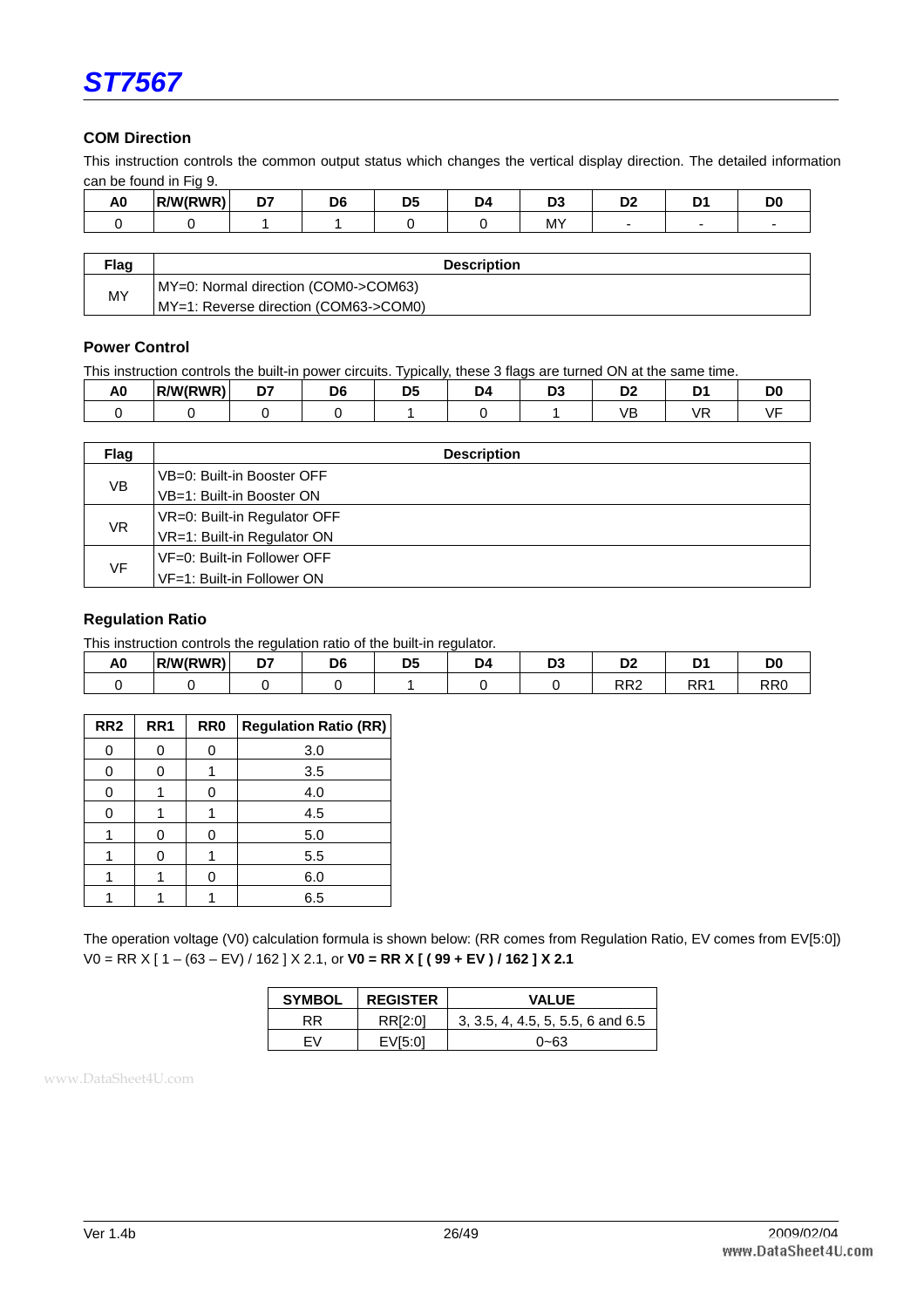

#### **Set EV**

This is double byte instruction. The first byte set ST7567 into EV adjust mode and the following instruction will change the EV setting. That means these 2 bytes must be used together. They control the electronic volume to adjust a suitable V0 voltage for the LCD.

| A <sub>0</sub> | R/W(RWR) | D7 | D <sub>6</sub> | D5              | D4  | D <sub>3</sub>  | D <sub>2</sub>  |         | DO              |
|----------------|----------|----|----------------|-----------------|-----|-----------------|-----------------|---------|-----------------|
|                |          |    |                |                 |     |                 |                 |         |                 |
|                |          |    |                | EV <sub>5</sub> | EVA | EV <sub>3</sub> | EV <sub>2</sub> | E١<br>M | EV <sub>0</sub> |



The maximum voltage that can be generated is dependent on the VDD2 voltage and the loading of LCD module. There are 8 V0 voltage curve can be selected. It is recommended the EV should be close to the center (1FH) for easy contrast adjustment. Please refer to the "Selection of Application Voltage" section for detailed information.

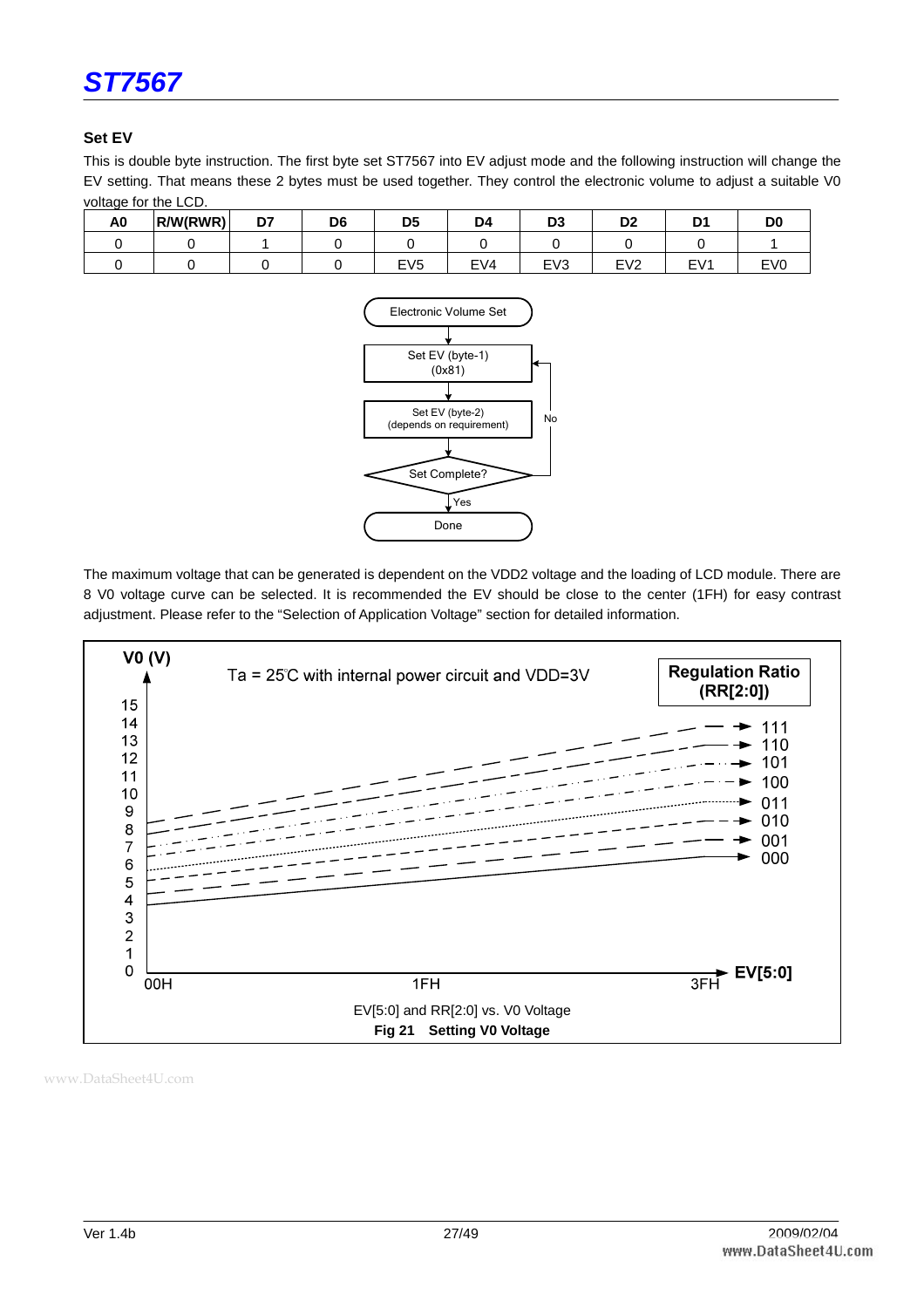

#### **Power Save (Compound Instruction)**

This is compound instruction. The 1<sup>st</sup> instruction is Display OFF (D=0) and the 2<sup>nd</sup> instruction is All Pixel ON (AP=1). The Power Save mode starts the following procedure: (the display data and register settings are still kept except D-Flag and AP-Flag)

- 1. Stops internal oscillation circuit;
- 2. Stops the built-in power circuits;
- 3. Stops the LCD driving circuits and keeps the common and segment outputs at VSS.



After exiting Power Save mode, the settings will return to be as they were before.

#### **Set Booster**

This is double byte instruction. The first byte set ST7567 into booster configuration mode and the following instruction will change the booster setting. That means these 2 bytes must be used together. They control the built-in booster circuit to provide the power source of the built-in regulator. ST7567 booster is built-in booster capacitors. The only external component is a keep capacitor between V0 and XV0. Booster level can be changed with instruction only without changing hardware connection.

| A <sub>0</sub> | R/W/RWR <sup>Y</sup><br>. | n7<br>., | D <sub>6</sub> | -- | . Exercise | ne.<br>◡ |  |
|----------------|---------------------------|----------|----------------|----|------------|----------|--|
|                |                           |          |                |    |            |          |  |
|                |                           |          |                |    |            |          |  |





#### **NOP**

"No Operation" instruction. ST7567 will do nothing when receiving this instruction.

| ∼ | <b>MIRWRY</b><br>R<br> | -- |  | Ъø |  |  |
|---|------------------------|----|--|----|--|--|
|   |                        |    |  |    |  |  |

#### **Test**

The test mode is reserved for IC testing. Please don't use this instruction. If the test mode is enabled accidentally, it can be www.cleared by issuing an "L" pulse on RSTB pin, issuing RESET instruction or issuing NOP instruction.

| التأريب المراجات والمستردد والمتراجب المتراكب أتتميز أوالمسترد المستراح المراجات والمتراجات المتراجات المترجمان<br>гν. | $\cdots$<br>w | -- |  |  |  |  |
|------------------------------------------------------------------------------------------------------------------------|---------------|----|--|--|--|--|
|                                                                                                                        |               |    |  |  |  |  |

Note: "-" means "1" or "0".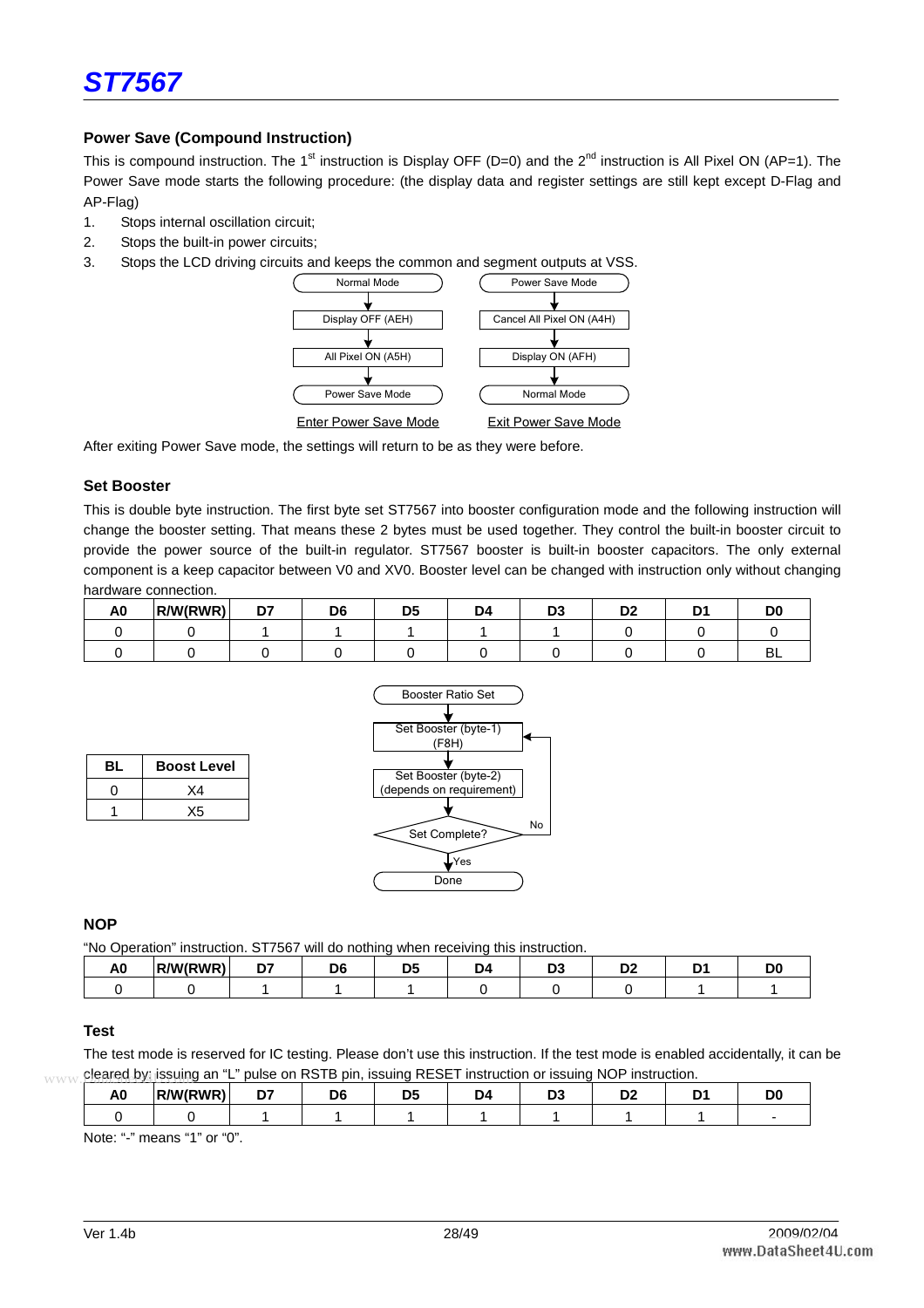## **10. OPERATION FLOW**

This section introduces some reference operation flows.

#### **Power ON**



Note: The detailed description can be found in the respective sections listed below.

- 1. Please refer to the timing specification of  $t_{RW}$  and  $t_R$ .
- 2. Refer to Section RESET CIRCUIT.
- 3. The 5ms requirement depends on the characteristics of LCD panel and the external component of the power circuit. It is recommended to check with the real products with external component.
- 4. The detailed instruction functionality is described in Section 9. INSTRUCTION DESCRIPTION;
- 5. Power stable is defined as the time that the later power (VDDI or VDDA) reaches 90% of its rated voltage.

| <b>Item</b>         | Symbol              | <b>Requirement</b> | <b>Note</b>                                                                                                                                                                          |
|---------------------|---------------------|--------------------|--------------------------------------------------------------------------------------------------------------------------------------------------------------------------------------|
| VDDA power delay    | $t_{ON-V2}$         | $0 \leq t_{ON-V2}$ | Applying VDDI and VDDA in any order will not damage IC.                                                                                                                              |
|                     |                     |                    | If RSTB is Low, High or unstable during power ON, a<br>successful hardware reset by RSTB is required after VDDI is<br>stable.                                                        |
| RSTB input time     | t <sub>ON-RST</sub> | No Limitation      | RSTB=L can be input at any time after power is stable.<br>$t_{RW}$ & $t_R$ should match the timing specification of RSTB.<br>To prevent abnormal display, the recommended timing is: |
| www.DataSheet4U.com |                     |                    | $0 \leq t_{ON-RST} \leq 30$ ms.                                                                                                                                                      |

Timing Requirement:

The requirement listed here is to prevent abnormal display on LCD module.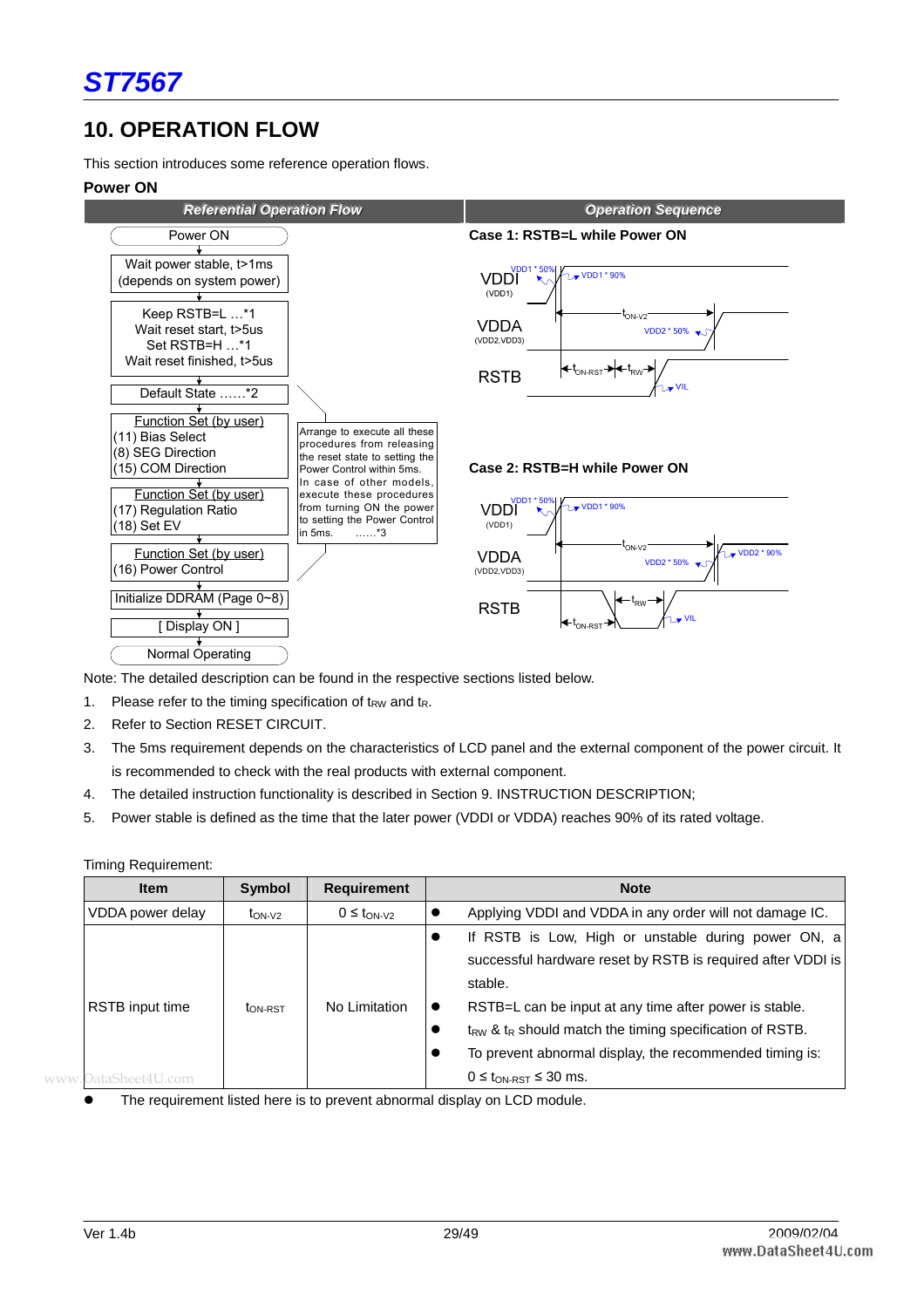

#### **Display Data**



Notes: Reference items

- 1. The detailed instruction functionality is described in Section 9. INSTRUCTION DESCRIPTION;
- 2. It is recommended to write display data (initialize DDRAM) before Display ON.

#### **Refresh**

It is recommended to use the refresh sequence regularly in a specified interval.

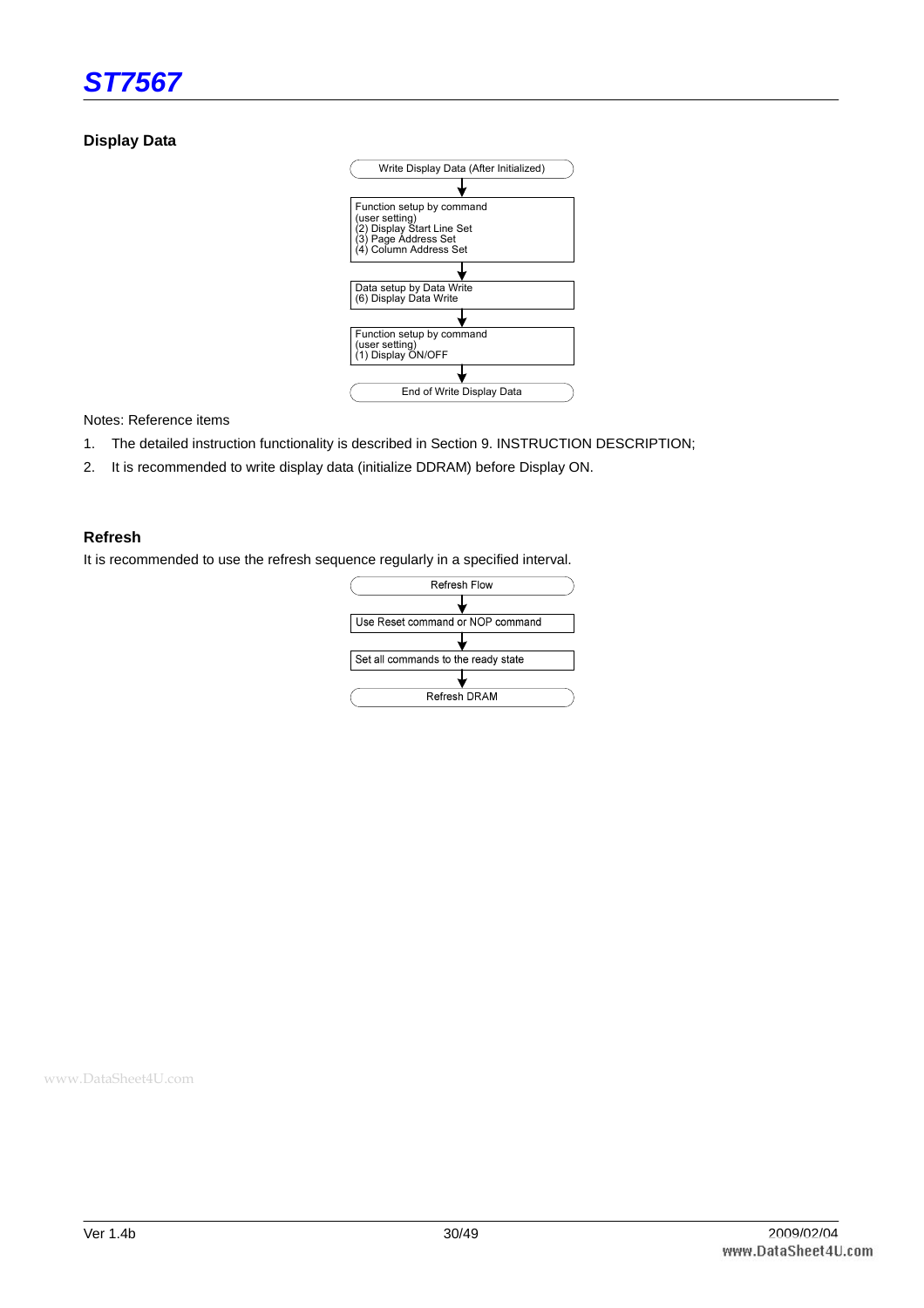

#### **Power-Save Flow and Sequence**

ENTERING THE POWER SAVE MODE EXITING THE POWER SAVE MODE



Enter Power Save Mode



Exit Power Save Mode

#### INTERNAL SEQUENCE of EXIT POWER SAVE MODE

After receiving "PD=0", the internal circuits (Power) will starts the following procedure.



Note:

- 1. The power stable time is determined by LCD panel loading.
- 2. The power stable time in this figure is base on: LCD Panel Size = 1.4" with C1=1uF, C2=1uF (VDD=2.7V, Vop=9V).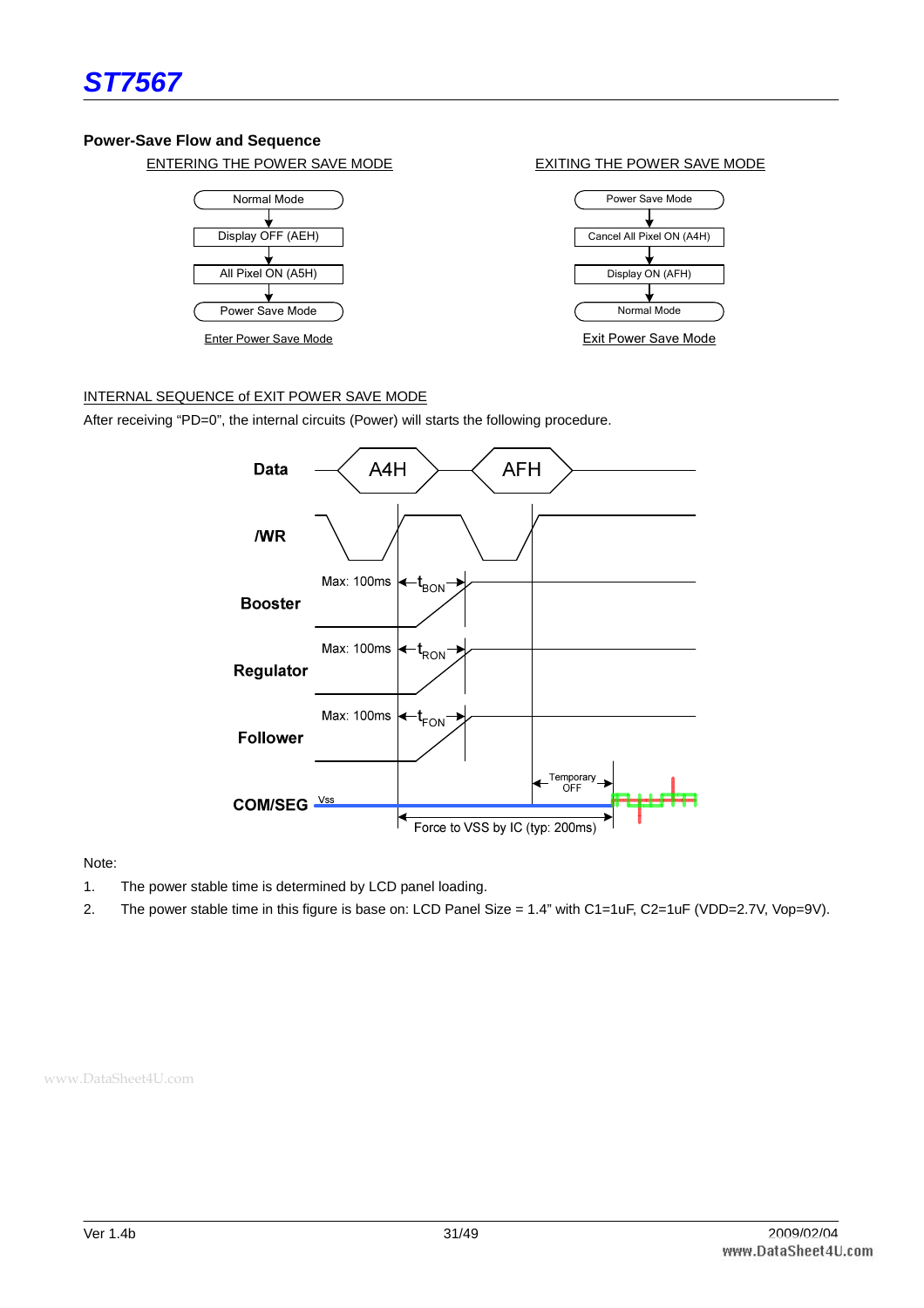

#### **Power OFF Flow and Sequence**

In power save mode, LCD outputs are fixed to VSS and all analog outputs are discharged. The power can be turned OFF after ST7567 is in the power save mode. The power save mode can be triggered by the following two methods.



#### **CASE 2: Use Hardware Reset Function**



Note:

- 1.  $t_{\text{POFF}}$ : Internal Power discharge time. = > 250ms (max).
- 2.  $t_{V2OFF}$ : Period between VDDI and VDDA OFF time. = > 0 ms (min).
- 3. It is NOT recommended to turn VDDI OFF before VDDA. Without VDDI, the internal status cannot be guaranteed and internal discharge-process maybe stopped. The un-discharged power maybe flows into COM/SEG output(s) and the
- www.Dataliquid crystal in panel maybe polarized. 4. IC will NOT be damaged if either VDDI or VDDA is OFF while another is ON.
	- 5. The timing is dependent on panel loading and the external capacitor(s).
	- 6. The timing in these figures is base on the condition that: LCD Panel Size =  $1.4$ " with C1=1uF, C2=1uF.
	- 7. When turning VDDA OFF, the falling time should follow the specification: 20ms ≤ t<sub>Pfall</sub> ≤ 0.2sec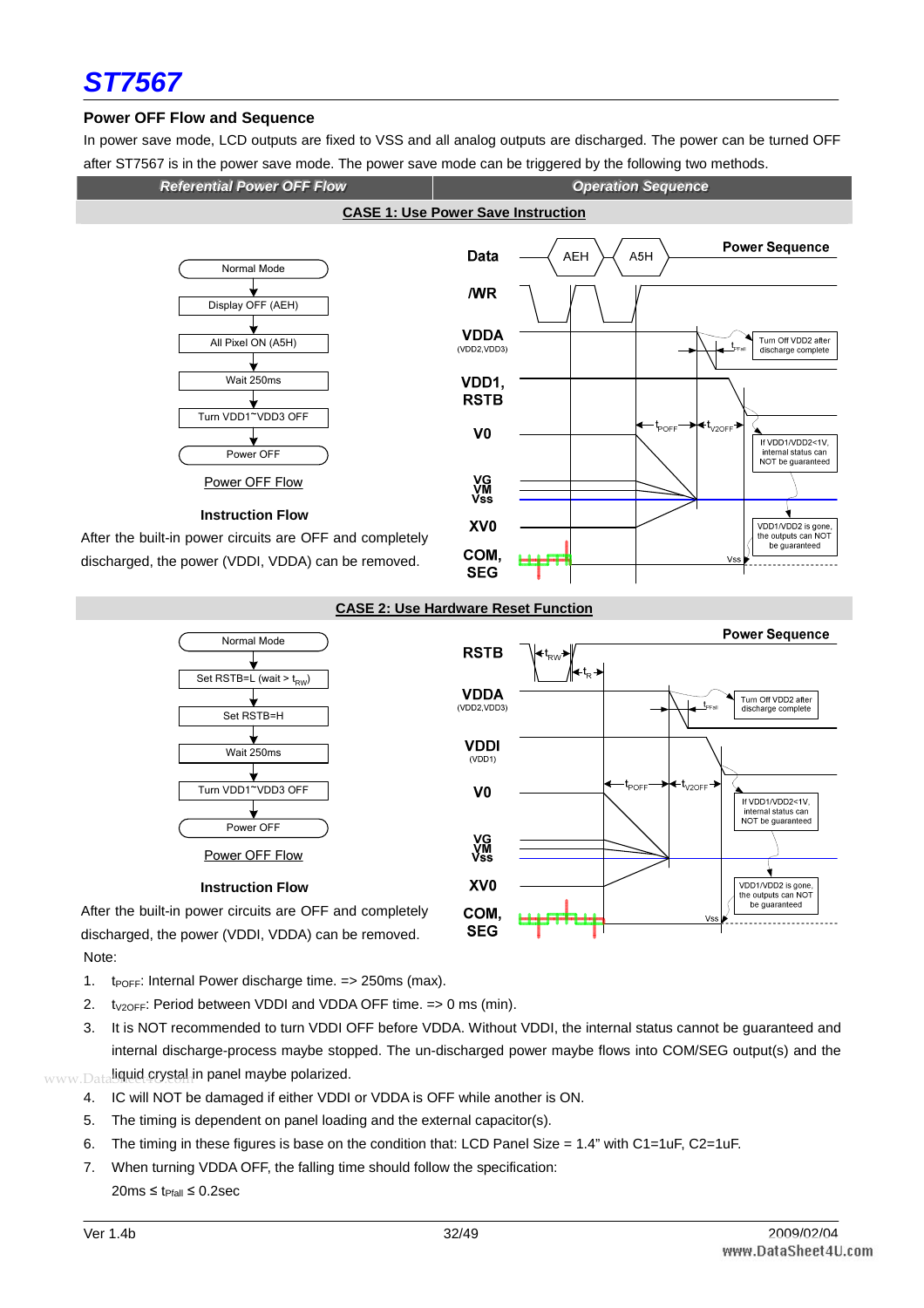## **11. LIMITING VALUES**

In accordance with the Absolute Maximum Rating System; please refer to notes 1 and 2.

| Parameter                    | Symbol                                      | Conditions                  | Unit            |
|------------------------------|---------------------------------------------|-----------------------------|-----------------|
| Digital Power Supply Voltage | VDD <sub>1</sub>                            | $-0.3 - 3.6$                |                 |
| Analog Power supply voltage  | VDD2, VDD3                                  | $-0.3 - 3.6$                |                 |
| LCD Power supply voltage     | V <sub>0</sub> -X <sub>V</sub> <sub>0</sub> | $-0.3 - 16$                 |                 |
| LCD Power supply voltage     | VG                                          | $-0.3 - 3.6$                |                 |
| LCD Power supply voltage     | VM                                          | $-0.3 - VDD2$               |                 |
| Input Voltage                | Vi                                          | $-0.3 \sim \text{VDD1+0.3}$ |                 |
| Operating temperature        | TOPR                                        | $-30$ to $+85$              | $\rm ^{\circ}C$ |
| Storage temperature          | <b>TSTR</b>                                 | $-55$ to $+125$             | $\rm \degree C$ |



#### **Notes**

- 1. Stresses above those listed under Limiting Values may cause permanent damage to the device.
- 2. Parameters are valid over operating temperature range unless otherwise specified. All voltages are with respect to VSS unless otherwise noted.
- 3. Insure the voltage levels of V0, VDD2, VG, VM, VSS and XV0 always match the correct relation: V0 ≥ VDD2 > VG > VM > VSS ≥ XV0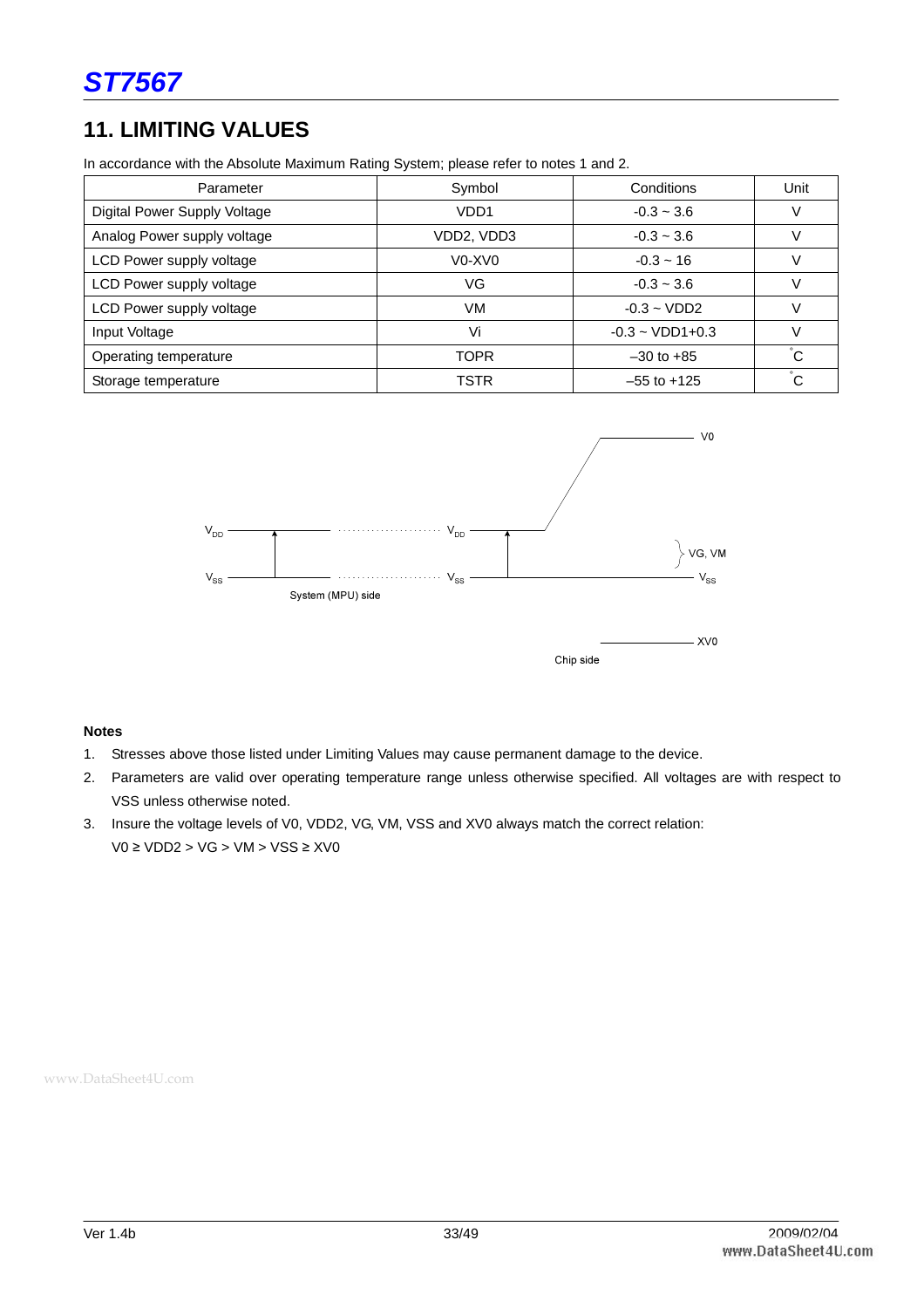

## **12. HANDLING**

Inputs and outputs are protected against electrostatic discharge in normal handling. However, to be totally safe, it is desirable to take normal precautions appropriate to handling MOS devices.

## **13. DC CHARACTERISTICS**

|                           |                         |                  |                            |                   | Rating                   |                   |        | Applicable             |
|---------------------------|-------------------------|------------------|----------------------------|-------------------|--------------------------|-------------------|--------|------------------------|
| Item                      | Symbol                  |                  | <b>Condition</b>           | Min.              | Typ.                     | Max.              | Unit   | <b>Pin</b>             |
| Operating Voltage (1)     | VDD1                    |                  |                            | 1.7               |                          | 3.3               | V      | VDD1                   |
| Operating Voltage (2)     | VDD <sub>2</sub>        |                  |                            | 2.4               | —                        | 3.3               | V      | VDD <sub>2</sub>       |
| Operating Voltage (3)     | VDD3                    |                  |                            | 2.4               | —                        | 3.3               | V      | VDD3                   |
| Input High-level Voltage  | V <sub>HC</sub>         |                  |                            | 0.7 x VDD1        |                          | VDD1              | $\vee$ | <b>MPU</b>             |
|                           |                         |                  |                            |                   |                          |                   |        | Interface              |
| Input Low-level Voltage   | $V_{ILC}$               |                  |                            | VSS1              | $\overline{\phantom{0}}$ | 0.3 x VDD1        | $\vee$ | <b>MPU</b>             |
|                           |                         |                  |                            |                   |                          |                   |        | Interface              |
| Output High-level Voltage | <b>V</b> <sub>OHC</sub> |                  | $IOUT=1mA$ , VDD1=1.8V     | $0.8 \times VDD1$ | $\overline{\phantom{0}}$ | VDD <sub>1</sub>  | V      | D[7:0]                 |
| Output Low-level Voltage  | $V_{\text{OLC}}$        |                  | $I_{OUT}$ =-1mA, VDD1=1.8V | VSS1              | $\overline{\phantom{m}}$ | $0.2 \times VDD1$ | V      | D[7:0]                 |
| Input Leakage Current     | Ιu                      |                  |                            | $-1.0$            |                          | 1.0               | μA     | <b>MPU</b>             |
|                           |                         |                  |                            |                   |                          |                   |        | Interface              |
| Output Leakage Current    | <b>ILO</b>              |                  |                            | $-3.0$            |                          | 3.0               | μA     | <b>MPU</b>             |
|                           |                         |                  |                            |                   |                          |                   |        | Interface              |
|                           |                         |                  | Vop=8.5V,                  |                   | 0.6                      | 0.8               | KΩ     | <b>COM<sub>x</sub></b> |
| Liquid Crystal Driver ON  | R <sub>ON</sub>         | $Ta=25^{\circ}C$ | $\triangle$ V=0.85V        |                   |                          |                   |        |                        |
| Resistance                |                         |                  | $VG=1.9V,$                 |                   | 1.3                      | 1.5               | KΩ     | SEGx                   |
|                           |                         |                  | $\triangle$ V=0.19V        |                   |                          |                   |        |                        |
| <b>Frame Frequency</b>    | <b>FR</b>               |                  | Duty=1/65, Vop=8.5V        |                   | 75                       | 80                | Hz     |                        |
|                           |                         |                  | Ta = $25C$                 | 70                |                          |                   |        |                        |

VSS=0V; Tamb = -30°C to +85°C; unless otherwise specified.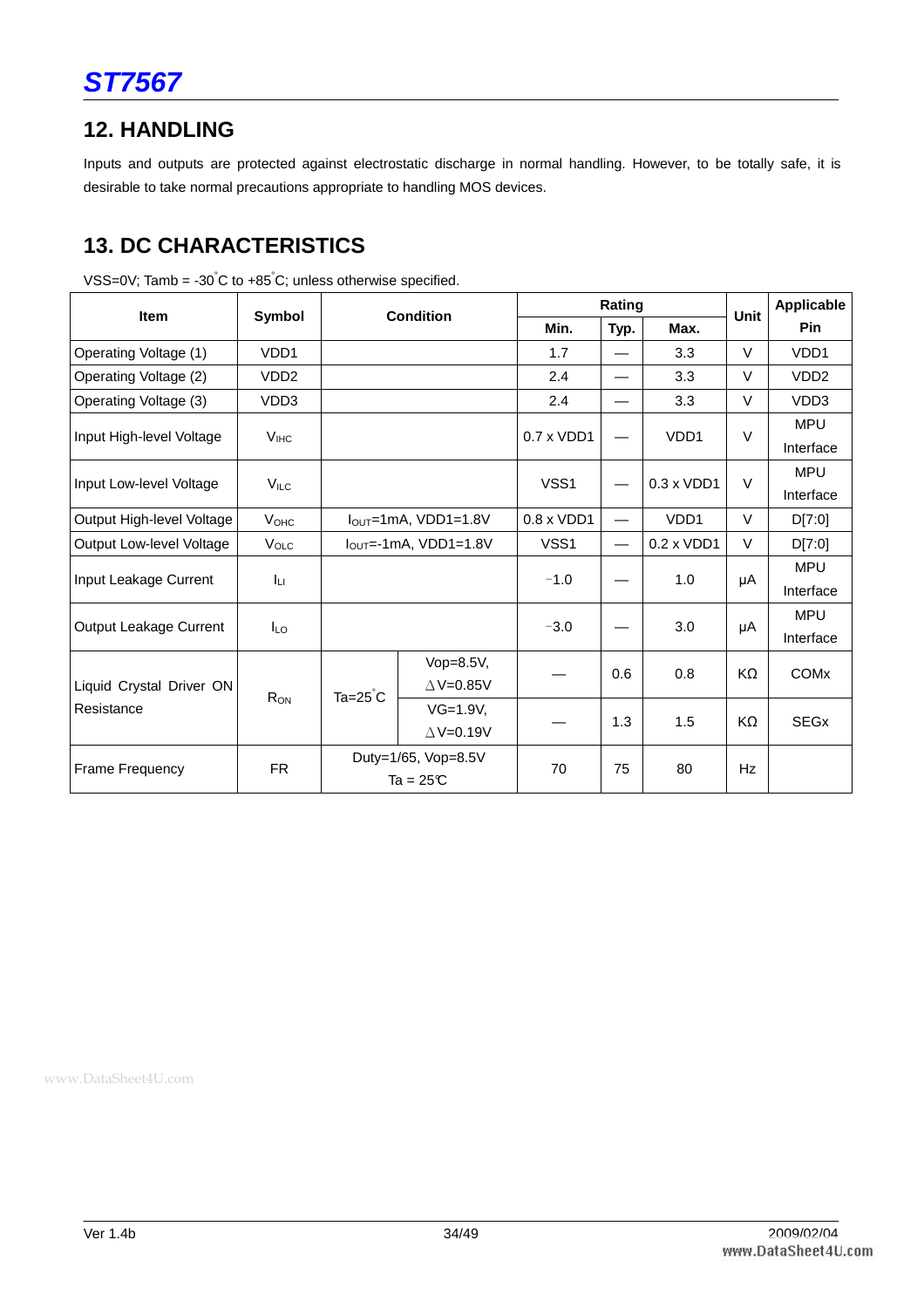

| <b>Test Pattern</b><br>Symbol     |            | <b>Condition</b>            |      | Rating |      | <b>Unit</b> | <b>Note</b> |
|-----------------------------------|------------|-----------------------------|------|--------|------|-------------|-------------|
|                                   |            |                             | Min. | Typ.   | Max. |             |             |
|                                   |            | VDD1=VDD2=VDD3=3.0V,        |      |        | 300  |             |             |
| Display Pattern: SNOW<br>(Static) |            | Booster X5                  |      | 150    |      |             |             |
|                                   | <b>ISS</b> | $V_{OP} = 8.5 V$ , Bias=1/9 |      |        |      | μA          |             |
|                                   |            | $Ta=25^{\circ}C$            |      |        |      |             |             |
|                                   |            | VDD1=VDD2=VDD3=3.0V,        |      | 95     |      |             |             |
| Display OFF                       | <b>ISS</b> | Booster X5                  |      |        | 190  | uA          |             |
|                                   |            | $V_{OP} = 8.5$ V, Bias=1/9  |      |        |      |             |             |
|                                   |            | $Ta=25^{\circ}C$            |      |        |      |             |             |
| Power Down                        |            | VDD1=VDD2=VDD3=3.0V,        |      |        |      |             |             |
|                                   | <b>ISS</b> | $Ta=25^{\circ}C$            |      | 8      | 16   | μA          |             |

Current consumption: During Display, with internal power system, current consumed by whole IC (bare die).

Note:

• The Current Consumption is DC characteristics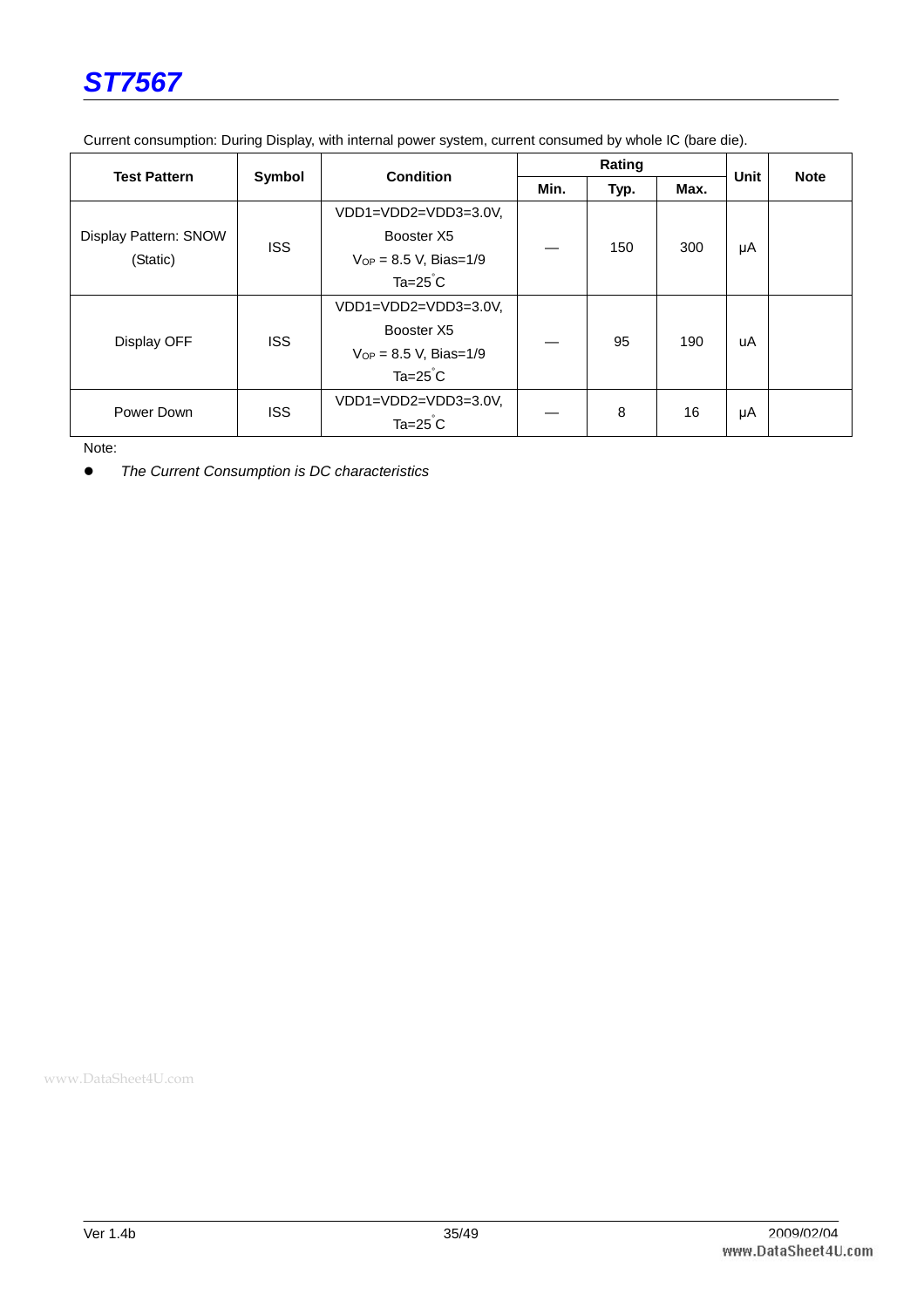## **14. TIMING CHARACTERISTICS**

**System Bus Timing for 6800 Series MPU** 



 $(VDD1 = 3.3V, Ta = 25<sup>°</sup>C)$ 

| <b>Item</b>                   | Signal         | Symbol           | <b>Condition</b> | Min. | Max. | <b>Unit</b> |
|-------------------------------|----------------|------------------|------------------|------|------|-------------|
| Address setup time            | A <sub>0</sub> | tAW6             |                  | 0    |      |             |
| Address hold time             |                | tAH <sub>6</sub> |                  | 10   |      |             |
| System cycle time             |                | tCYC6            |                  | 240  |      |             |
| Enable L pulse width (WRITE)  |                | tEWLW            |                  | 80   |      |             |
| Enable H pulse width (WRITE)  | E              | tEWHW            |                  | 80   |      |             |
| Enable L pulse width (READ)   |                | <b>tEWLR</b>     |                  | 80   |      | ns          |
| Enable H pulse width (READ)   |                | tEWHR            |                  | 140  |      |             |
| Write data setup time         |                | tDS6             |                  | 40   |      |             |
| Write data hold time          | D[7:0]         | tDH <sub>6</sub> |                  | 10   |      |             |
| Read data access time         |                | tACC6            | $CL = 16 pF$     |      | 70   |             |
| Read data output disable time |                | tOH <sub>6</sub> | $CL = 16 pF$     | 5    | 50   |             |

|            |                               |               |                  |                  |          | $(VDD1 = 2.8V$ , Ta = $25^{\circ}$ C) |             |
|------------|-------------------------------|---------------|------------------|------------------|----------|---------------------------------------|-------------|
|            | <b>Item</b>                   | <b>Signal</b> | Symbol           | <b>Condition</b> | Min.     | Max.                                  | <b>Unit</b> |
|            | Address setup time            | A0            | tAW6             |                  | $\Omega$ |                                       |             |
|            | Address hold time             |               | tAH <sub>6</sub> |                  | 0        |                                       |             |
|            | System cycle time             |               | tCYC6            |                  | 400      |                                       |             |
|            | Enable L pulse width (WRITE)  |               | tEWLW            |                  | 220      |                                       |             |
|            | Enable H pulse width (WRITE)  | E             | tEWHW            |                  | 180      |                                       |             |
|            | Enable L pulse width (READ)   |               | tEWLR            |                  | 220      |                                       | ns          |
|            | Enable H pulse width (READ)   |               | <b>tEWHR</b>     |                  | 180      |                                       |             |
| <b>WWW</b> | Write data setup time         |               | tDS6             |                  | 40       |                                       |             |
|            | Write data hold time          |               | tDH <sub>6</sub> |                  | 20       |                                       |             |
|            | Read data access time         | D[7:0]        | tACC6            | $CL = 16 pF$     |          | 140                                   |             |
|            | Read data output disable time |               | tOH <sub>6</sub> | $CL = 16 pF$     | 10       | 100                                   |             |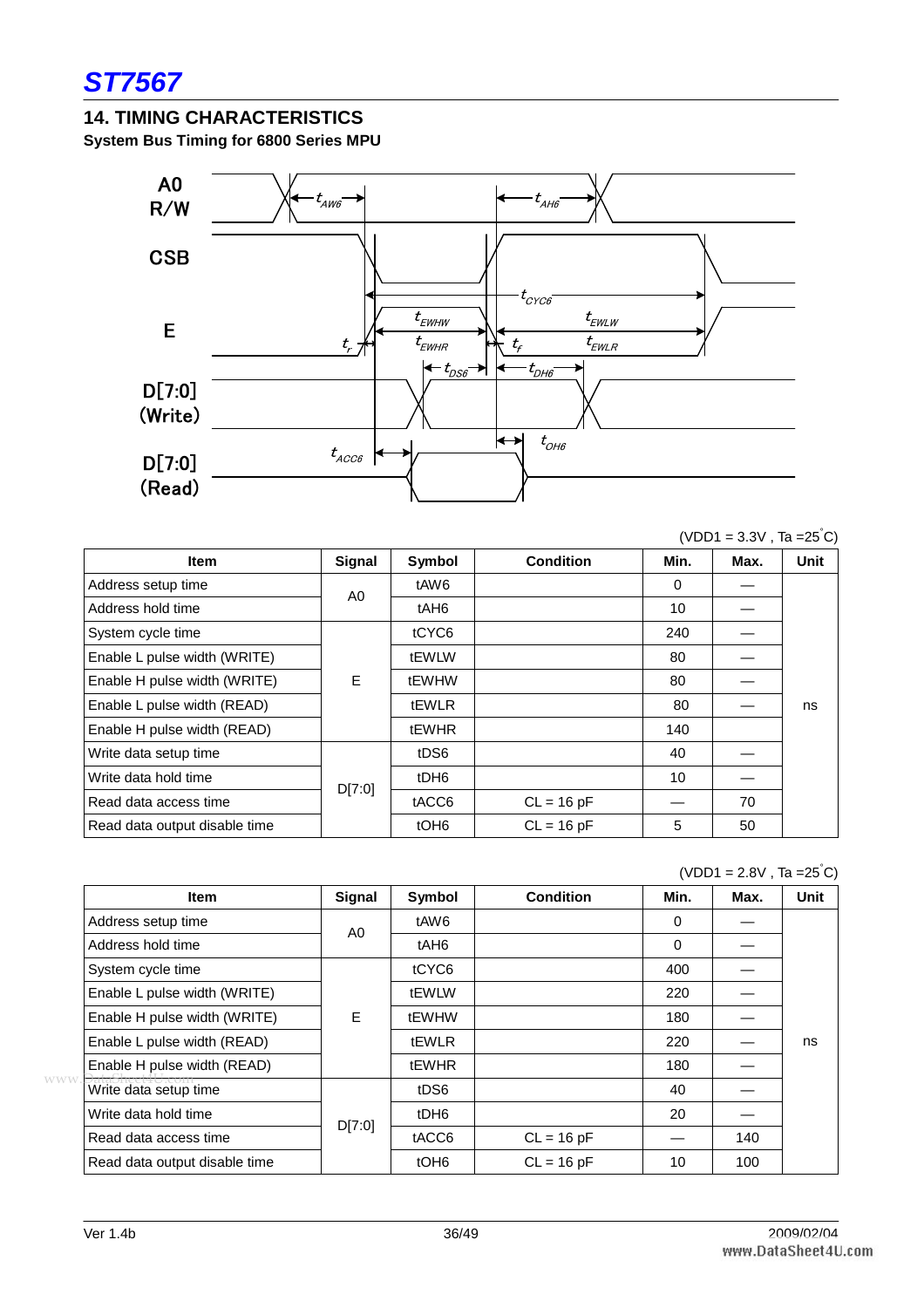

#### $(VDD1 = 1.8V$ , Ta = $25^{\circ}C$ )

| <b>Item</b>                   | Signal | Symbol           | <b>Condition</b> | Min.     | Max. | <b>Unit</b> |
|-------------------------------|--------|------------------|------------------|----------|------|-------------|
| Address setup time            | A0     | tAW6             |                  | $\Omega$ |      |             |
| Address hold time             |        | tAH <sub>6</sub> |                  | $\Omega$ |      |             |
| System cycle time             |        | tCYC6            |                  | 640      |      |             |
| Enable L pulse width (WRITE)  |        | tEWLW            |                  | 360      |      |             |
| Enable H pulse width (WRITE)  | E      | tEWHW            |                  | 280      |      |             |
| Enable L pulse width (READ)   |        | <b>tEWLR</b>     |                  | 360      |      | ns          |
| Enable H pulse width (READ)   |        | <b>tEWHR</b>     |                  | 280      |      |             |
| Write data setup time         |        | tDS6             |                  | 80       |      |             |
| Write data hold time          | D[7:0] | tDH <sub>6</sub> |                  | 20       |      |             |
| Read data access time         |        | tACC6            | $CL = 16 pF$     |          | 240  |             |
| Read data output disable time |        | tOH <sub>6</sub> | $CL = 16 pF$     | 10       | 200  |             |

\*1 The input signal rise time and fall time (tr, tf) is specified at 15 ns or less. When the system cycle time is extremely fast,  $(tr + tf) \leq (tCYC6 - tEWLW - tEWHW)$  for  $(tr + tf) \leq (tCYC6 - tEWLR - tEWHR)$  are specified.

\*2 All timing is specified using 20% and 80% of VDD1 as the reference.

\*3 tEWLW and tEWLR are specified as the overlap between CSB being "L" and E.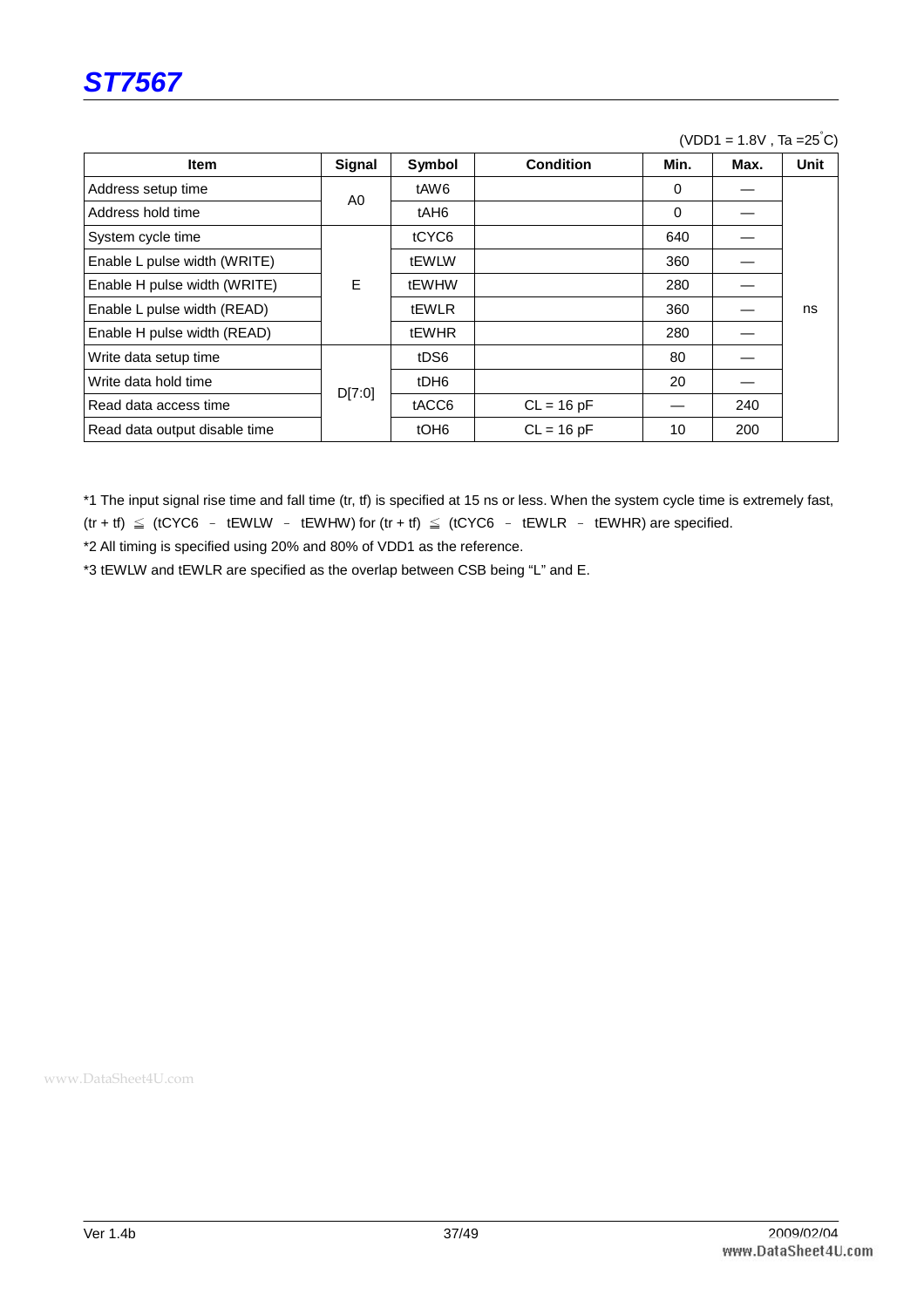

#### **System Bus Timing for 8080 Series MPU**



| <b>Item</b>                  | Signal         | Symbol           | <b>Condition</b> | Min.     | Max. | <b>Unit</b> |
|------------------------------|----------------|------------------|------------------|----------|------|-------------|
| Address setup time           | A <sub>0</sub> | tAW8             |                  | $\Omega$ |      |             |
| Address hold time            |                | tAH <sub>8</sub> |                  | 10       |      |             |
| System cycle time            |                | tCYC8            |                  | 240      |      |             |
| /WR L pulse width (WRITE)    | /WR            | tCCLW            |                  | 80       |      |             |
| /WR H pulse width (WRITE)    |                | tCCHW            |                  | 80       |      |             |
| /RD L pulse width (READ)     |                | tCCLR            |                  | 140      |      | ns          |
| /RD H pulse width (READ)     | <b>RD</b>      | tCCHR            |                  | 80       |      |             |
| <b>WRITE Data setup time</b> |                | tDS8             |                  | 40       |      |             |
| <b>WRITE Data hold time</b>  | D[7:0]         | tDH8             |                  | 20       |      |             |
| READ access time             |                | tACC8            | $CL = 16 pF$     |          | 70   |             |
| READ Output disable time     |                | tOH <sub>8</sub> | $CL = 16 pF$     | 5        | 50   |             |

|                                           |           |                  |                  |          | $(VDU1 = 2.8V, Ia = 25 C)$ |      |
|-------------------------------------------|-----------|------------------|------------------|----------|----------------------------|------|
| <b>Item</b>                               | Signal    | Symbol           | <b>Condition</b> | Min.     | Max.                       | Unit |
| Address setup time                        | A0        | tAW8             |                  | $\Omega$ |                            |      |
| Address hold time                         |           | tAH <sub>8</sub> |                  | $\Omega$ |                            |      |
| System cycle time                         |           | tCYC8            |                  | 400      |                            |      |
| <b>MR L pulse width (WRITE)</b>           | /WR       | tCCLW            |                  | 220      |                            |      |
| /WR H pulse width (WRITE)                 |           | tCCHW            |                  | 180      |                            |      |
| /RD L pulse width (READ)                  | <b>RD</b> | tCCLR            |                  | 220      |                            | ns   |
| /RD H pulse width (READ)                  |           | <b>tCCHR</b>     |                  | 180      |                            |      |
| <b>WRITE Data setup time</b>              |           | tDS8             |                  | 40       |                            |      |
| <b>WWW</b><br><b>WRITE Data hold time</b> |           | tDH8             |                  | 20       |                            |      |
| READ access time                          | D[7:0]    | tACC8            | $CL = 16 pF$     |          | 140                        |      |
| READ Output disable time                  |           | tOH <sub>8</sub> | $CL = 16 pF$     | 10       | 100                        |      |

 $(VDD1 = 3.3V, Ta = 25<sup>°</sup>C)$ 

 $\blacksquare$  (  $\blacksquare$   $\blacksquare$  )  $\blacksquare$   $\blacksquare$   $\blacksquare$   $\blacksquare$   $\blacksquare$   $\blacksquare$   $\blacksquare$   $\blacksquare$   $\blacksquare$   $\blacksquare$   $\blacksquare$   $\blacksquare$   $\blacksquare$   $\blacksquare$   $\blacksquare$   $\blacksquare$   $\blacksquare$   $\blacksquare$   $\blacksquare$   $\blacksquare$   $\blacksquare$   $\blacksquare$   $\blacksquare$   $\blacksquare$   $\blacksquare$   $\blacksquare$   $\blacksquare$   $\blacksquare$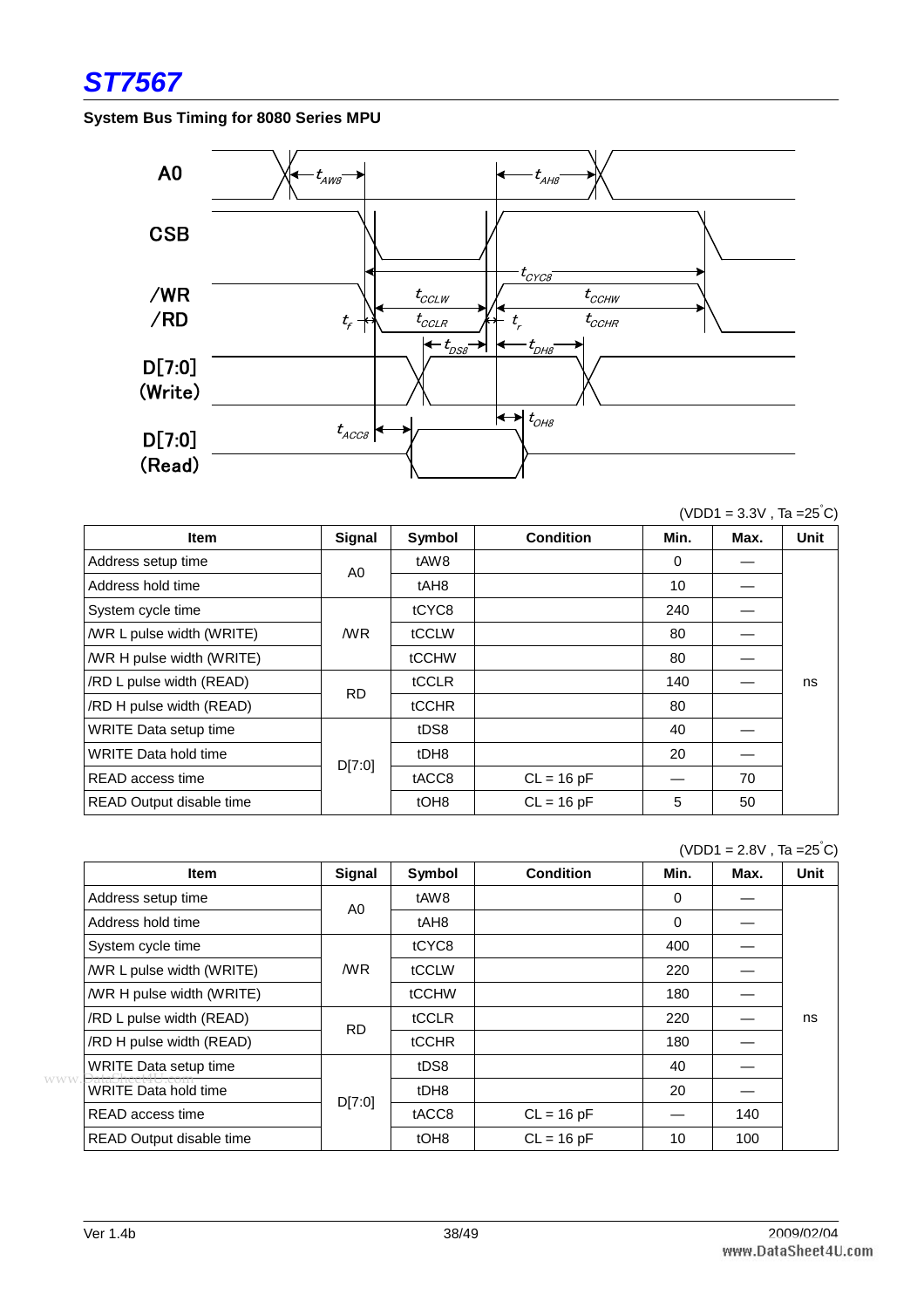

#### $(VDD1 = 1.8V$ , Ta = $25^{\circ}C$ )

| <b>Item</b>                 | Signal    | Symbol           | <b>Condition</b> | Min.     | Max. | <b>Unit</b> |
|-----------------------------|-----------|------------------|------------------|----------|------|-------------|
| Address setup time          | A0        | tAW8             |                  | 0        |      |             |
| Address hold time           |           | tAH <sub>8</sub> |                  | $\Omega$ |      |             |
| System cycle time           |           | tCYC8            |                  | 640      |      |             |
| /WR L pulse width (WRITE)   | /WR       | tCCLW            |                  | 360      |      |             |
| /WR H pulse width (WRITE)   |           | tCCHW            |                  | 280      |      |             |
| /RD L pulse width (READ)    | <b>RD</b> | tCCLR            |                  | 360      |      | ns          |
| /RD H pulse width (READ)    |           | <b>tCCHR</b>     |                  | 280      |      |             |
| WRITE Data setup time       |           | tDS8             |                  | 80       |      |             |
| <b>WRITE Data hold time</b> | D[7:0]    | tDH8             |                  | 20       |      |             |
| READ access time            |           | tACC8            | $CL = 16 pF$     |          | 240  |             |
| READ Output disable time    |           | tOH <sub>8</sub> | $CL = 16 pF$     | 10       | 200  |             |

\*1 The input signal rise time and fall time (tr, tf) is specified at 15 ns or less. When the system cycle time is extremely fast,  $(tr + tf) \leq (tCYC8 - tCCLW - tCCHW)$  for  $(tr + tf) \leq (tCYC8 - tCCLR - tCCHR)$  are specified.

\*2 All timing is specified using 20% and 80% of VDD1 as the reference.

\*3 tCCLW and tCCLR are specified as the overlap between CSB being "L" and WR and RD being at the "L" level.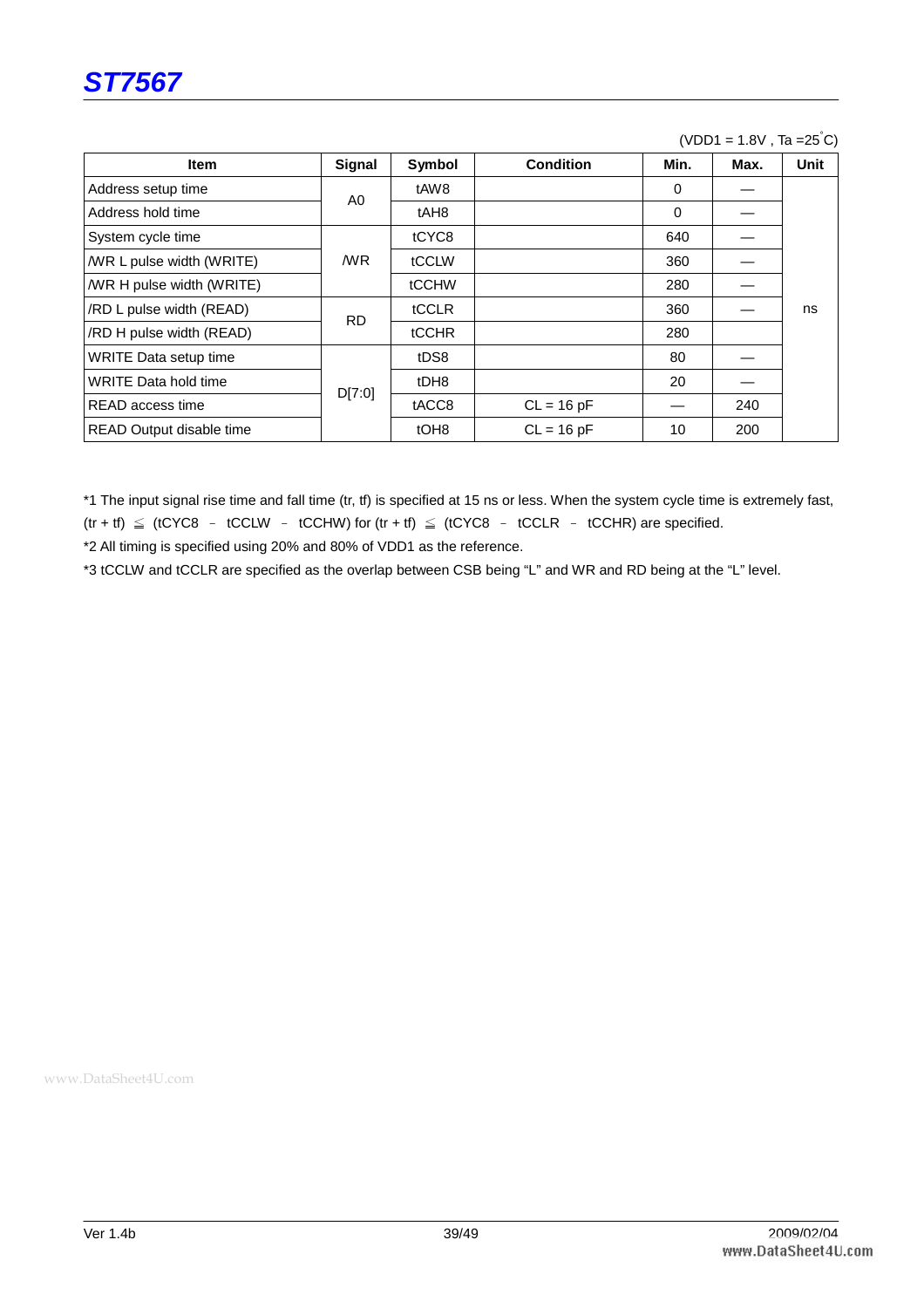

#### **System Bus Timing for 4-Line Serial Interface**



 $(VDD1 = 3.3V$ , Ta =25°C)

| <b>Item</b>          | Signal      | Symbol | <b>Condition</b> | Min. | Max. | <b>Unit</b> |
|----------------------|-------------|--------|------------------|------|------|-------------|
| Serial clock period  |             | tSCYC  |                  | 50   |      |             |
| SCLK "H" pulse width | <b>SCLK</b> | tSHW   |                  | 25   |      |             |
| SCLK "L" pulse width |             | tSLW   |                  | 25   |      |             |
| Address setup time   | A0          | tSAS   |                  | 20   |      |             |
| Address hold time    |             | tSAH   |                  | 10   |      | ns          |
| Data setup time      | <b>SDA</b>  | tSDS   |                  | 20   |      |             |
| Data hold time       |             | tSDH   |                  | 10   |      |             |
| <b>CSB-SCLK time</b> | <b>CSB</b>  | tCSS   |                  | 20   |      |             |
| <b>CSB-SCLK time</b> |             | tCSH   |                  | 40   |      |             |

 $(VDD1 = 2.8V$ , Ta = $25^{\circ}$ C)

| <b>Item</b>          | Signal      | Symbol | <b>Condition</b> | Min. | Max. | <b>Unit</b> |
|----------------------|-------------|--------|------------------|------|------|-------------|
| Serial clock period  |             | tSCYC  |                  | 100  |      |             |
| SCLK "H" pulse width | <b>SCLK</b> | tSHW   |                  | 50   |      |             |
| SCLK "L" pulse width |             | tSLW   |                  | 50   |      |             |
| Address setup time   | A0          | tSAS   |                  | 30   |      |             |
| Address hold time    |             | tSAH   |                  | 20   |      | ns          |
| Data setup time      | <b>SDA</b>  | tSDS   |                  | 30   |      |             |
| Data hold time       |             | tSDH   |                  | 20   |      |             |
| <b>CSB-SCLK</b> time | <b>CSB</b>  | tCSS   |                  | 30   |      |             |
| <b>CSB-SCLK</b> time |             | tCSH   |                  | 60   |      |             |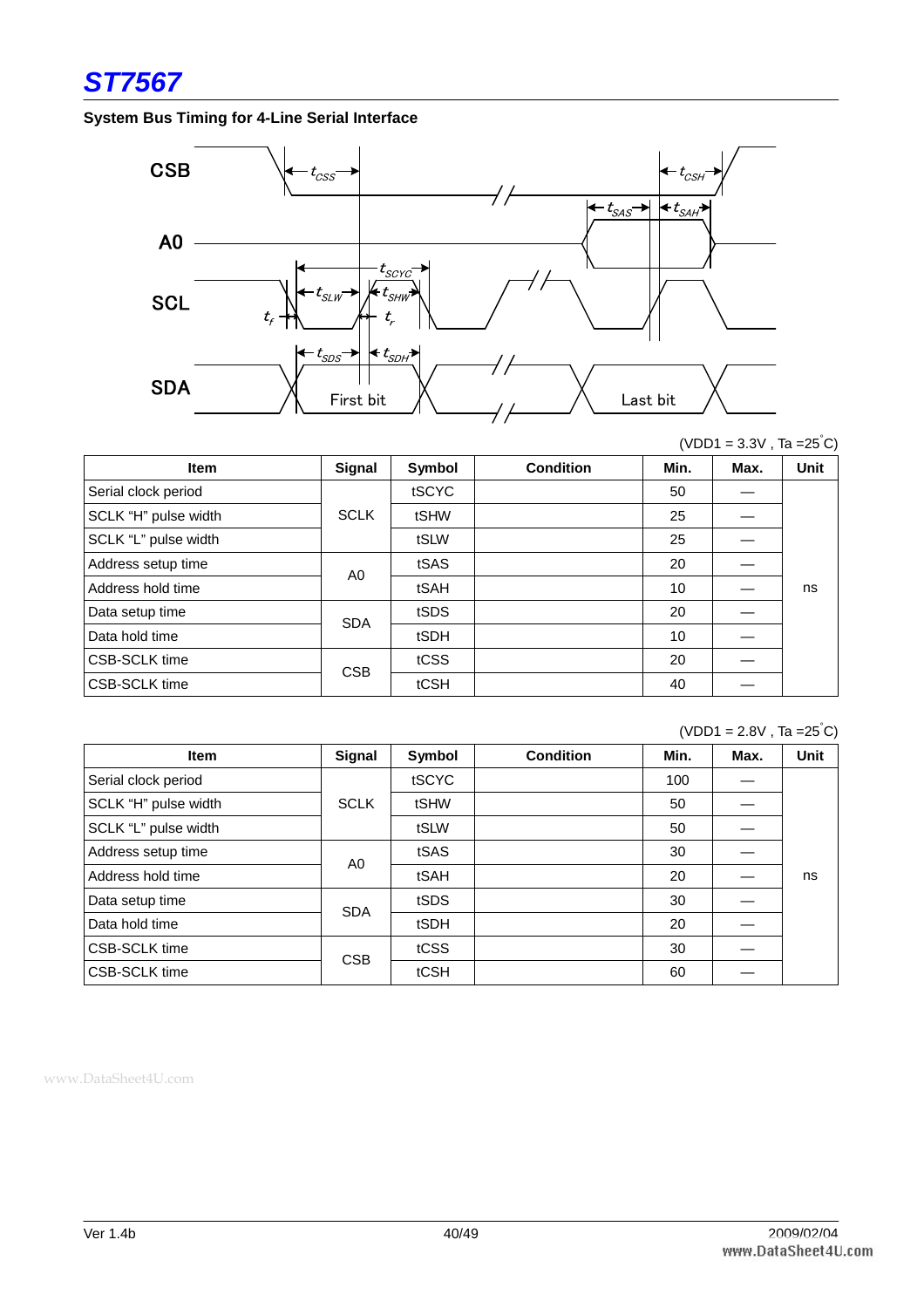

#### $(VDD1 = 1.8V, Ta = 25<sup>°</sup>C)$

| <b>Item</b>          | Signal      | Symbol | <b>Condition</b> | Min. | Max. | <b>Unit</b> |
|----------------------|-------------|--------|------------------|------|------|-------------|
| Serial clock period  |             | tSCYC  |                  | 200  |      |             |
| SCLK "H" pulse width | <b>SCLK</b> | tSHW   |                  | 80   |      |             |
| SCLK "L" pulse width |             | tSLW   |                  | 80   |      |             |
| Address setup time   | A0          | tSAS   |                  | 60   |      |             |
| Address hold time    |             | tSAH   |                  | 30   |      | ns          |
| Data setup time      | <b>SDA</b>  | tSDS   |                  | 60   |      |             |
| Data hold time       |             | tSDH   |                  | 30   |      |             |
| <b>CSB-SCLK</b> time | <b>CSB</b>  | tCSS   |                  | 40   |      |             |
| <b>CSB-SCLK</b> time |             | tCSH   |                  | 100  |      |             |

\*1 The input signal rise and fall time (tr, tf) are specified at 15 ns or less.

\*2 All timing is specified using 20% and 80% of VDD1 as the standard.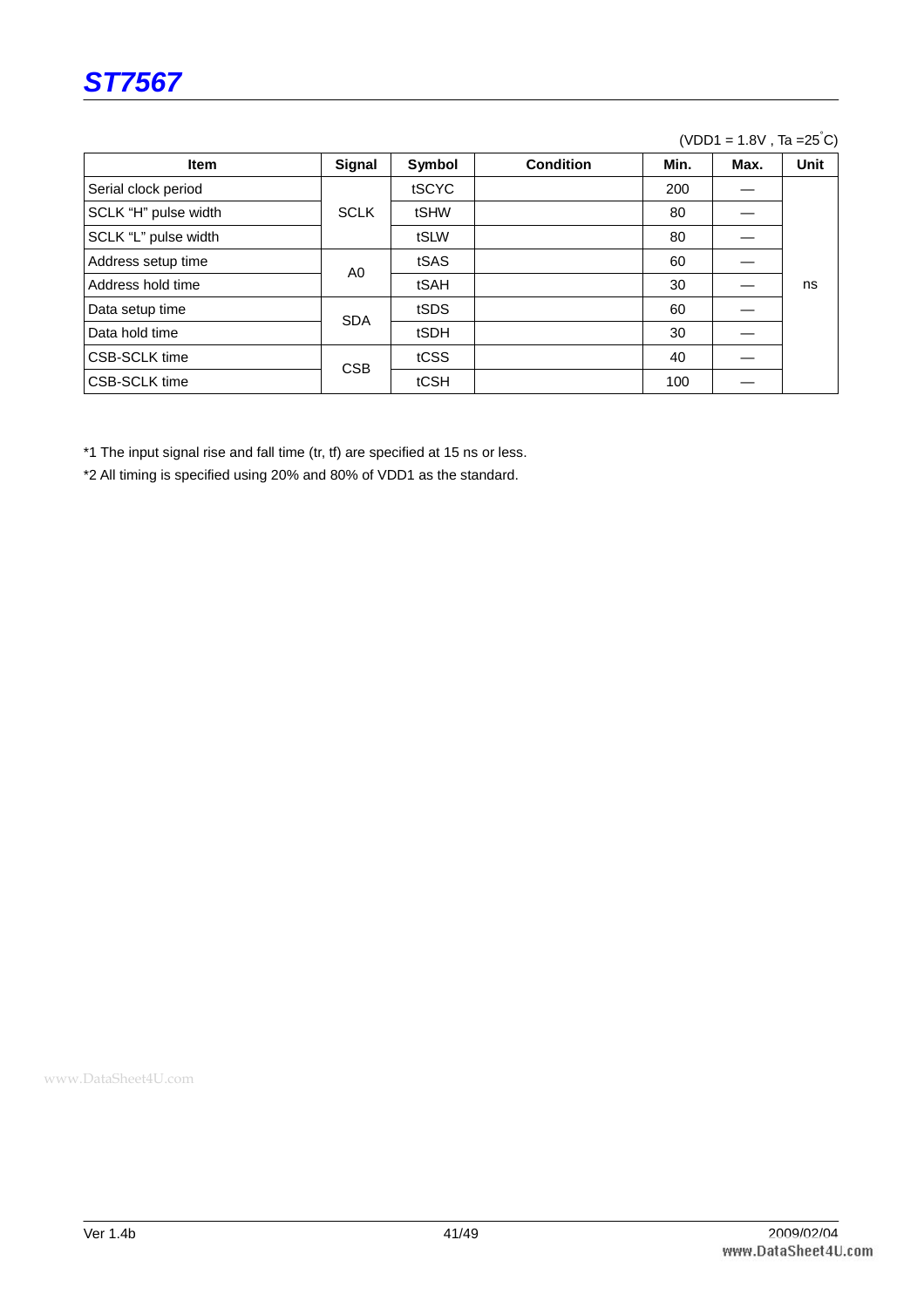

**Hardware Reset Timing** 



 $(VDD1 = 3.3V, Ta = 25<sup>°</sup>C)$ 

| Item                  | Symbol | <b>Condition</b> | Min.                     | Max. | Unit |
|-----------------------|--------|------------------|--------------------------|------|------|
| Reset time            | tR     |                  | $\overline{\phantom{a}}$ | 1.0  |      |
| Reset "L" pulse width | tRW    |                  | 0. ا                     |      | us   |

 $(VDD1 = 2.8V, Ta = 25<sup>°</sup>C)$ 

| Item                  | <b>Symbol</b> | <b>Condition</b> | Min. | Max.                          | Unit |
|-----------------------|---------------|------------------|------|-------------------------------|------|
| Reset time            | tR            |                  |      | 2.0                           |      |
| Reset "L" pulse width | tRW           |                  | 2.0  | $\overbrace{\phantom{12332}}$ | us   |

#### $(VDD1 = 1.8V, Ta = 25<sup>°</sup>C)$

| <b>Item</b>           | <b>Symbol</b> | <b>Condition</b> | Min.                            | Max. | Unit |
|-----------------------|---------------|------------------|---------------------------------|------|------|
| l Reset time          | tR            |                  | $\hspace{0.1mm}-\hspace{0.1mm}$ | 3.0  |      |
| Reset "L" pulse width | tRW           |                  | 3.0                             | —    | us   |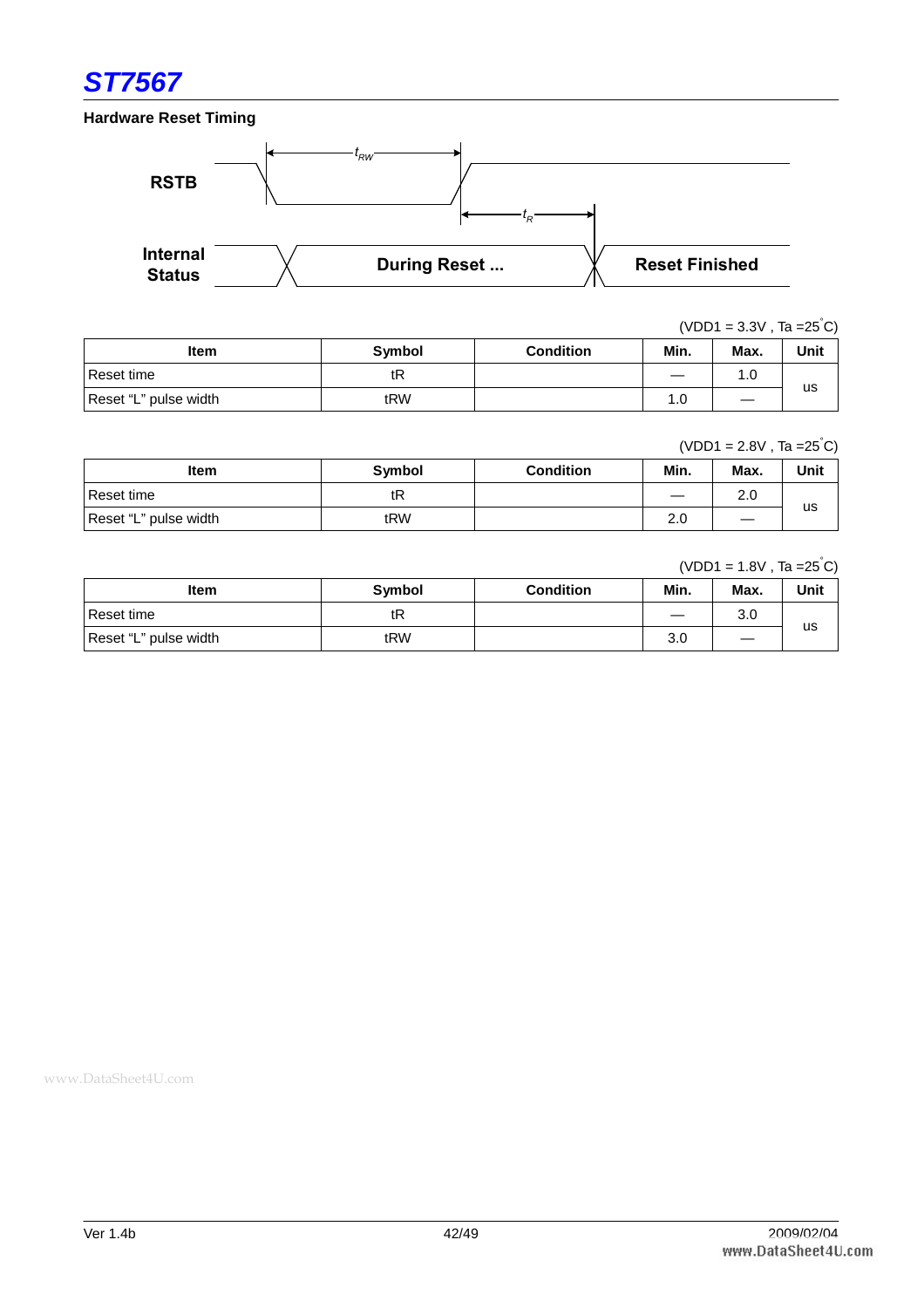

## **APPLICATION NOTE**

## **Application Circuits**

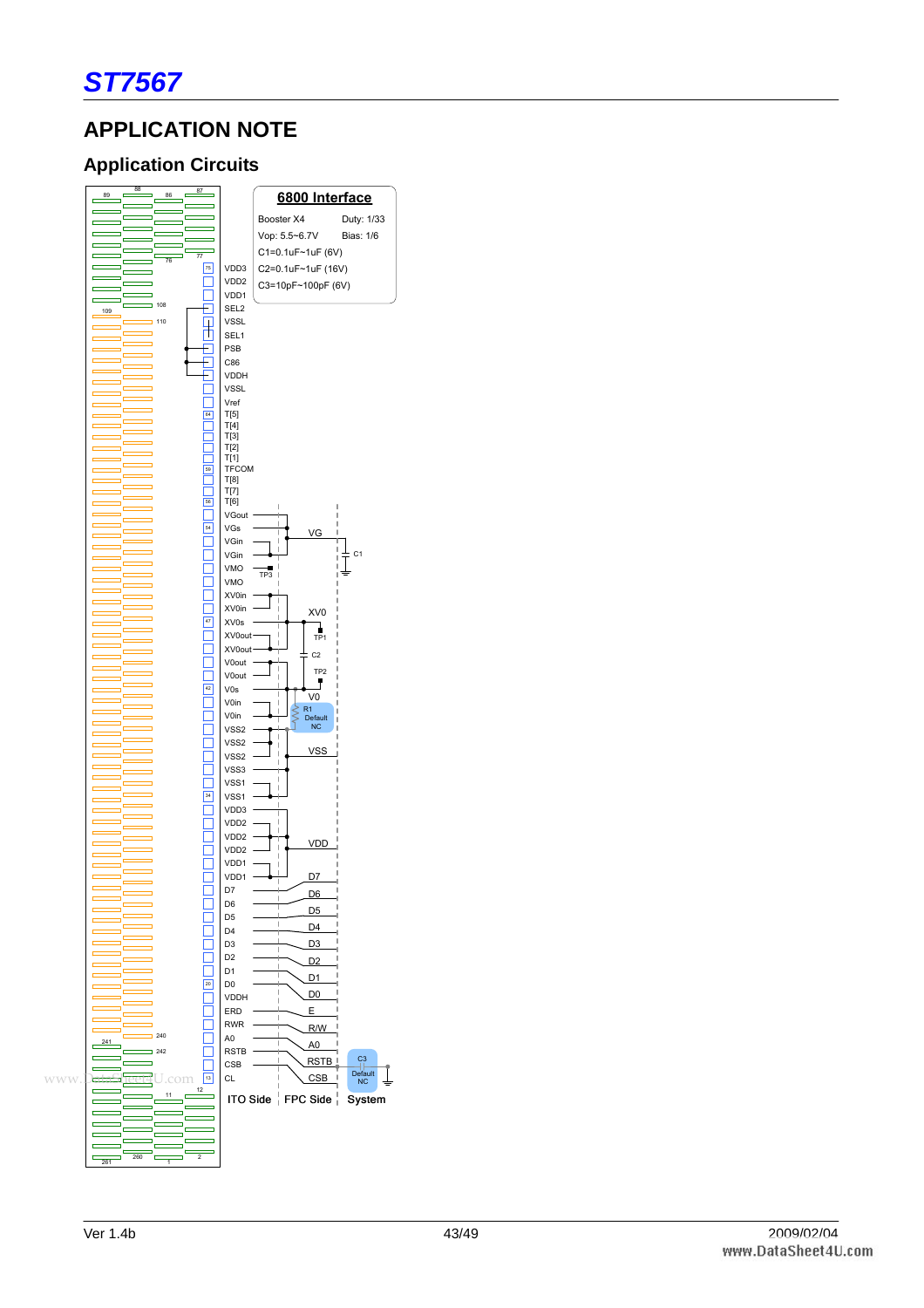

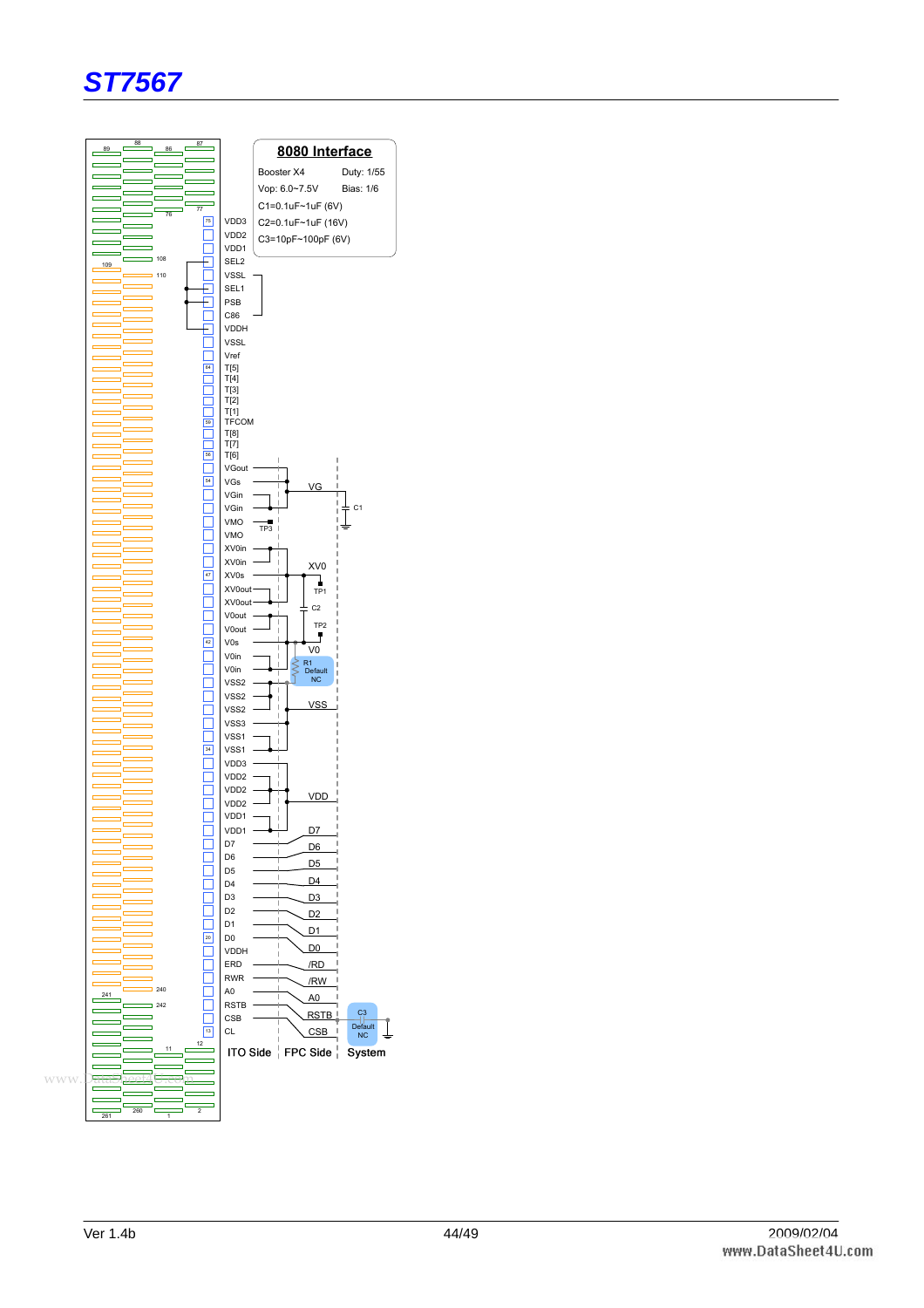

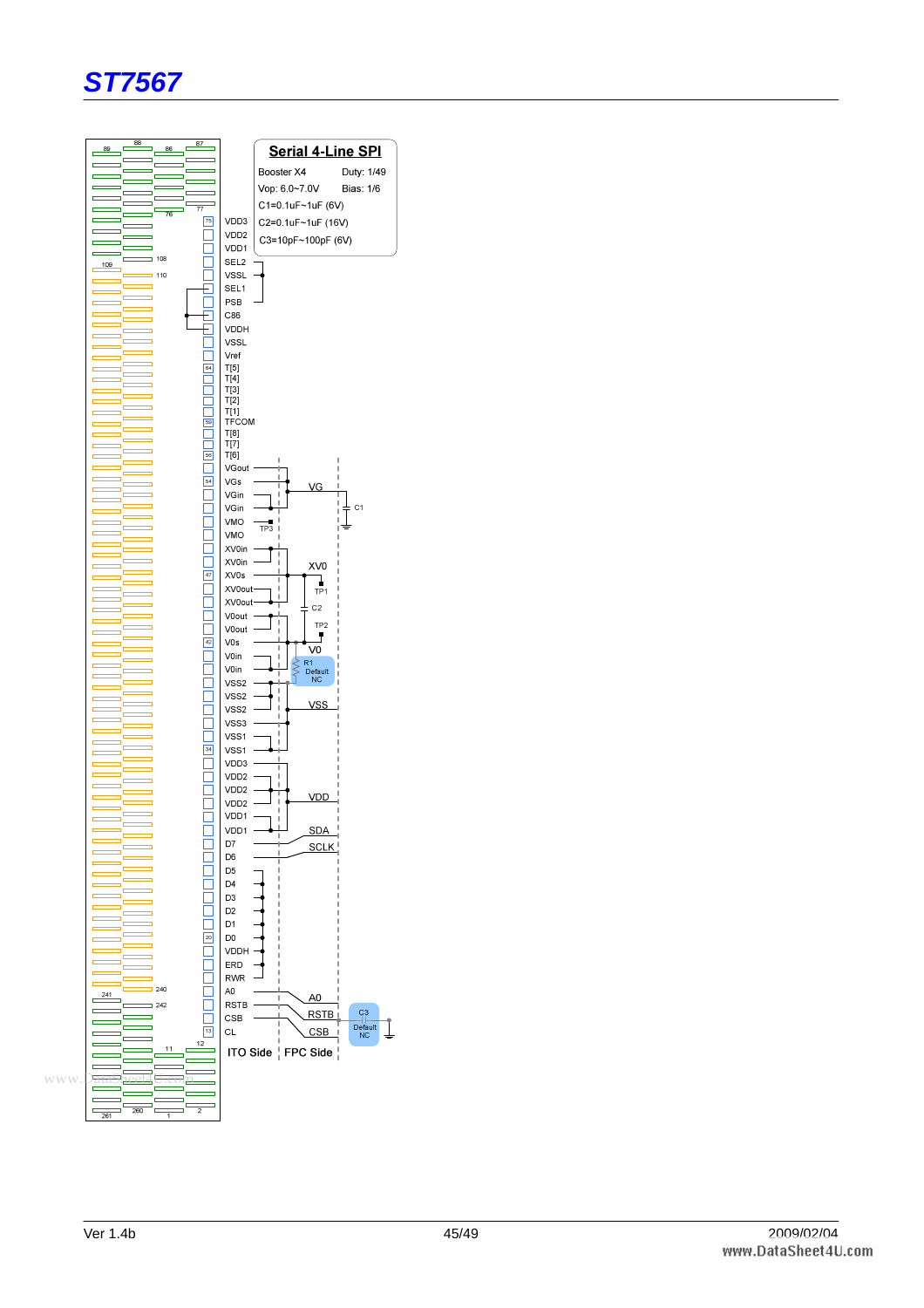

#### **Selection of Application Voltage**

Referential LCD Module Setting

VDD1=2.8V, VDD2=VDD3=2.8V, Panel Size=1.4", Ta=25°C

| <b>Duty</b>                                                                         | <b>Booster</b> | <b>Vop</b>  | <b>Bias</b> |  |
|-------------------------------------------------------------------------------------|----------------|-------------|-------------|--|
| 1/65                                                                                | X <sub>5</sub> | $8.5 - 9.5$ | 1/9         |  |
|                                                                                     |                | $6.5 - 7.5$ | 1/7         |  |
| 1/55                                                                                | X <sub>5</sub> | $7.5 - 8.5$ | 1/8         |  |
|                                                                                     |                | $5.5 - 6.5$ | 1/6         |  |
|                                                                                     | X <sub>5</sub> | $7.5 - 8.5$ | 1/8         |  |
| 1/49                                                                                |                | $5.5 - 6.5$ | 1/6         |  |
| 1/33                                                                                | X <sub>5</sub> | $5.5 - 6.5$ | 1/6         |  |
|                                                                                     |                | $4.5 - 5.5$ | 1/5         |  |
| It is recommended to reserve some range for user adjustment and temperature effect. |                |             |             |  |

Note:

- Positive Booster: **(VDD2 x BL x BE)** ≥ **V0** or **(VDD2 x BL x BE)** ≥ **Vop**;
- Negative Booster: **[–VDD2 x (BL 1) x BE]** ≤ **XV0** or **[VDD2 x (BL 1) x BE]** ≥ **(Vop VG)**, where  $VG = Vop \times 2 / N$ ;
- Vop requirement: **[VDD2 x (BL 1) x BE]** ≥ **[Vop x (N 2) / N]** or **[Vop** ≤ **VDD2 x (BL 1) x BE x N / (N 2)]**.
- BL is the booster stage and BE is the booster efficiency. Referential values are listed below: (assume VDD2=VDD3=2.8V)

Module Size ≤ 1.4": BE=80% (Typical);

Module Size = 1.4"~1.8": BE=76% (Typical).

Actual BE should be determined by module loading and ITO resistance value.

- 1.6 ≤ VG < VDD2. Recommend VG is: VDD2-VG around 0.5~0.8V.
- $\bullet$  VM=VG/2 and 0.8V  $\leq$  VM  $\lt$  VDD2.
- The worse condition should be considered: Low temperature effect and display on with snow pattern on panel (max: 1.8").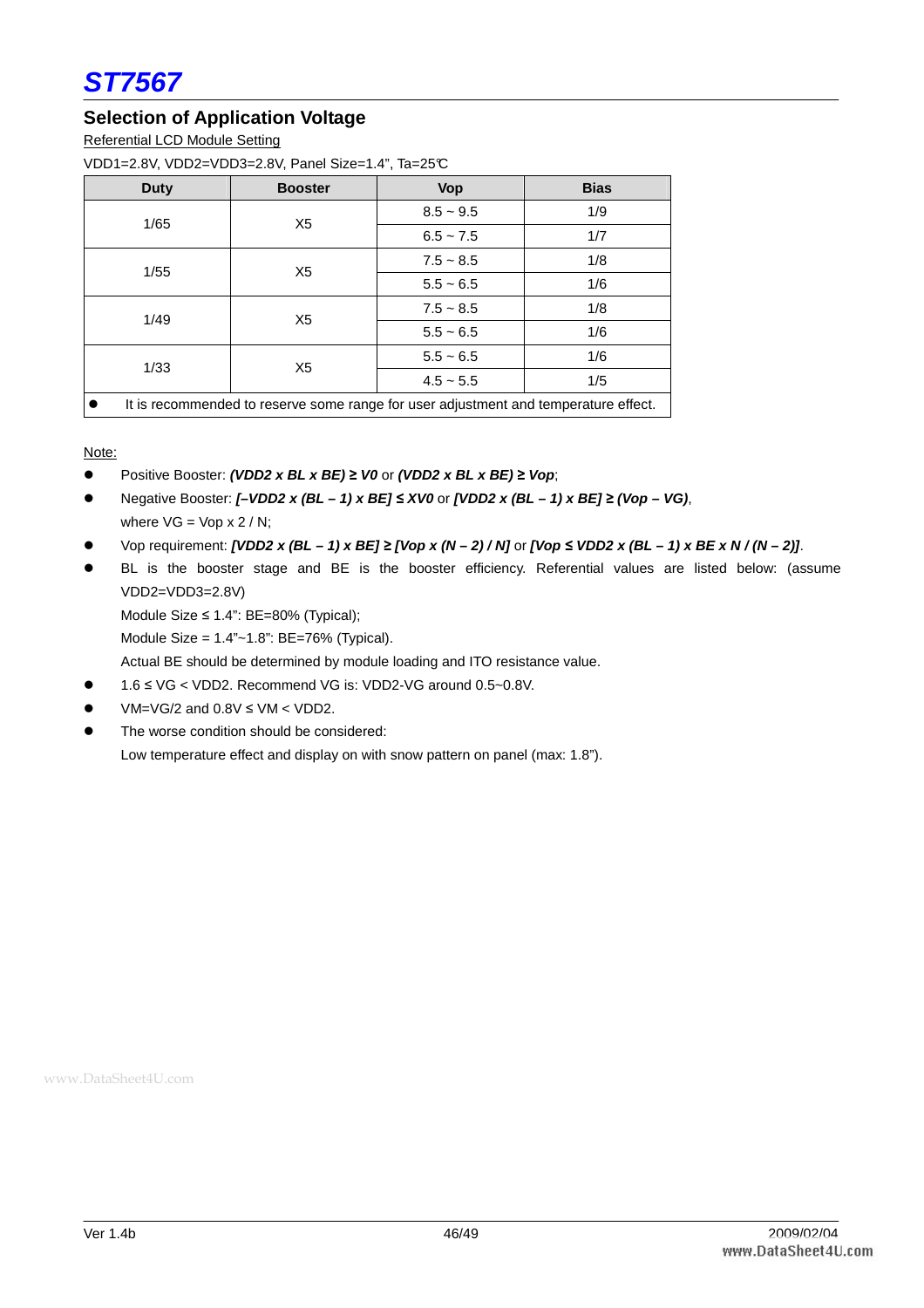

#### **ITO Layout Reference**

The reference ITO layout is shown below:



The equivalent circuit is shown below:

**VV00, , XXVV00&&VVGG VVDDDD VVSSSS**





#### **Ideal Layout:**

=> R4=0 Ohm. R2>>R1>R3.

**Acceptable Layout:**

=> R4≠0. R2>>R1>R3>R4.

**Not Acceptable:**

 $\Rightarrow$  R4  $\geq$  (R1 or R2 or R3).

#### **Ideal Layout:**

=> R4=0 Ohm. R3>>R1>R2.

**Acceptable Layout:**

=> R4≠0. R3>>R1>R2>R4.

#### **Not Acceptable:**

 $\Rightarrow$  R4  $\geq$  (R1 or R2 or R3).

#### **IC Side ITO** FPC Board  $VSS1$ w,  $R1$ VSS3 W  $R<sub>2</sub>$  $R4$ VSS<sub>2</sub> Ŵ R3

#### **Ideal Layout:**

=> R4=0 Ohm. R2>>R1>R3.

#### **Acceptable Layout:**

=> R4≠0. R2>>R1>R3>R4.

#### **Not Acceptable:**

 $\Rightarrow$  R4  $\geq$  (R1 or R2 or R3).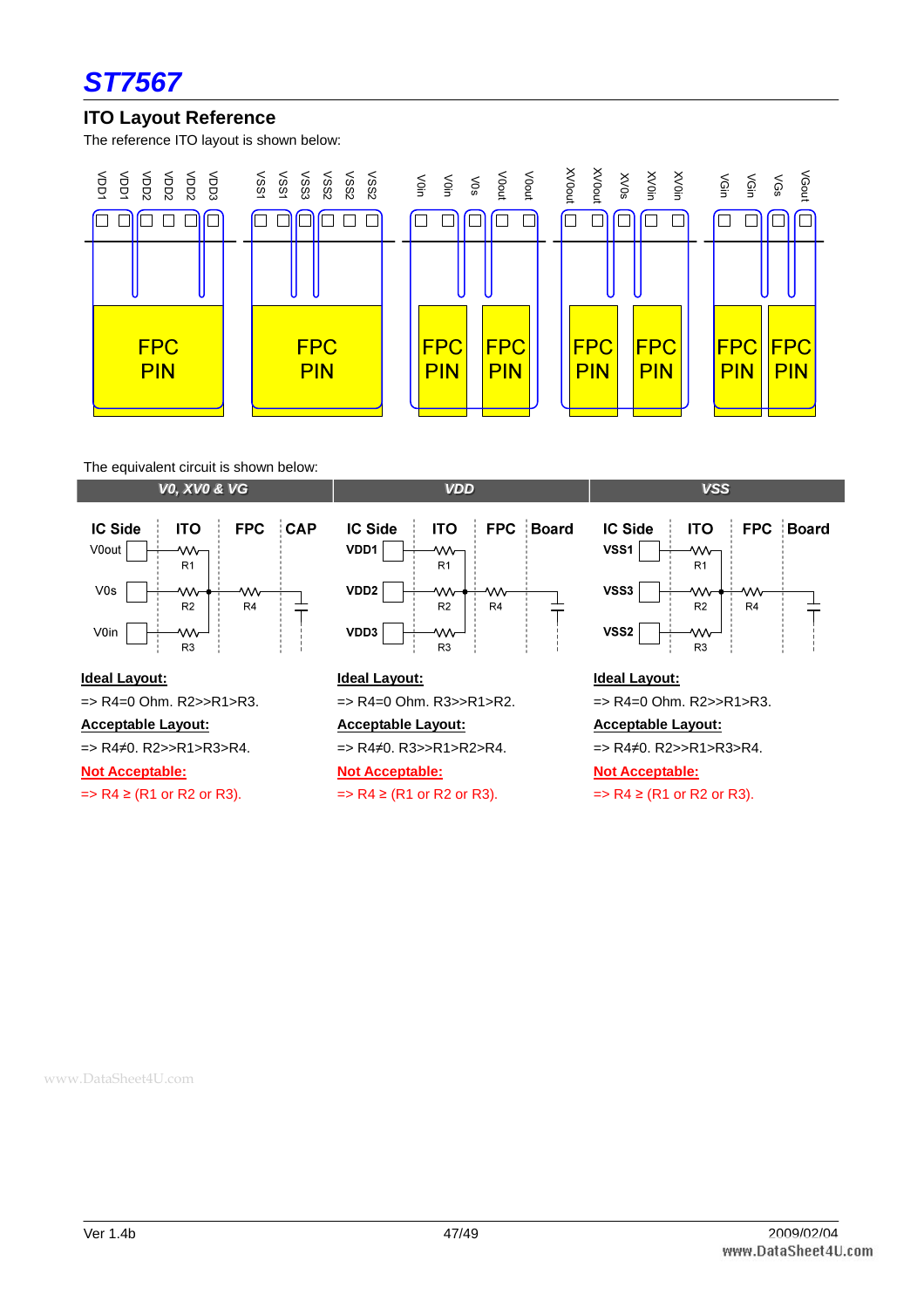

## **ITO Layout Guide**

The reference ITO layout is shown below:



Note:

**•** Recommend ITO resistance refer to Page11.